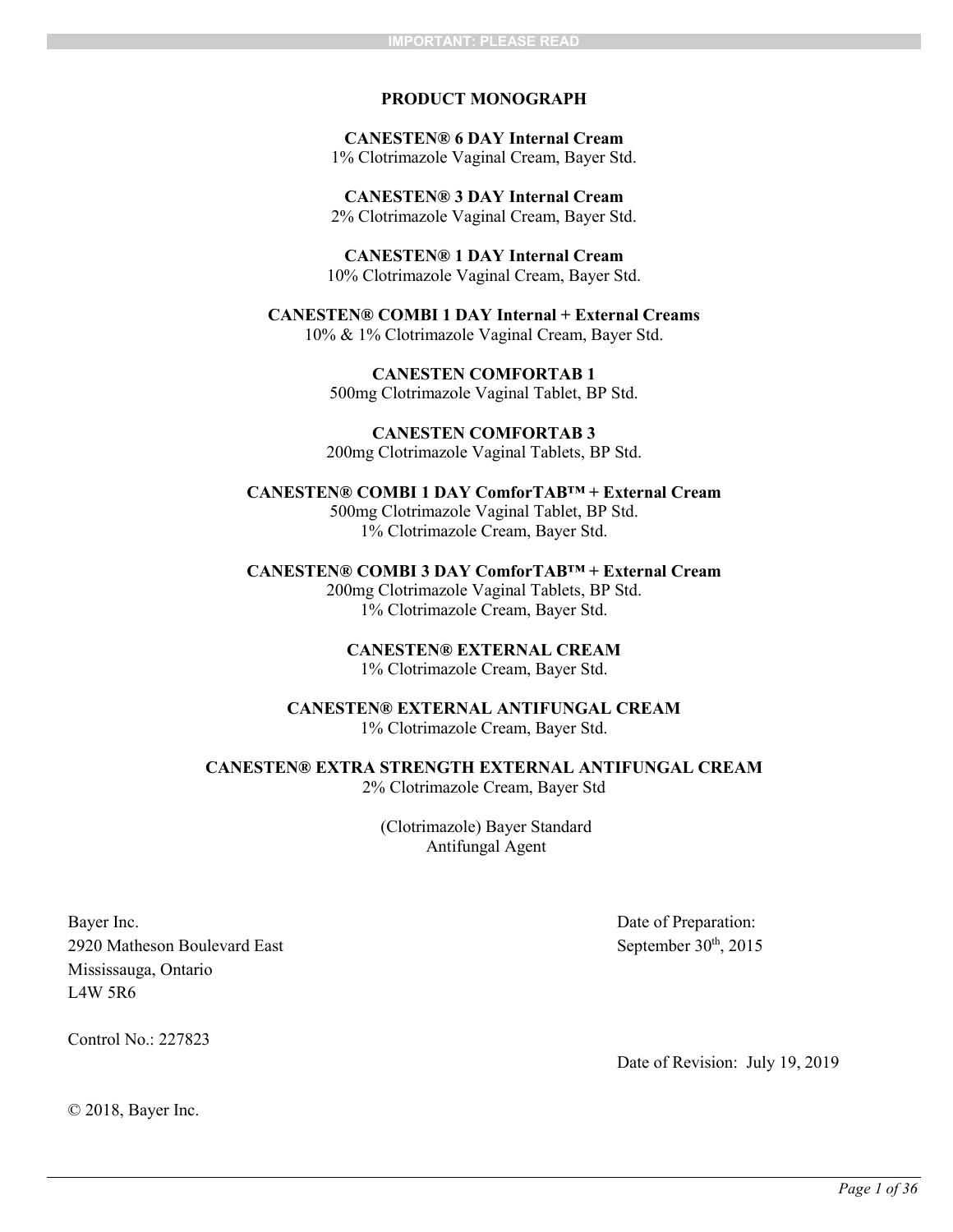# **Table of Contents**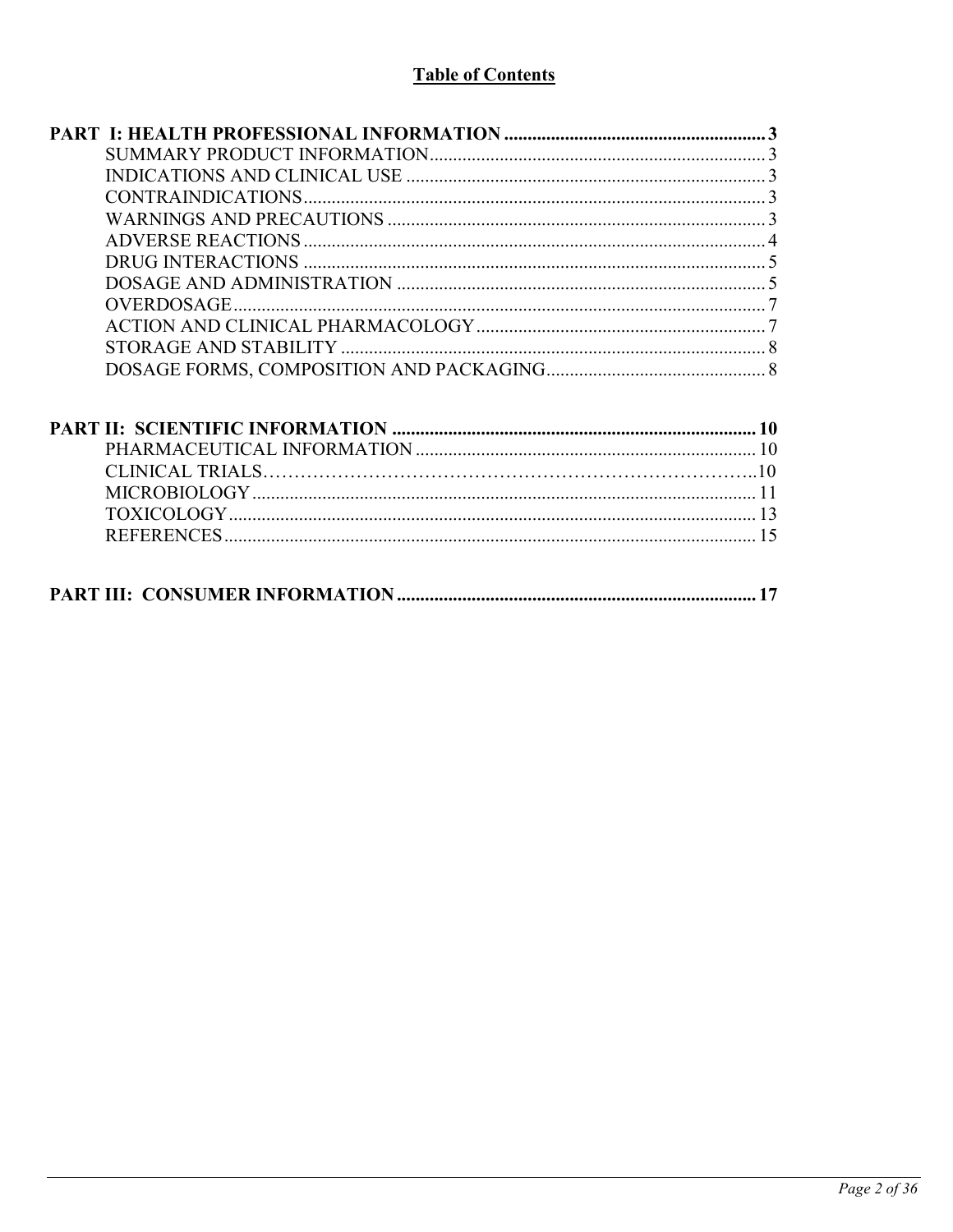# **CANESTEN®**

# <span id="page-2-1"></span><span id="page-2-0"></span>(Clotrimazole)

# **PART I: HEALTH PROFESSIONAL INFORMATION**

# **SUMMARY PRODUCT INFORMATION**

| <b>Route of Administration</b> | <b>Dosage Form / Strength</b> | <b>Clinically Relevant Nonmedicinal Ingredients</b>                                     |
|--------------------------------|-------------------------------|-----------------------------------------------------------------------------------------|
| Vaginal                        | Cream<br>$1\%, 2\%, 10\%$     | For a complete listing see Dosage Forms,<br>Composition and Packaging section.          |
| Vaginal                        | Tablet<br>200mg, 500mg        | Lactose. For a complete listing see Dosage Forms,<br>Composition and Packaging section. |

# <span id="page-2-2"></span>**INDICATIONS AND CLINICAL USE**

**CANESTEN® 6 DAY Internal Cream (clotrimazole)** is indicated for the 6-day treatment of vaginal candidiasis.

**CANESTEN® 3 DAY Internal Cream (clotrimazole)** is indicated for the 3-day treatment of vaginal candidiasis

**CANESTEN® 1 DAY Internal Cream (clotrimazole)** is indicated for the 1-day treatment of vaginal candidiasis

**CANESTEN® Combi 3 DAY ComforTAB™ +External Cream(clotrimazole)** is indicated for the 3-day treatment of vaginal candidiasis

**CANESTEN® Combi 1 DAY ComforTAB™ +External Cream(clotrimazole)** is indicated for the 1-day treatment of vaginal candidiasis

**CANESTEN® Combi 1 DAY Internal+External Creams(clotrimazole)** are indicated for either 3-day or 1-day treatment of vaginal candidiasis

**CANESTEN® Extra Strength External Antifungal Cream (clotrimazole), CANESTEN® External Antifungal Cream (clotrimazole)** and **CANESTEN® External Cream (clotrimazole)** are indicated for the topical treatment of external irritation cause by vulvovaginal candidiasis.

# <span id="page-2-3"></span>**CONTRAINDICATIONS**

Patients who are hypersensitive to this drug or to any ingredient in the formulation or component of the container. For a complete listing, see the Dosage Forms, Composition and Packaging section of the product monograph.

# <span id="page-2-4"></span>**WARNINGS AND PRECAUTIONS**

# **General**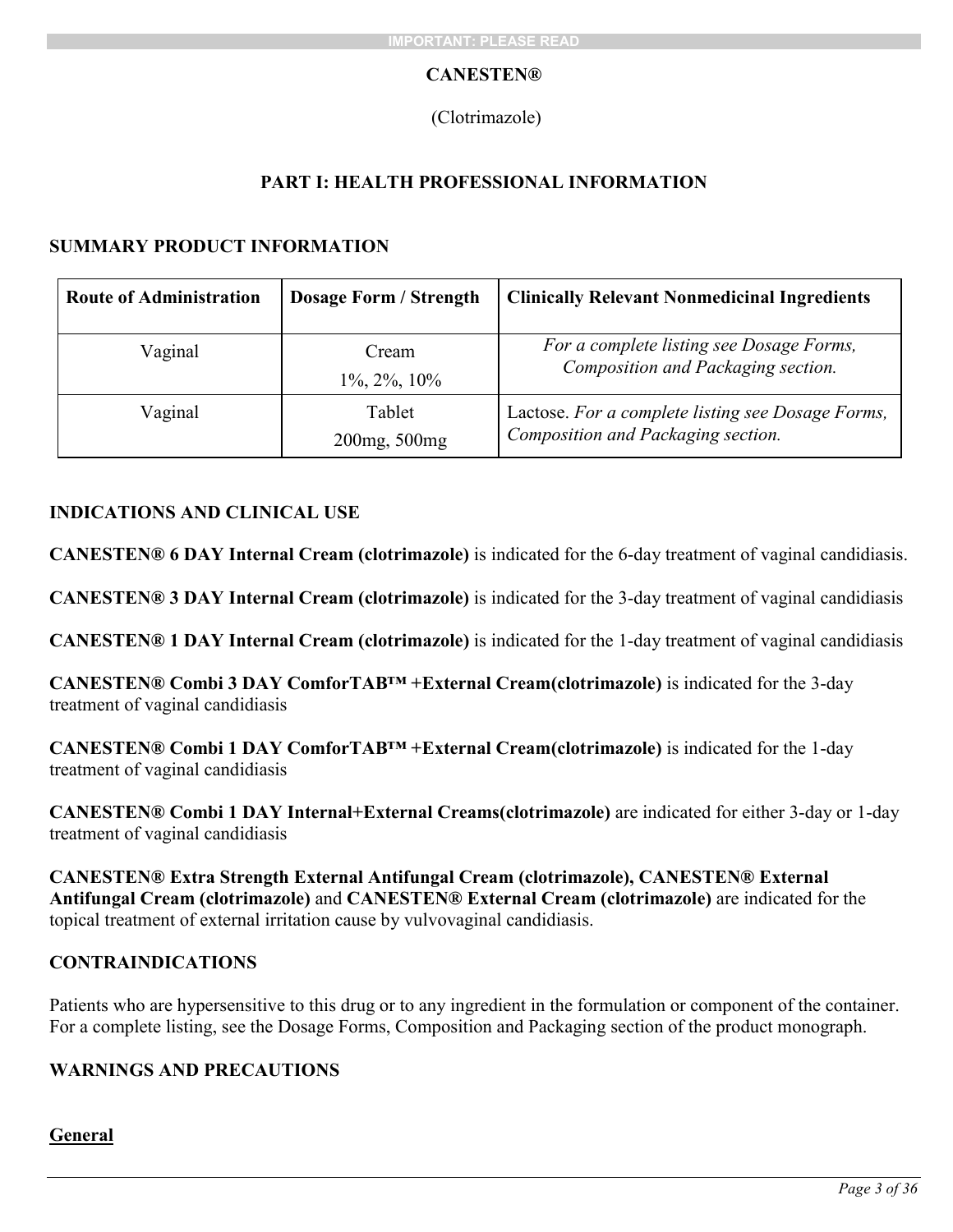CANESTEN® Vaginal Tablets are not for oral use

CANESTEN® External Cream and CANESTEN® Vaginal Cream are not for ophthalmic use.

Patients should seek medical advice if they have frequent vaginal infections or if their yeast infection returns in less than 2 months.

Patients should seek medical advice if they suffer from diabetes mellitus, or have underlying immunodeficiency disease (such as HIV-AIDS)

As with all topical agents, skin sensitization may result. Use of CANESTEN® topical preparations should be discontinued should such reactions occur, and appropriate therapy instituted.

Treatment during the menstrual period should not be performed. The treatment should be finished before the onset of menstruation.

While sexual relation may be had during treatment with CANESTEN®, most couples wait until treatment has finished as the partner could become infected.

# **Effects on Fertility:**

No human studies of the effects of clotrimazole on fertility have been performed; however, animal studies have not demonstrated any effects of the drug on fertility.

# **Special Populations**

# **Pregnant Women:**

There are limited amounts of data from the use of clotrimazole in pregnant women. Animal studies do not indicate direct or indirect harmful effects with respect to reproductive toxicity (see 'Reproduction and Teratology'). Although intravaginal application of clotrimazole has shown negligible absorption from both normal and inflamed human vaginal mucosa, CANESTEN® Vaginal Tablets and CANESTEN® Vaginal Cream should not be used in the first trimester of pregnancy unless the physician considers it essential to the welfare of the patient. The use of applicators may be undesirable in some pregnant patients and digital insertion of the vaginal tablets may be considered.

# **Nursing Women:**

Available pharmacodynamics / toxicological studies in animals have shown excretion of clotrimazole / metabolites in milk. Breastfeeding should be discontinued during treatment with clotrimazole.

# <span id="page-3-0"></span>**ADVERSE REACTIONS**

# **Adverse Drug Reaction Overview**

Experimental, therapeutic, and large scale clinical studies have shown CANESTEN® to be well tolerated after topical application.

# **For CANESTEN® External Antifungal Cream and CANESTEN® Extra Strength External Antifungal Cream:**

Immune system disorders: allergic reaction (syncope, hypotension, dyspnea, urticarial)

Skin and subcutaneous skin disorders: blisters, discomfort/pain, edema, erythema, irritation, peeling/exfoliation, pruritis, rash, stinging/burning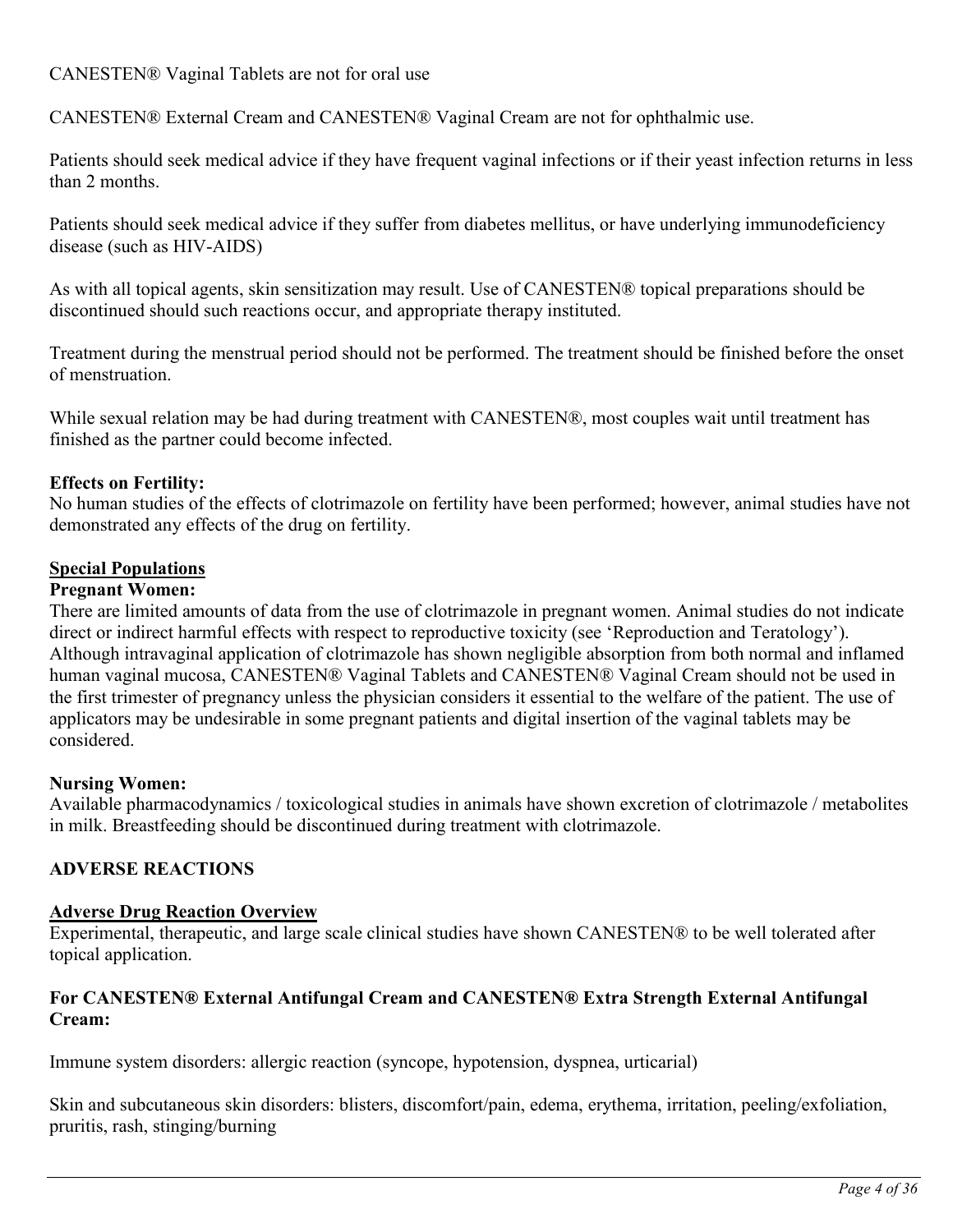# **For CANESTEN® 6 DAY Internal Cream, CANESTEN® 3 DAY Internal Cream, CANESTEN® 1 DAY Internal Cream, CANESTEN® Combi 1 DAY Internal + External Creams, CANESTEN® Combi 1 DAY ComforTAB™ + External Cream and CANESTEN® Combi 3 DAY ComforTAB™ + External Cream:**

Immune system disorders: allergic reaction (syncope, hypotension, dyspnea, urticaria)

Reproductive system disorders and breast disorders: genital peeling, pruritis, edema, erythema, stinging, blistering, discomfort, general irritation of the skin and pelvic pain, vaginal hemorrhage

Gastrointestinal disorder: abdominal pain

Two of 419 (0.5%) patients treated with the 1% vaginal cream experienced adverse reactions judged to be possibly drug related. These were intercurrent cystitis and vaginal burning. Neither necessitated discontinuation of treatment. None were of serious consequence and no complications occurred.

The 100 mg vaginal tablets were also well tolerated. Only a few cases consisting primarily of burning sensation and mild skin reactions were reported. In studies comparing the 3- and 7-day regimen, four of 212 patients (1.9%) in the 7 day group reported adverse reactions possibly related to treatment. These included: irritation, burning, cramping, itching, redness, abdominal bloating, bleeding and rash. In an additional nine double-blind comparative studies, 5 out of 219 patients on the 7-day regimen with the 100 mg vaginal tablet experienced similar types of adverse reactions, none of which necessitated discontinuation of treatment. In a large open multicentre and two double-blind studies employing the 100 mg vaginal tablet in a 6-day regimen, 11 out of 595 (1.8%) patients complained of possible drug-related side effects. Mild burning occurred in 4 patients while other reactions such as skin rash, lower abdominal cramps, slight urinary frequency and burning or irritation in the sexual partner occurred rarely. In no case was it necessary to discontinue treatment.

In clinical trials involving 200 mg clotrimazole vaginal tablets, 24/832 patients (2.9%) experienced an adverse reaction. 2/217 patients (0.9%) who received 2% clotrimazole vaginal cream in clinical trials experienced an adverse reaction. In clinical trials involving 500 mg clotrimazole vaginal tablets, 12/515 patients (2.3%) experienced an adverse reaction. 26/796 (3.3%) of patients in clinical trials involving 10% clotrimazole vaginal cream experienced an adverse reaction. Most adverse reactions involved local itching and burning. Only rarely was it necessary to discontinue treatment.

# <span id="page-4-0"></span>**DRUG INTERACTIONS**

# **Overview**

# **Drug-Drug Interactions**

Concomitant medication with vaginal Clotrimazole and oral tacrolimus/sirolimus (immunosuppressants) might lead to increased tacrolimus/sirolimus plasma levels. Patients should thus be thoroughly monitored for symptoms of tacrolimus/sirolimus overdosage.

# <span id="page-4-1"></span>**DOSAGE AND ADMINISTRATION**

# **Dosing Considerations**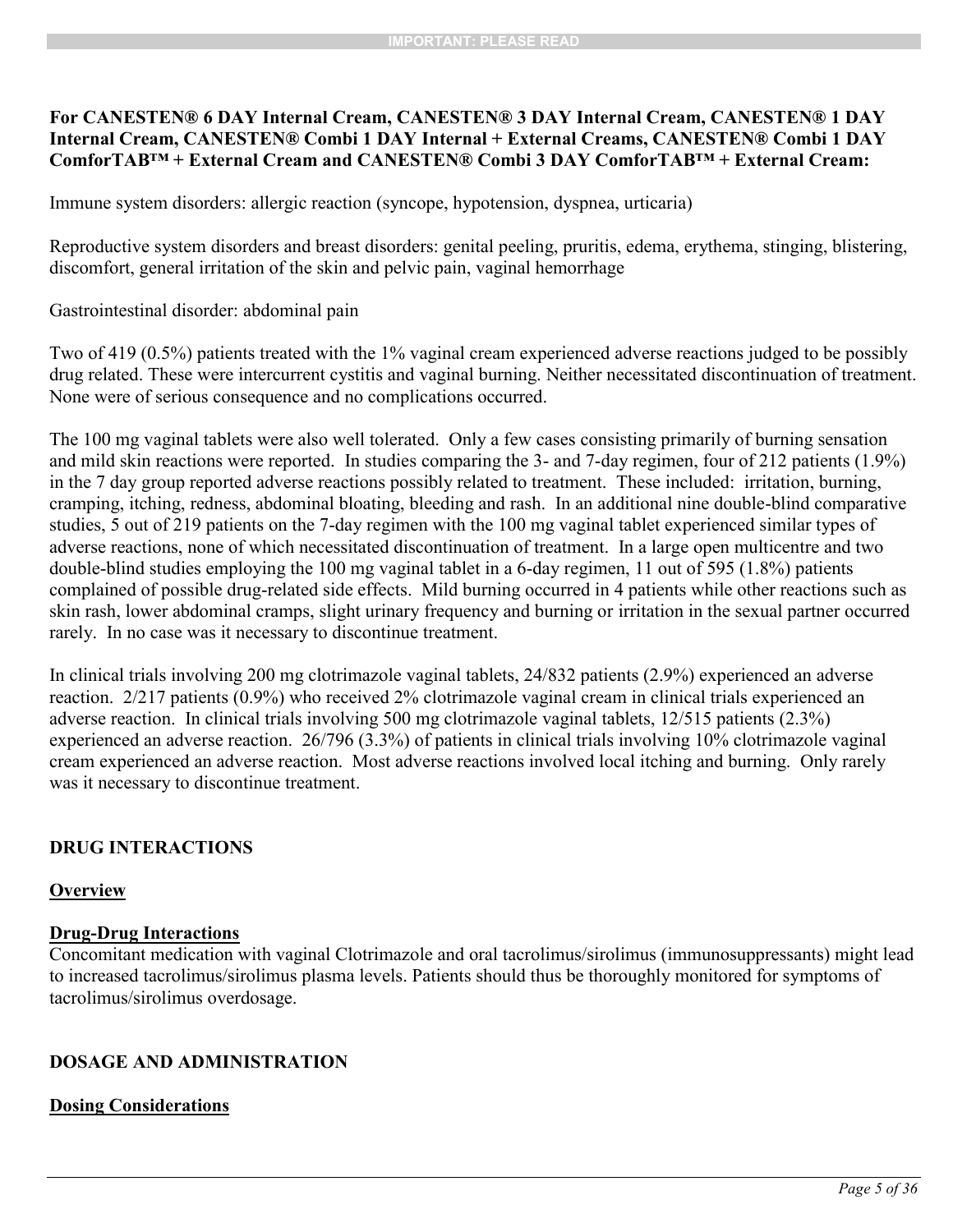Vaginal Candidiasis may be accompanied by irritation in the vaginal area. Therefore, concomitant local treatment with CANESTEN® Vaginal Cream (or CANESTEN® External Cream) applied to the irritated vaginal area and as far as the anal region twice a day is advisable. CANESTEN® External Cream (or CANESTEN® Vaginal Cream) applied on the glans penis may prevent re-infection by the partner.

N.B.: The cream or vaginal tablet should be inserted deep intravaginally by means of the applicator (See PRECAUTIONS). The plunger should then be depressed slowly.

CANESTEN® Vaginal Tablets need moisture in the vagina to dissolve completely. Otherwise, undissolved pieces of the vaginal tablet might crumble out of the vagina. To prevent this it is important that the vaginal tablet is inserted deep into the vagina, preferably at bedtime. If the vaginal tablet does not dissolve completely within one night, the use of a vaginal cream should be considered.

General hygienic measures such as twice daily tub baths and avoidance of tight underclothing are important in vaginal infections.

# **Recommended Dose and Dosage Adjustment**

# **Vaginal Candidiasis**

# **CANESTEN® 6 DAY Internal Cream**

The recommended daily dose is ONE full applicator intravaginally for SIX consecutive days, preferably at bedtime.

# **CANESTEN® 3 DAY Internal Cream**

The recommended daily dose is ONE full applicator intravaginally for THREE consecutive days, preferably at bedtime.

# **CANESTEN® 1 DAY Internal Cream**

The recommended daily dose is ONE full applicator intravaginally (as a single dose therapy), preferably at bedtime.

# **CANESTEN® Combi 1 DAY Internal + External Creams**

The recommended dose is ONE full applicator intravaginally (as a single dose therapy) preferably at bedtime. The external cream should be spread onto the irritated area once or twice a day as needed, for up to seven consecutive days.

# **CANESTEN® ComforTAB 1**

The recommended daily dose is ONE vaginal tablet intravaginally for ONE day, preferably at bedtime. [Sold as part of CANESTEN<sup>®</sup> Combi 1 DAY ComforTAB<sup>TM</sup> + External Cream]

# **CANESTEN® Combi 1 DAY ComforTAB™ + External Cream**

The recommended dose is ONE vaginal tablet intravaginally for ONE day, preferably at bedtime. The cream should be spread onto the irritated area once or twice a day as needed, for up to seven consecutive days.

# **CANESTEN® ComforTAB 3**

The recommended daily dose is ONE vaginal tablet intravaginally for THREE consecutive days, preferably at bedtime.

[Sold as part of CANESTEN® Combi 3 DAY ComforTAB™ + External Cream]

# **CANESTEN® Combi 3 DAY ComforTAB™ + External Cream**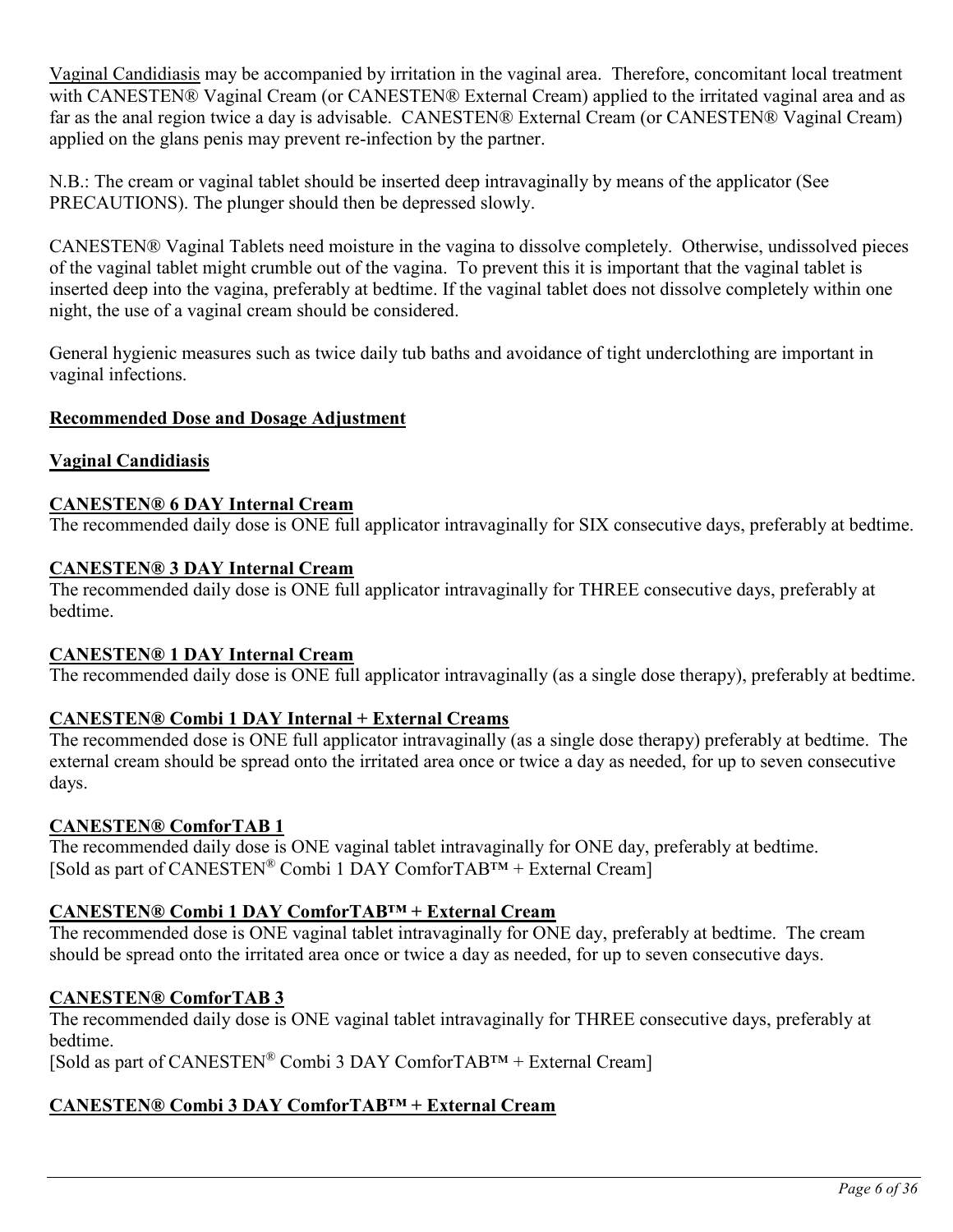The recommended dose is ONE vaginal tablet intravaginally for THREE consecutive days, preferably at bedtime. The cream should be spread onto the irritated area once or twice a day as needed, for up to seven consecutive days.

# **CANESTEN® Extra Strength External Antifungal Cream, CANESTEN® External Cream or CANESTEN® External Antifungal Cream**

Use only in conjunction with Canesten Vaginal Tablets, Creams (internal treatments) or CanesOral capsule. The cream should be spread onto the irritated area once or twice daily as needed, for up to seven consecutive days.

# **OVERDOSAGE**

<span id="page-6-1"></span><span id="page-6-0"></span>For management of a suspected drug overdose, contact your regional Poison Control Centre.

# **ACTION AND CLINICAL PHARMACOLOGY**

# **Mechanism of Action**

CANESTEN® acts primarily by damaging the permeability barrier in the cell membrane of fungi. CANESTEN® brings about inhibition of ergosterol biosynthesis, an essential constituent of fungal cell membranes. If ergosterol synthesis is completely or partially inhibited, the cell is no longer able to construct an intact cell membrane. This leads to death of the fungus.

Exposure of Candida albicans to clotrimazole causes leakage of intracellular phosphorus compounds into the ambient medium with a concomitant breakdown of cellular nucleic acids and potassium eflux. The onset of these events is rapid and extensive after exposure of the organism to the drug, and causes a time-dependent and concentration-dependent inhibition of fungal growth.

# **Pharmacokinetics**

Pharmacokinetic investigations after vaginal application have shown that only a small amount of clotrimazole (3- 10%) is absorbed. Due to the rapid hepatic metabolization of absorbed clotrimazole into pharmacologically active metabolites, the resulting peak plasma concentrations of clotrimazole after vaginal application of a 500 mg dose were less than 10 ng/ml, suggesting that clotrimazole applied intravaginally is unlikely to lead to measurable systemic effects or side effects.

Metabolism studies performed after oral or intravenous administration have shown that in most species studied, levels of clotrimazole in tissue and serum are low. The majority of the drug is excreted as metabolites in the feces, with small amounts excreted in the urine. Human studies indicate slow excretion following oral administration of  $14C$ -labelled clotrimazole (greater than 6 days). After intraperitoneal and subcutaneous administration, very low levels have been observed in the urine. The absorption and organ distribution of the drug is very poor when administered parenterally.

The pharmacokinetics of topically applied clotrimazole in human subjects have been evaluated by Duhm et al. who reported on the penetration of radioactive clotrimazole 1% cream and 1% solution into intact and acutely inflamed skin. Six hours after application of the drug, the concentration of clotrimazole found in skin layers varied from 100 μg/cm<sup>3</sup> in the stratum corneum to 0.5 to 1.0 μg/cm<sup>3</sup> in the stratum reticulare and <0.1 μg/cm<sup>3</sup> in the subcutis. No measurable amount of radioactivity (0.001  $\mu$ g/mL) was found in the serum within 48 hours after application of 0.5 mL of the solution or 0.8 g of the cream.

Intravaginal application of <sup>14</sup>C-labelled clotrimazole vaginal tablets containing 100 mg of active substance in human subjects has shown that the amount absorbed is less than 1/200 of that absorbed after the oral administration of 1.5 g of clotrimazole. The maximum serum concentration values were between 0.016 and 0.05 μg/mL from one to three days after intravaginal application. Intravaginal application in human subjects of 5 mL <sup>14</sup>C-labelled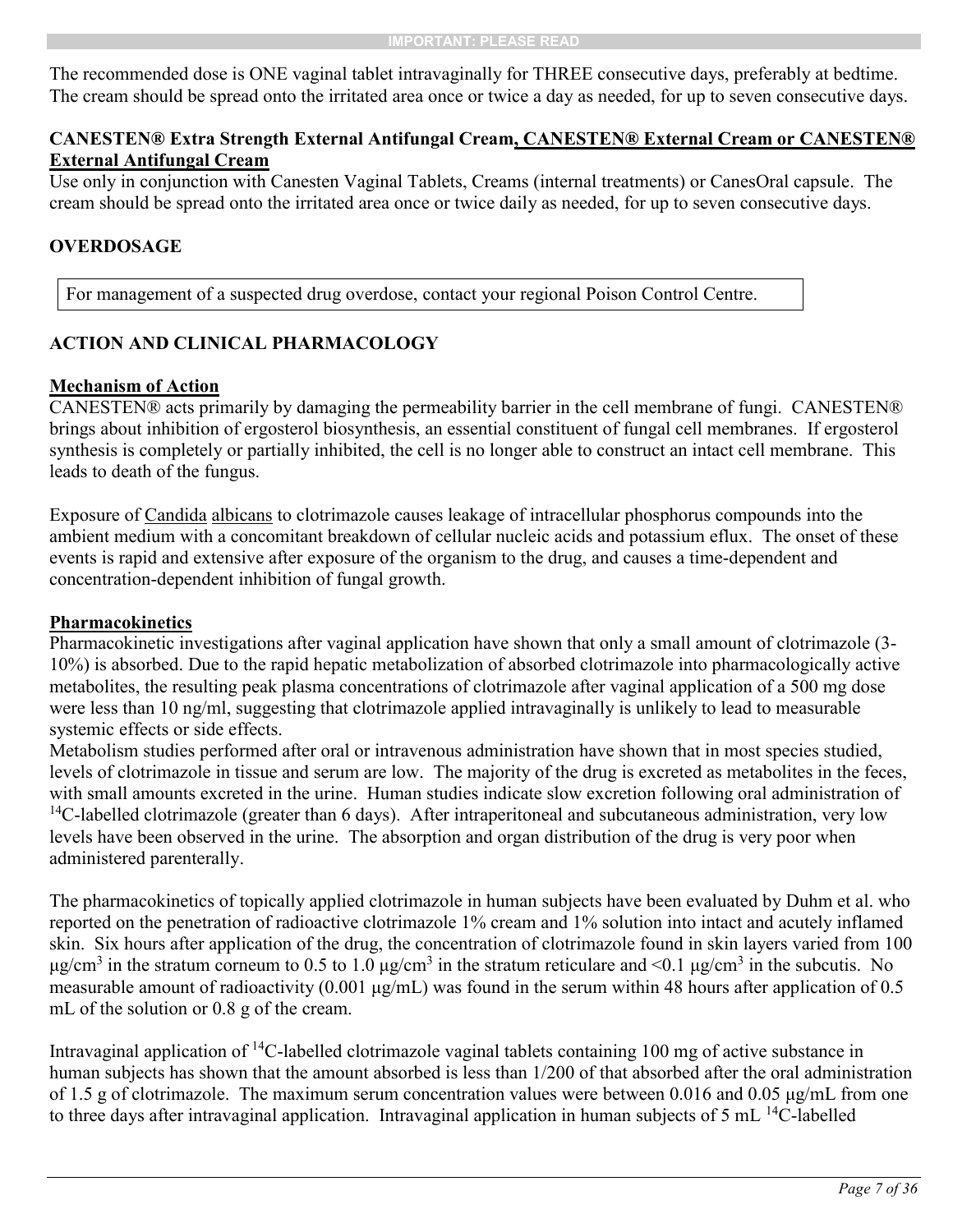clotrimazole vaginal cream containing 50 mg of active substance has shown that the systemic absorption of clotrimazole from the Vaginal Cream is quantitatively proportional to that from the Vaginal Tablets.

In animal experiments, clotrimazole exerts an in vitro and in vivo, dose-dependent, stimulating effect on certain microsomal enzyme systems which is approximately equal to that of phenobarbital in its inductive potential. However, this stimulating effect subsides rapidly when treatment is discontinued. The enzyme-inductive effect of clotrimazole has been found to be intact in adrenalectomized animals.

# **STORAGE AND STABILITY**

<span id="page-7-1"></span><span id="page-7-0"></span>Store between 15 ºC -30ºC.

# **DOSAGE FORMS, COMPOSITION AND PACKAGING**

**CANESTEN® 6 DAY Internal Cream** is supplied in a 50 g tube of 1% vaginal cream in a carton containing 6 disposable plastic applicators and patient instructions. 50 g of CANESTEN® 6 Cream is sufficient for 6 intravaginal applications with additional cream for extravaginal use if required.

**CANESTEN® 3 DAY Internal Cream** is supplied in a 25 g tube of 2% vaginal cream in a carton containing 3 disposable plastic applicators and patient instructions. 25 g of CANESTEN® 3 Cream is sufficient for 3 intravaginal applications with additional cream for extravaginal use if required.

**CANESTEN® 1 DAY Internal Cream** is supplied in a box containing one 5 g pre-filled applicator with a plunger of CANESTEN® 10% vaginal cream in a blister pack and patient instructions.

**CANESTEN® Combi 1 DAY Internal + External Creams** is supplied in a box containing one 5 g pre-filled applicator with plunger of CANESTEN® 10% vaginal cream and one 10 g tube of CANESTEN® 1% External Cream.

**CANESTEN® Combi 1 DAY ComforTAB™ + External Cream** is supplied in a box containing one strip of one CANESTEN® 500 mg vaginal tablet and one 10 g tube of CANESTEN® 1% External Cream.

**CANESTEN® Combi 3 DAY ComforTAB™ + External Cream** is supplied in a box containing one strip of three CANESTEN® 200 mg vaginal tablets and one 10 g tube of CANESTEN® 1% External Cream.

**CANESTEN® External Antifungal Cream** is supplied in a box containing a 15 g tube of 1% external cream.

**CANESTEN® Extra Strength External Antifungal Cream** is supplied in a box containing a 15 g tube of 2% external cream.

# **Composition**

**CANESTEN® 6 DAY Internal Cream** contains 10 mg/g of clotrimazole in a vanishing cream base of sorbitan monostearate, polysorbate 60, cetyl esters wax, cetostearyl alcohol, octyldodecanol, purified water, and benzyl alcohol 1% as preservative.

**CANESTEN® 3 DAY Internal Cream** contains 20 mg/g of clotrimazole in a vanishing cream base of sorbitan monostearate, polysorbate 60, cetyl esters wax, cetostearyl alcohol, octyldodecanol, purified water, and benzyl alcohol 1% as preservative.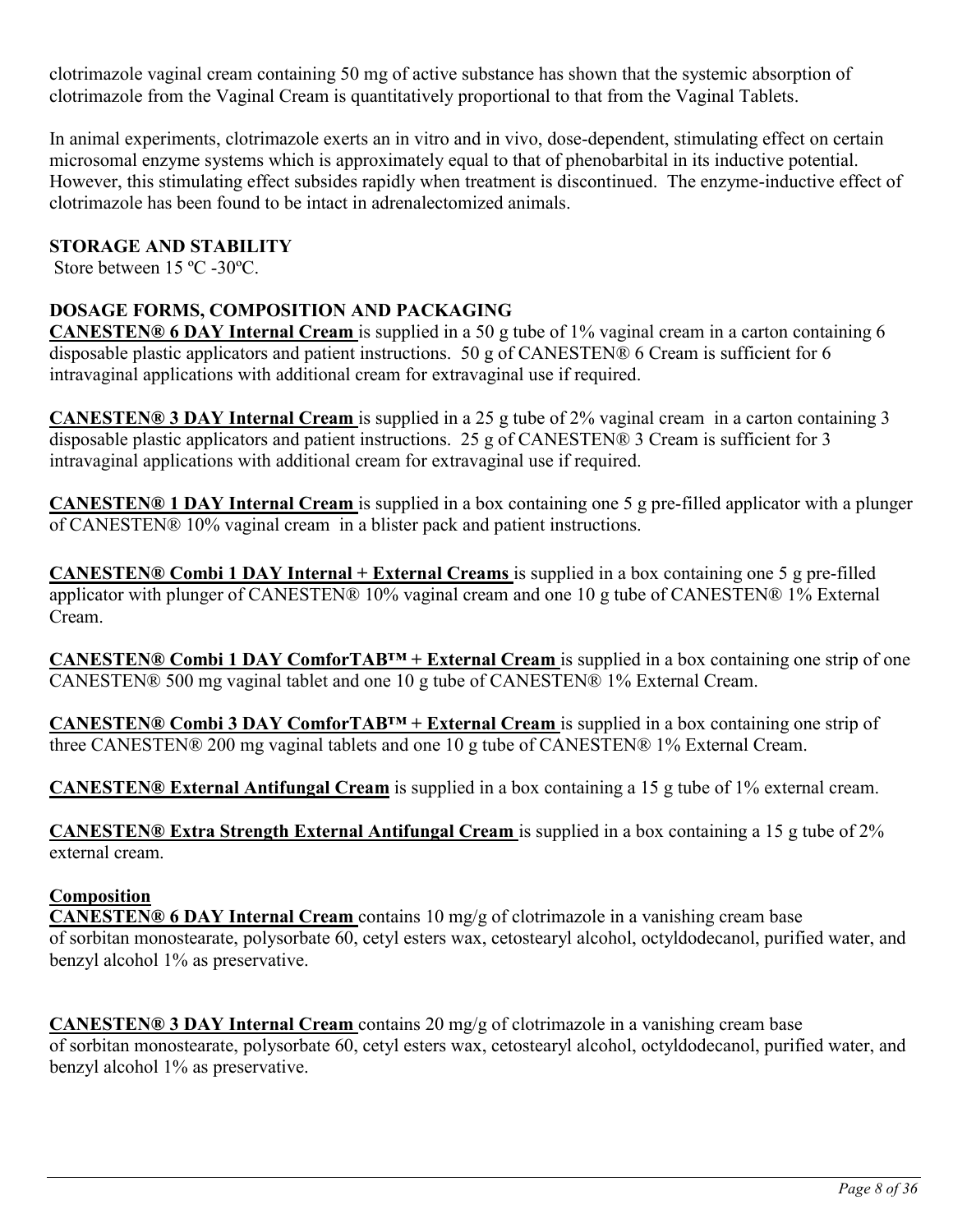**CANESTEN® 1 DAY Internal Cream** contains 100 mg/g of clotrimazole in a vanishing cream base of sorbitan monostearate, polysorbate 60, cetyl esters wax, cetostearyl alcohol, isopropyl myristate, purified water, and benzyl alcohol 1% as preservative.

**CANESTEN® ComforTAB 1** contains 500 mg of clotrimazole per vaginal tablet, in a formulation containing lactose, maize starch, microcrystalline cellulose, lactic acid, crospovidone, calcium lactate, magnesium stearate, colloidal silicon dioxide and hydroxypropyl methylcellulose.

**CANESTEN® ComforTAB 3** contains 200 mg of clotrimazole per vaginal tablet in a formulation containing lactose monohydrate, maize starch, microcrystalline cellulose, lactic acid, crospovidone, calcium lactate, magnesium stearate, colloidal silicon dioxide and hydroxypropyl methylcellulose.

**CANESTEN® External Cream and CANESTEN® External Antifungal Cream** contains 10 mg/g of clotrimazole in a vanishing cream base of sorbitan monostearate, polysorbate 60, cetyl esters wax, cetostearyl alcohol, octyldodecanol, purified water, and benzyl alcohol

**CANESTEN® Extra Strength External Antifungal Cream** contains 20 mg/g of clotrimazole in a vanishing cream base of sorbitan monostearate, polysorbate 60, cetyl esters wax, cetostearyl alcohol, octyldodecanol, purified water, and benzyl alcohol 1% as preservative.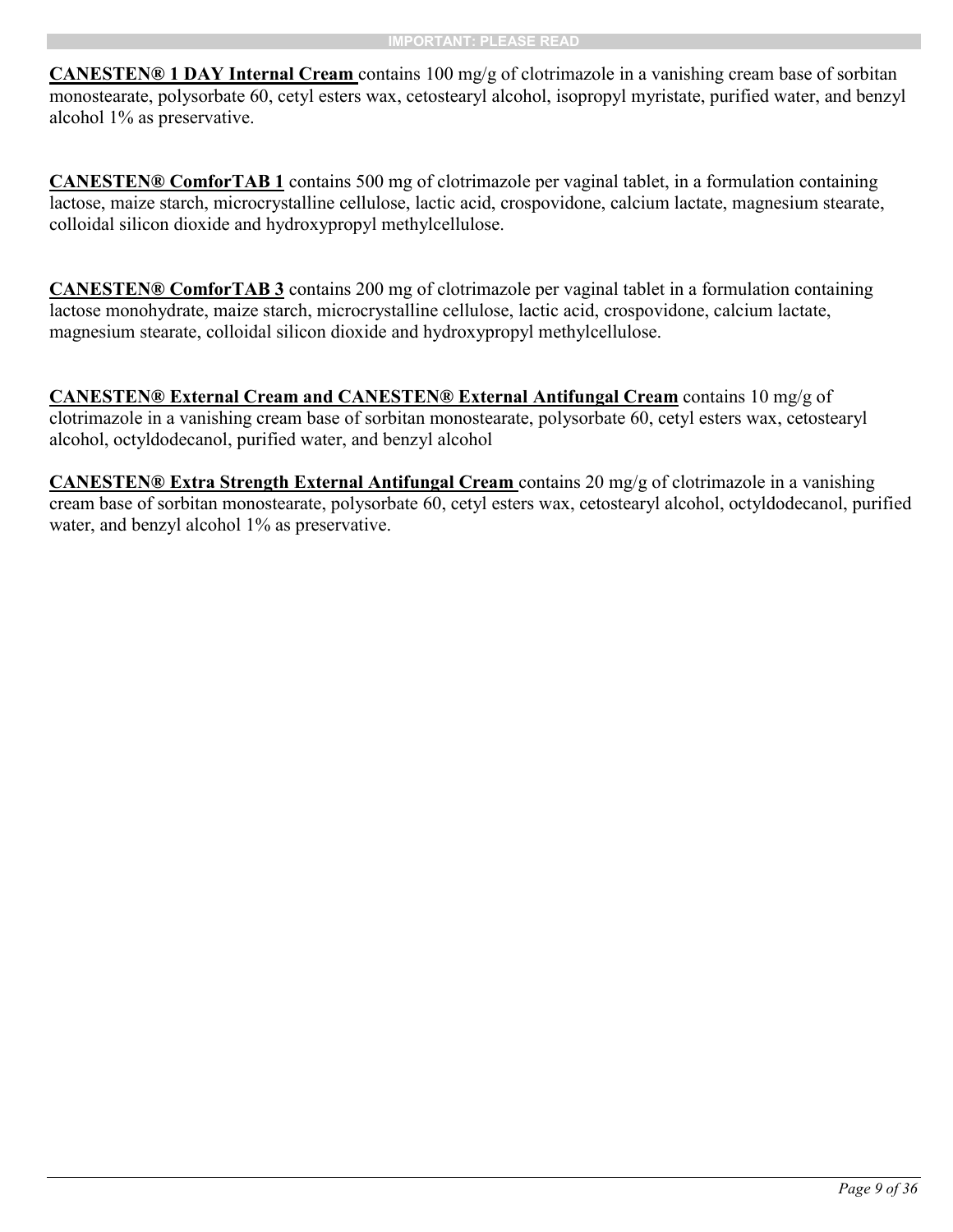# **PART II: SCIENTIFIC INFORMATION**

# **PHARMACEUTICAL INFORMATION**

# **Drug Substance**

<span id="page-9-1"></span><span id="page-9-0"></span>Proper name: clotrimazole

Chemical name: 1-(o-chloro-αα-diphenylbenzyl) imidazole

Molecular formula  $C_{22}H_{17}CIN_2$ 

Molecular mass: 344.84

Structural formula:

Physicochemical properties: Clotrimazole is a white to pale yellow, crystalline, weakly alkaline substance,



M.P. 145ºC, soluble in acetone, chloroform and ethanol, and practically insoluble in water. It forms stable salts with both inorganic and organic acids. It is not photosensitive but slightly hygroscopic and may by hydrolyzed in acid media.

# **CLINICAL TRIALS**

In 11 double-blind and one large multicentre open study, treatment of 814 patients with the 100 mg vaginal tablet for 6 to 7 days resulted in an average mycological cure rate of 79% (range of 67 - 91%). In studies comparing the 3- and 7-day regimen, 168 patients were treated with one clotrimazole vaginal tablet (100 mg) daily for 7 days. Overall and mycological cure rates were 67 and 70%, respectively.

In 8 double-blind studies and one single-blind study involving 432 patients using the 1% cream for 7 days, the average mycological cure rate was 72% with a range of 55 - 90%.

Oral contraceptives did not significantly alter mycological cure rates and overall success. In a limited number of pregnant women, both the 1% cream and the 100 mg tablet appeared to be effective, although the cure rates seemed to be somewhat lower.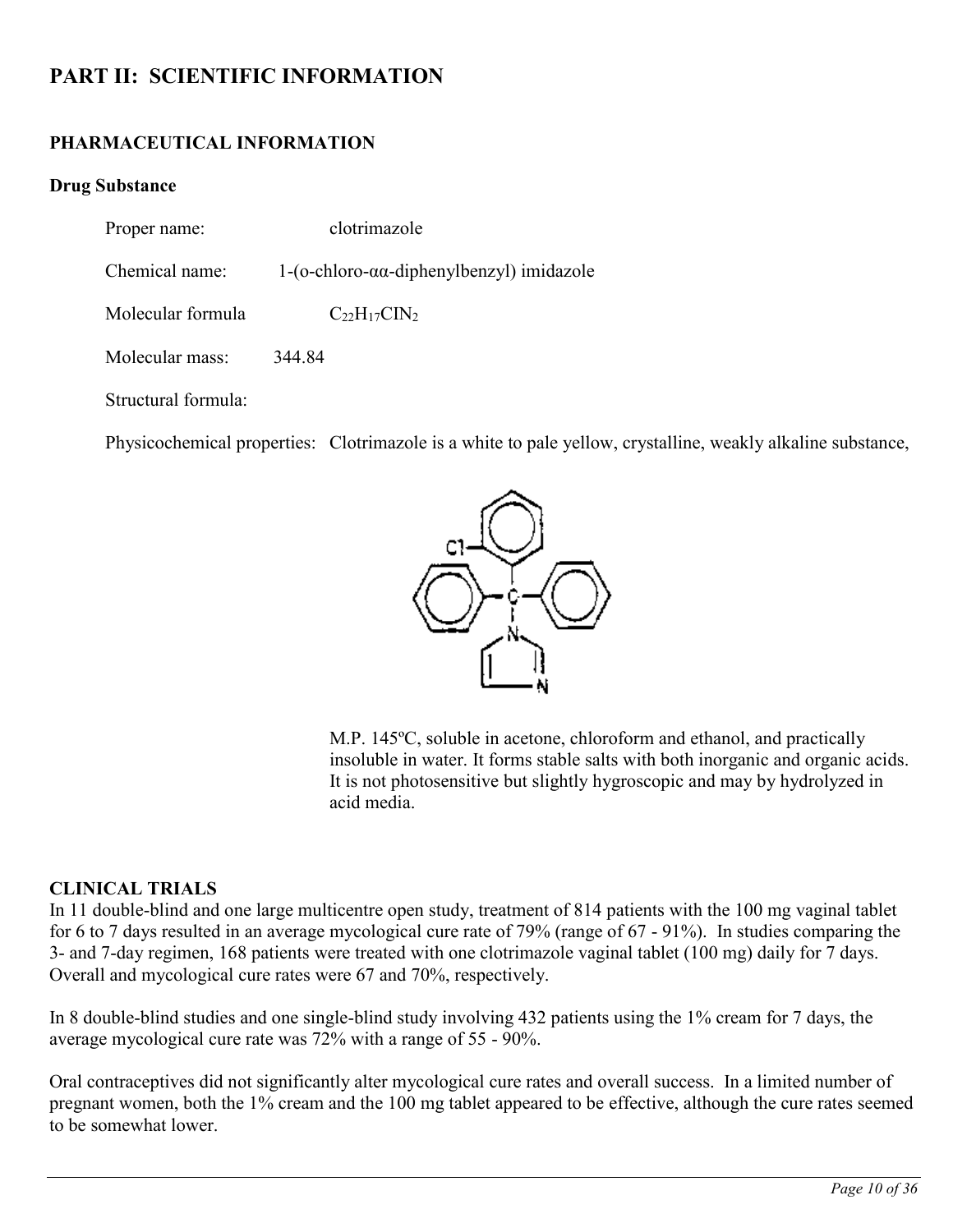In clinical trials involving 200 mg clotrimazole vaginal tablets, 498/611 patients (82%) had a negative culture for Candida sp. four weeks following treatment.

In clinical trials with clotrimazole 2% vaginal cream, 266/303 patients (88%) had a negative culture for Candida sp. four weeks following treatment.

In clinical trials with clotrimazole 500 mg vaginal tablets, 158/231 patients (68%) had a negative culture for Candida sp. four weeks following treatment.

In clinical trials with clotrimazole 10% vaginal cream, 592/726 patients (82%) had a negative culture for Candida sp. four weeks following treatment.

# <span id="page-10-0"></span>**MICROBIOLOGY**

CANESTEN® is an antifungal agent with a broad spectrum of activity. In general, the in vitro activity of CANESTEN® corresponds to that of tolnaftate, griseofulvin, and pyrrolnitrin against dermatophytes (Trichophyton, Microsporum and Epidermophyton species) and to that of the polyenes, amphotericin B and nystatin, against budding fungi (Candida and Histoplasma species).

In vitro, CANESTEN® is fungistatic for most isolates of pathogenic fungi at concentrations of 0.02 to 10 μg/mL. The drug is fungicidal for many isolates of Trichophyton, Microsporum, Epidermophyton and Candida species at concentration of 0.1 to 2 μg/mL

No one-step or multiple-step secondary resistance to CANESTEN® has developed during successive passages of C. albicans, C. krusei, C. pseudotropicalis, T. mentagrophytes, T. rubrum, Cryptococcus neoformans, Aspergillus niger, and A. nidulans. Only a few isolates have been designated as having primary resistance to CANESTEN®: a single isolate of C. guillermondii, six isolates of C. neoformans, three isolates of Paracoccidioides brasiliensis and two isolates of Blakeslea trispora.

Topical application of CANESTEN® has been effective in the treatment of skin infections experimentally induced in the guinea pig with T. mentagrophytes and T. quinckeanum.

Clinical studies conducted as double-blind trials with mycological control have shown that CANESTEN® is effective in the treatment of tinea cruris, tinea corporis, tinea pedis, tinea versicolor and cutaneous candidiasis. Mycological examinations have proven its efficacy against Trichophyton rubrum, T. mentagrophytes, Malassezia furfur and Candida albicans. Griseofulvin-resistant dermatophytes show no cross resistance to CANESTEN®. It may be assumed, therefore, that the site of action of this drug is different from that of other antimycotics. Consequently, there is no cross resistance between these agents.

# **Antifungal Activity in Vitro**

Minimum inhibitory concentrations (MICs) of clotrimazole were determined in serial dilution in broth or agar and in agar diffusion tests using the punched hole procedure. Conventional culture substrates, incubation times, and incubation temperatures were used. At concentrations less than 2 μg/mL, clotrimazole was fungicidal for many isolates of C. albicans, Trichophyton sp., Microsporum sp., and Epidermophyton sp., tested, and at concentrations less than 5 μg/mL, Clotrimazole was fungistatic for other isolates of these species. Addition of bovine serum to the culture media at a final concentration of 30% resulted in somewhat higher MICs of clotrimazole.

The in vitro antifungal activity of clotrimazole was comparable to that of pyrrolnitrin; either compound at 0.78 μg/mL was fungicidal for most strains of Trichophyton sp., Microsporum sp. and Epidermophyton sp., tested.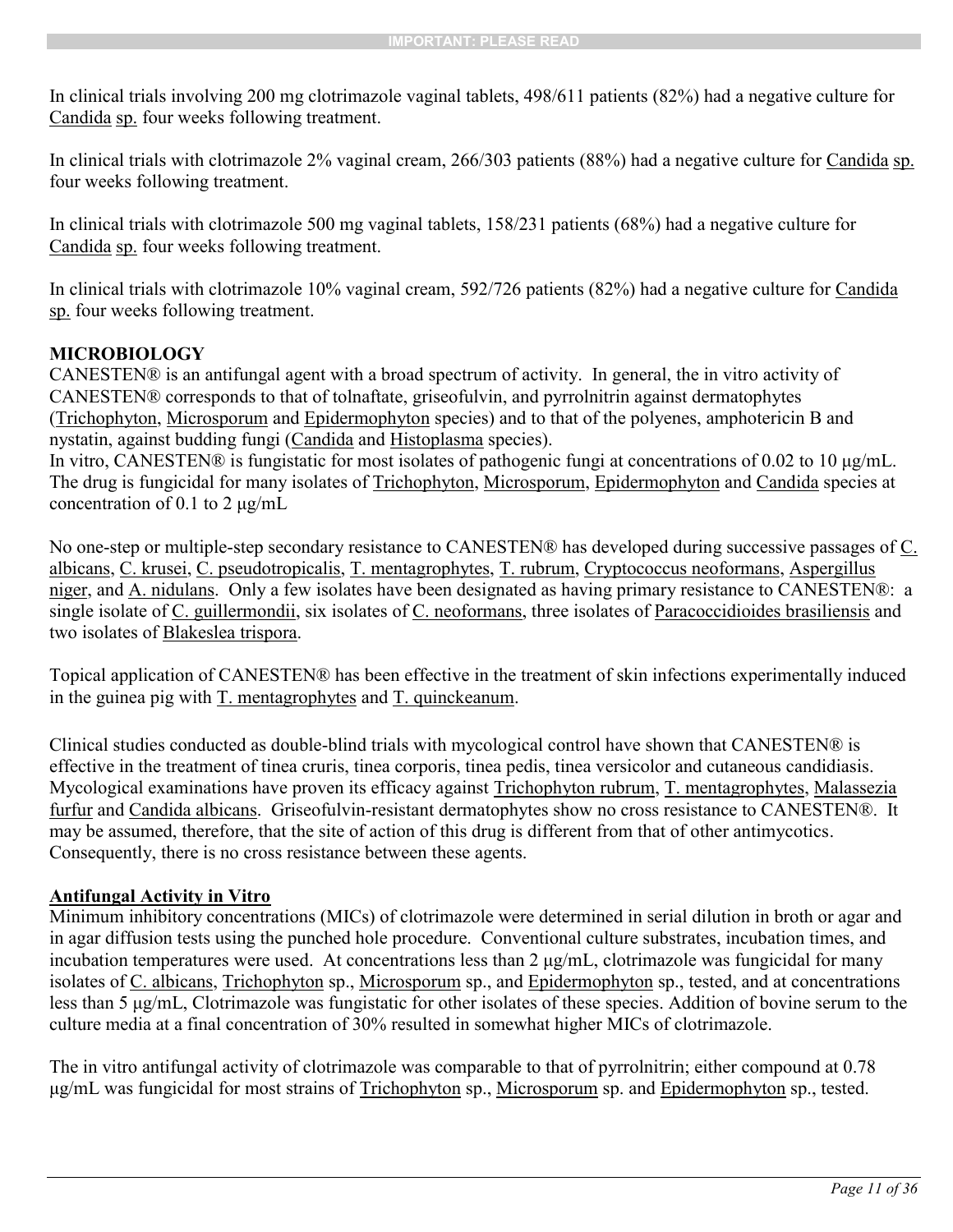The type of action of clotrimazole was determined in the Warburg apparatus by measuring the oxygen consumption of proliferating organisms exposed to varying concentrations of the drug. Additional studies were performed using a classical subculture technique with organism counts made after 16, 24 and 48 hours of exposure to the drug. These experiments showed that the primary action of clotrimazole at concentrations up to 20 μg/mL is fungistatic and affects only proliferating organisms. At concentrations greater than 20 μg/mL, clotrimazole was fungicidal for some organisms.

The determinations of MICs of clotrimazole for budding fungi and for biphasic fungi in the yeast phase have been shown to be dependent on the size of the inoculum and the length of incubation time. MICs for several isolates of Candida albicans and Torulopsis glabrata were higher when the inoculum size or incubation time or both were increased.

The effects of inoculum size has been attributed to binding of clotrimazole to the surface of the fungal cells. This was established in a study of turntable cultures of C. albicans. After 24 hours, the amount of clotrimazole in a nutrient substrate was reduced from 1  $\mu$ g/mL to 0.7  $\mu$ g/mL by an inoculum of 1 to 5 x 10<sup>5</sup> cells/mL.

A larger inoculum, 1 x  $10^8$  cells/mL, reduced the drug concentration from 1  $\mu$ g/mL to 0.3  $\mu$ g/mL. When the cultures were centrifuged and the cell sediment was washed with physiological saline solution, the wash solutions contained clotrimazole in concentrations of 0.2 μg/mL to 0.4 μg/mL.

The effect of incubation time on the determination of MIC values is thought to be related to the mechanism of action of clotrimazole. Initial studies indicated that clotrimazole acted as an antimetabolite upon the amino acid and protein metabolism of the fungi, causing a gradual inhibition of fungal growth.

However, recent studies using C. albicans as the test organism have shown that the primary mode of action of clotrimazole is damage to the permeability of the cell membrane. Exposure of C. albicans to clotrimazole caused leakage of intracellular phosphorus compounds into the ambient medium with a concomitant breakdown of cellular nucleic acids. The onset of these events was rapid and extensive after exposure of C. albicans to the drug and caused a time-dependent and concentration-dependent inhibition of fungal growth.

# **Resistance Development**

Only a few isolates have been designated as having primary resistance to clotrimazole; a single isolate of Candida guillermondii, six isolates of Cryptococcus neoformans, three isolates of Paracoccidioides brasiliensis, and two isolates of Blakeslea trispora. The potential for development of secondary resistance to clotrimazole was determined for several organisms by successive passages in a liquid medium, successive passages on a solid medium, or the Warburg proliferation test. Growth of dermatophytes and yeasts on Szybalski plates was also used as a method for determining the development of secondary resistance.

No change in sensitivity was detected for C. albicans in any of the tests for secondary resistance, and no change in sensitivity was detected for Trichophyton mentagrophytes, T. rubrum, C. krusei, C. pseudotropicalis, C. neoformans, Aspergillus niger, or A. nidulans after successive passages on liquid and solid media. Possible resistance development was noted in successive passages of Torulopsis glabrata and other Torulopsis species. Data obtained from Szybalski plate growth and from other tests indicated that dermatophytes and yeasts do not develop one-step or oligo-step secondary resistance.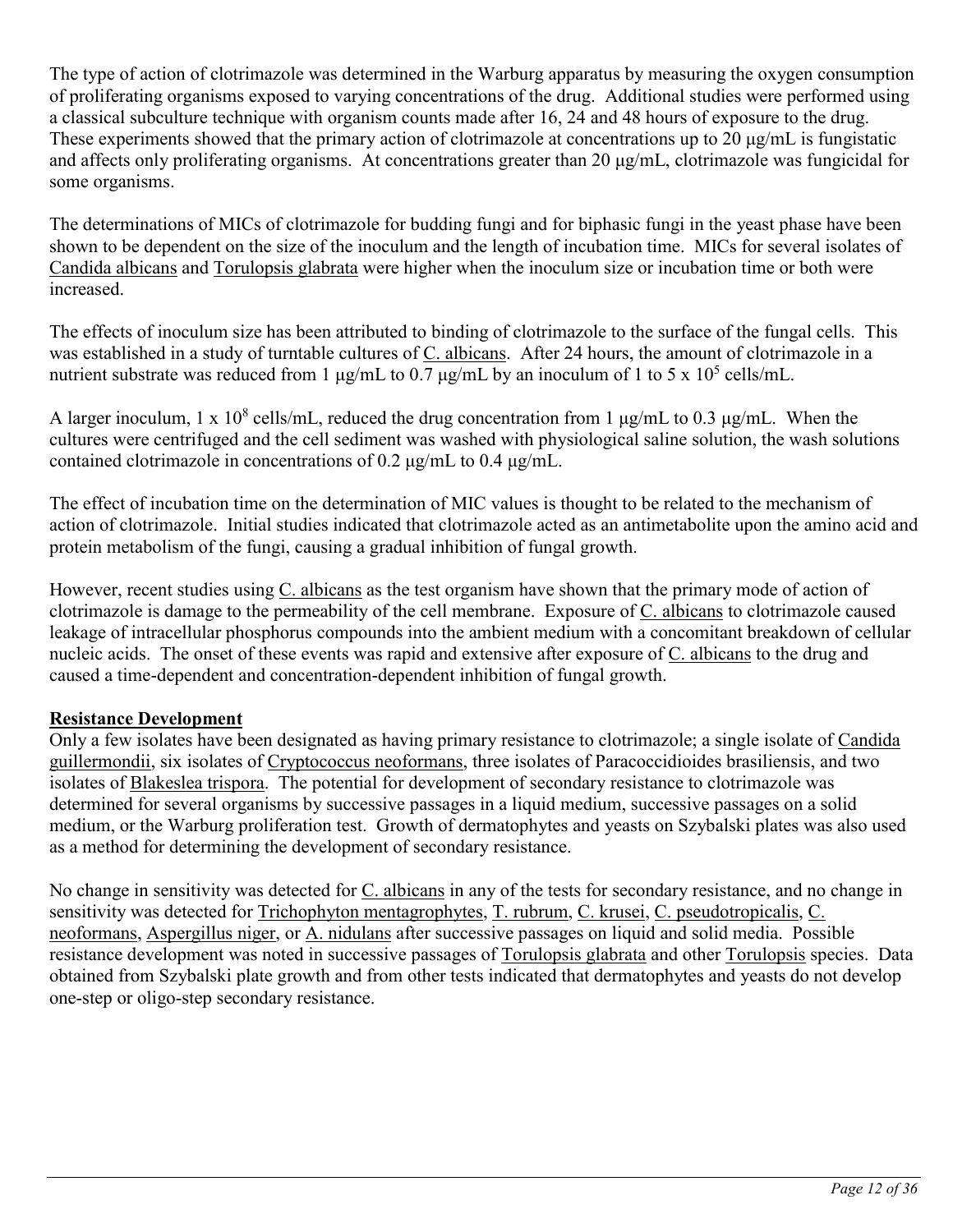# <span id="page-12-0"></span>**TOXICOLOGY**

Non-clinical data reveal no special hazards for humans based on conventional studies of safety pharmacology, genotoxicity and carcinogenic potential. Effects in nonclinical studies, such as the effects on the liver (elevation of transaminases and alkaline phosphatase, liver cell hypertrophy) in the repeat-dose toxicity studies, the effects on the survival of the neonate in a rat fertility study, the species-specific indirect effects on the growth/survival of the fetus in a rat teratology study were observed with oral administration but only at exposures in excess of the maximum human exposure indicating little relevance to clinical use. Given the limited absorption of clotrimazole following a topic application, the potential for toxicity with the occasional use of Canesten 1% cream is further limited.

Carcinogenicity of clotrimazole was evaluated in a 78-week oral dosing study in rats and the results did not show any carcinogenic effect of clotrimazole.

Clotrimazole has been extensively studied in in vitro and in vivo mutagenicity assays, and no evidence of genotoxic potential was found. In an Ames test, an in vitro biological assay to detect the mutagenicity of chemical compounds, clotrimazole showed no evidence of mutagenic activity. Clotrimazole was found to be non-mutagenic in two additional in vitro studies, a gene mutation test in V79 cell lines and an Unscheduled DNA Synthesis (UDS) in primary rat hepatocytes. Studies evaluating the mutagenicity of clotrimazole in germ cells did not demonstrate mutagenic effects in a spermatogonia test in male hamsters, or in a dominant lethal test in male mice. Additionally, in mice, clotrimazole was not clastogenic in a micronucleus test.

# **Acute Toxicity**

**Animal**

| <b>Species</b> | $LD_{50}$ mg/kg                   |
|----------------|-----------------------------------|
| Mouse          | 761-923                           |
| Rat            | 708-718                           |
| Rabbit         | >1000                             |
| Cat            | $>1000$ ; vomiting from 100 mg/kg |
| Dog            | $>$ 2000; vomiting from 100 mg/kg |

# **Multiple Local Tolerance**

- 1. Primary skin irritation (patch test): no detectable reddening on the intact rabbit skin at either 24 or 72 hours with 1% solution or cream of clotrimazole. Very slight erythema formation after 24 hours in the scarified rabbit skin.
- 2. Primary irritation on conjunctival mucosa: clotrimazole solution or cream produced a transient conjunctival irritation in rabbits, consisting in low-grade reddening and a slight increase in secretion. No grossly detectable alterations were present in either the cornea or the iris of any of the treated animals. Both the cream and solution produced a transient, very slight reddening of the conjunctival mucosa. No alterations occurred on the cornea.
- 3. Subacute (up to 13 weeks) dermal tolerance: the application of 1% clotrimazole solution or 1% cream was systemically well tolerated; no edema was seen on the treated skin, although mild erythema was observed sporadically. The animals in all groups with abraded skin manifested a slight healing tendency.
- 4. Subacute (dogs: 14 days; monkeys: 13 weeks) local vaginal tolerance: the repeated application of clotrimazole vaginal tablets showed a satisfactory local and systemic tolerance. There were no detectable adverse effects, and the cytological examination in monkeys indicated variations consistent with normal estrus cycles.
- 5. Subacute (5 dogs: 30 days; 4 monkeys: 13 weeks; 10 healthy human volunteers: 28 days) local vaginal tolerance. The repeated application of Vaginal Cream showed a satisfactory local and systemic tolerance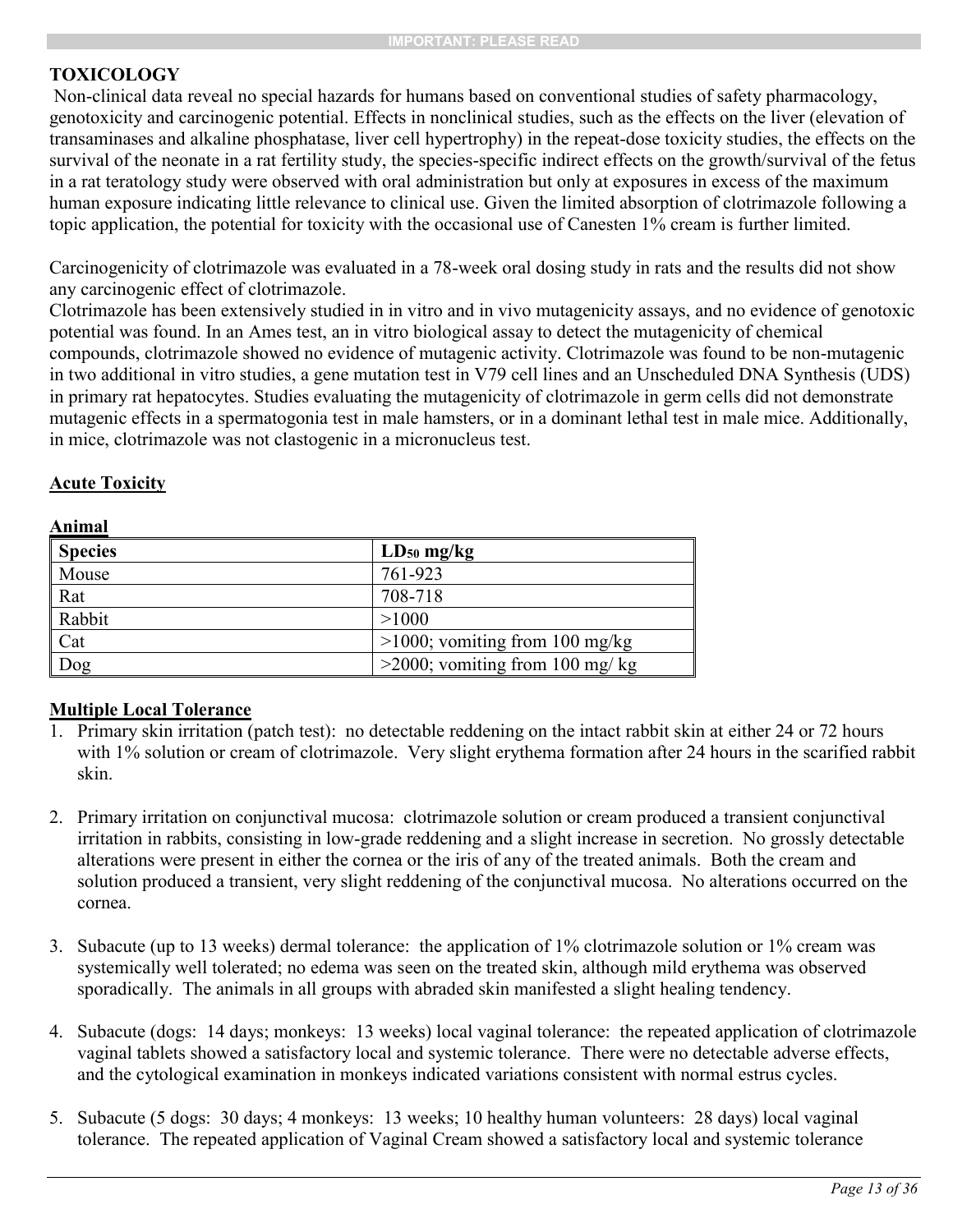without adverse effects or abnormalities in vaginal cytology in all species.

# **Human**

In 453 cases under treatment which were evaluated with respect to photosensitivity and phototoxicity, no reactions were encountered.

Twenty normal subjects were tested in a controlled study for sensitivity to ultraviolet radiation. Areas of skin treated with clotrimazole were irradiated for 30 seconds on the first day, and for one-half minute longer each time on every second day thereafter. One of the 20 subjects was irradiated once only; 9 subjects three times, and 10 subjects four times. One subject developed papule formation after the first exposure to ultraviolet radiation.

The topical tolerance of CANESTEN® Vaginal Tablets was studied in 462 patients with Candida or Trichomonas infections of the vagina. Five patients reported irritation (itching and burning after insertion) not necessitating the treatment to be discontinued.

There were undesirable effects in three (0.5%) of 653 patients treated with CANESTEN® Vaginal Cream which were possibly related to treatment. Discontinuation of treatment was necessary in a patient with a sensation of vaginal burning and in another patient with a possible allergic reaction, manifested by vaginal burning, local irritation and erythema. Treatment was, however, continued in a patient with intercurrent cystitis.

# **REPRODUCTION AND TERATOLOGY**

At dosages up to 100 mg/kg (oral), clotrimazole was well tolerated by pregnant mice, rats and rabbits, and it had no embryotoxic or teratogenic effect.

When given to pregnant rats at oral doses of 100 mg/kg from day 6 through day 15 of gestation, the number of resorptions was higher and the fetal weights were lower than the controls, but the number of fetal malformations did not differ significantly from that of the control group.

Rats treated with clotrimazole for 10 weeks at dosage up to 50 mg/kg/day did not show any difference from the control group in the duration of estrus, fertility, duration of pregnancy, or in the number of implantations and resorptions. The dose of 50 mg/kg/day impaired the development of the young, and dams receiving this dose level raised fewer offspring.

The intravaginal administration of 100 mg/kg clotrimazole from the sixth to the fifteenth day of gestation was well tolerated by pregnant rats, and there were no harmful effects on the fertilization rate, the resorption rate, the mean fetal weight, and the frequency of stunted forms and of fetuses with slight bone alterations. No malformations were produced by this dose.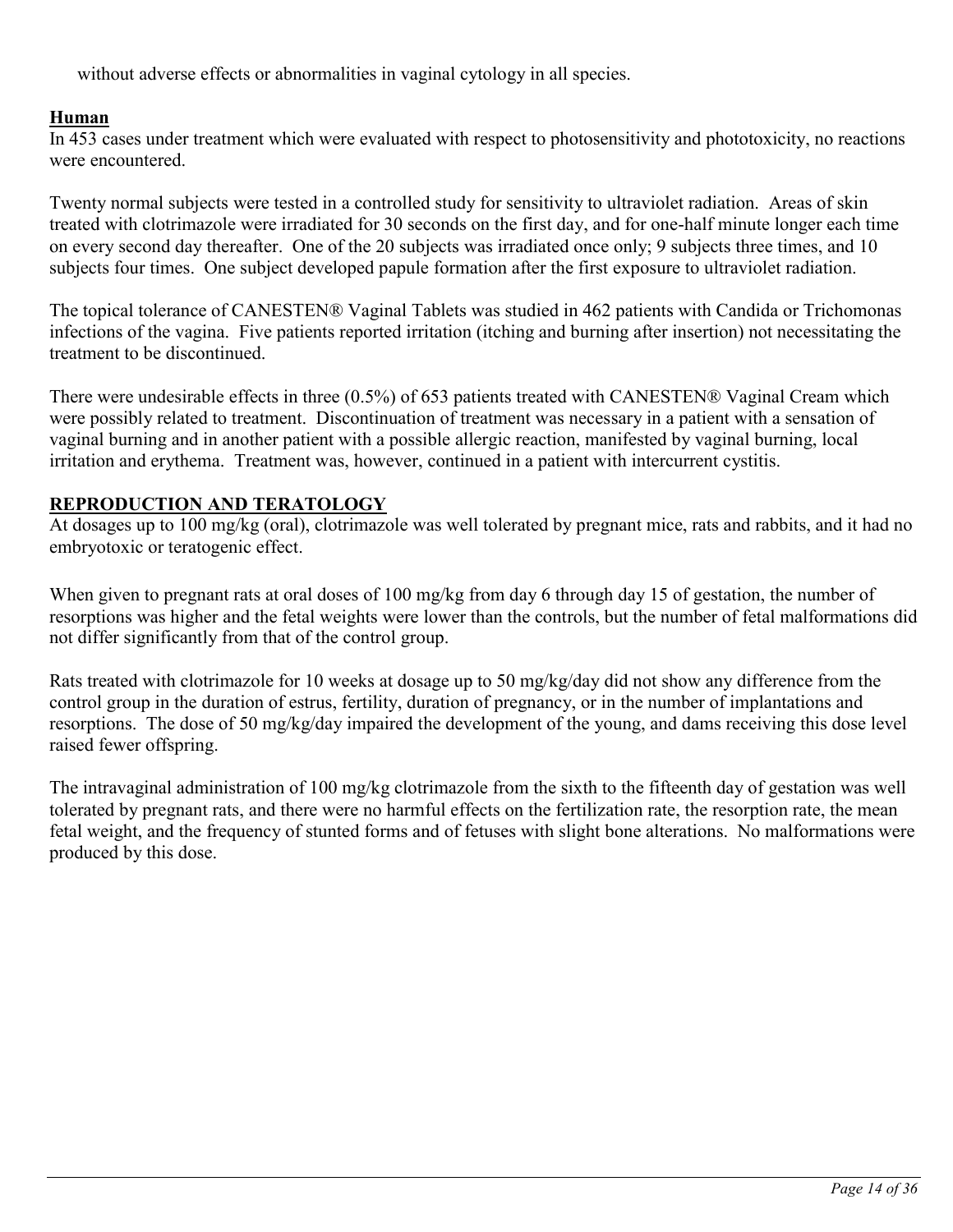# <span id="page-14-0"></span>**REFERENCES**

- 1. Cartwright, R.Y.: Clotrimazole in the Treatment of Acute and "Resistant" Vaginal Candidiasis. Postgrad. Med. J. 50, Suppl. 1, 90-92 (1974).
- 2. Duhm, B., Maul, W., and Medenwald, H., et al.: Pharmakokinetik nach topischer Anwendung von Bisphenyl- (2-chlorophenyl)-1-imidazolyl-methan-( <sup>14</sup>C) after topical application). Arzneimittel-Forschung 22:1276-1280 (1972). English version, Drugs Made in Germany 15:99-103 (1972).
- 3. Dunster, G.D.: Vaginal candidiasis in pregnancy A trial of clotrimazole. Postgrad. Med. J. 50, Suppl. 1, 86- 88 (1974).
- 4. Fredriksson, T.: Topical treatment with BAY b 5097. A new broad spectrum antimycotic agent. Brit. J. of Dermatology 866:628-630 (1972).
- 5. Freis, A.: The tolerance of Clotrimazole on Topical Application. Drugs made in Germany XV. 120-121 (1972).
- 6. Higton, B.K.: A trial of clotrimazole and nystatin in vaginal candidiasis. Postgrad. Med. J. 50, Suppl. 1, 95-96 (1974).
- 7. Holt, R.: Studies on a broad-spectrum antimycotic agent FB b 5097. X. Int. Congress for Microbiology, Mexico City, August, 1970.
- 8. Legal, H.P.: The treatment of trichomonas and candida vaginitis with clotrimazole vaginal tablets. Postgrad. Med. J. 50, Suppl. 1, 81-83 (1974).
- 9. Lohmeyer, H.: Treatment of candidiasis and trichomoniasis of the female genital tract. Postgrad. Med. J. 50, Suppl. 1, 78-79 (1974).
- 10. Masterton, G., et al.: Six-day clotrimazole therapy in vaginal candidosis. Curr. Med. Res. Opin., (1975), 3, 83.
- 11. Milsom, I. and Forssman, L.: Treatment of vaginal candidiasis with a single 500 mg clotrimazole pessary. Br. J. Ven. Dis. 2, 124-126 (1982).
- 12. Njoku JC et al. Antifungal Therapy in Pregnancy and Breastfeeding. Curr Fungal Infect Rep 2010; 4: 62-69.
- 13. Plempel, M., Bartmenn, K., Buchel, K.H., and Regel, E.: BAY b 5097, a New Orally Applicable Antifungal Substance with Broad-spectrum Activity. Antimicrobial Agents and Chemotherap. 271-274 (1969).
- 14. Ritter W et al. Pharmacokinetic Fundamentals of Vaginal Treatment with Clotrimazole. Chemotherapy 1982; 28 (Suppl 1): 37-42.
- 15. Ritzerfeld, W. and Venschott, M.L.: In vitro Untersuchungen mit dem Antimykotikum Chlortritylimidazol. Int. J. Clin. Pharmacology, Therapy and Tox. 4, No. 2, 204-206 (1971).
- 16. Sam W, Chamberlain CE, Lee S, Goldstein JA, Hale DA, Mannon RB, Kirk AD and Hon YY. Associations of ABCB1 3435C>T and IL-10-1082G>A Polymorphisms with Long-Term Sirolimus Dose Requirements in Renal Transplant Patients. Transplantation 2011; 92: 1342-1347.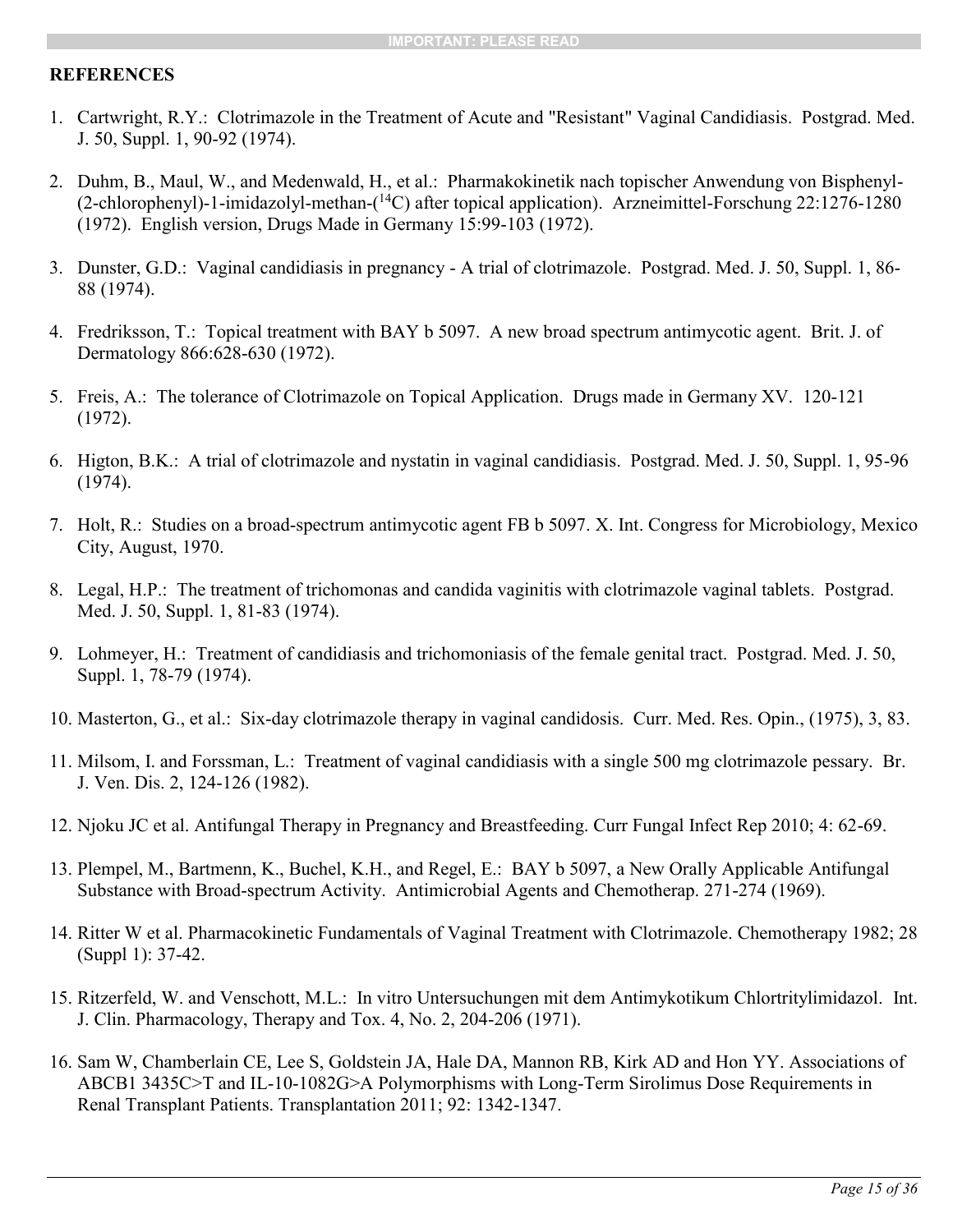- 17. Sattler M, Guengerich FP, Yun CH, et al. Cytochrome P-450 3A enzymes are responsible for biotransformation of FK506 and rapamycin in man and rat. Drug Metab Dispos 1992; 20: 753.
- 18. Schnell, J.D.: The incidence of vaginal candida and trichomonas infections and treatment of trichomonas vaginitis with clotrimazole. Postgrad. Med. J., 50, Suppl. 1, 79-81 (1974).
- 19. Iwata, K., Yamaguchi, H., Hiratani, T.: Mode of Action of Clotrimazole. Sabouraudia 11:158-166 (1973).
- 20. Iwata, K., Kanda, Y., Yamaguchi, H. et al.: Electron microscopic studies on the mechanism of action of clotrimazole. Sabouraudia 11:205-209 (1973).
- 21. Micromedex® Healthcare Series (DRUGDEX® Evaluations), Clotrimazole, 2013.
- 22. Schering-Plough HealthCare Products, Inc. Gyne-Lotramin FDA approved Label. Attachment A (Carton, p. 3., Educational Brochure, p. 3 and 5), Attachment C (Carton p. 3, Educational Brochure p. 2), (1998).
- 23. Vasquez E.M., Pollak R., Benedetti E. Clotrimazole increases tacrolimus blood levels: a drug interaction in kidney transplant patients. Clin Transplantation 2001: 15: 95-99.
- 24. Vasquez, Eva M., Shin, Grace P., Sifontis, Nicole, Benedetti, Enrico. Concomitant Clotrimazole Therapy More Than Doubles the Relative Oral Bioavailability of Tacrolimus. Ther Drug Monit. October 2005:27(5).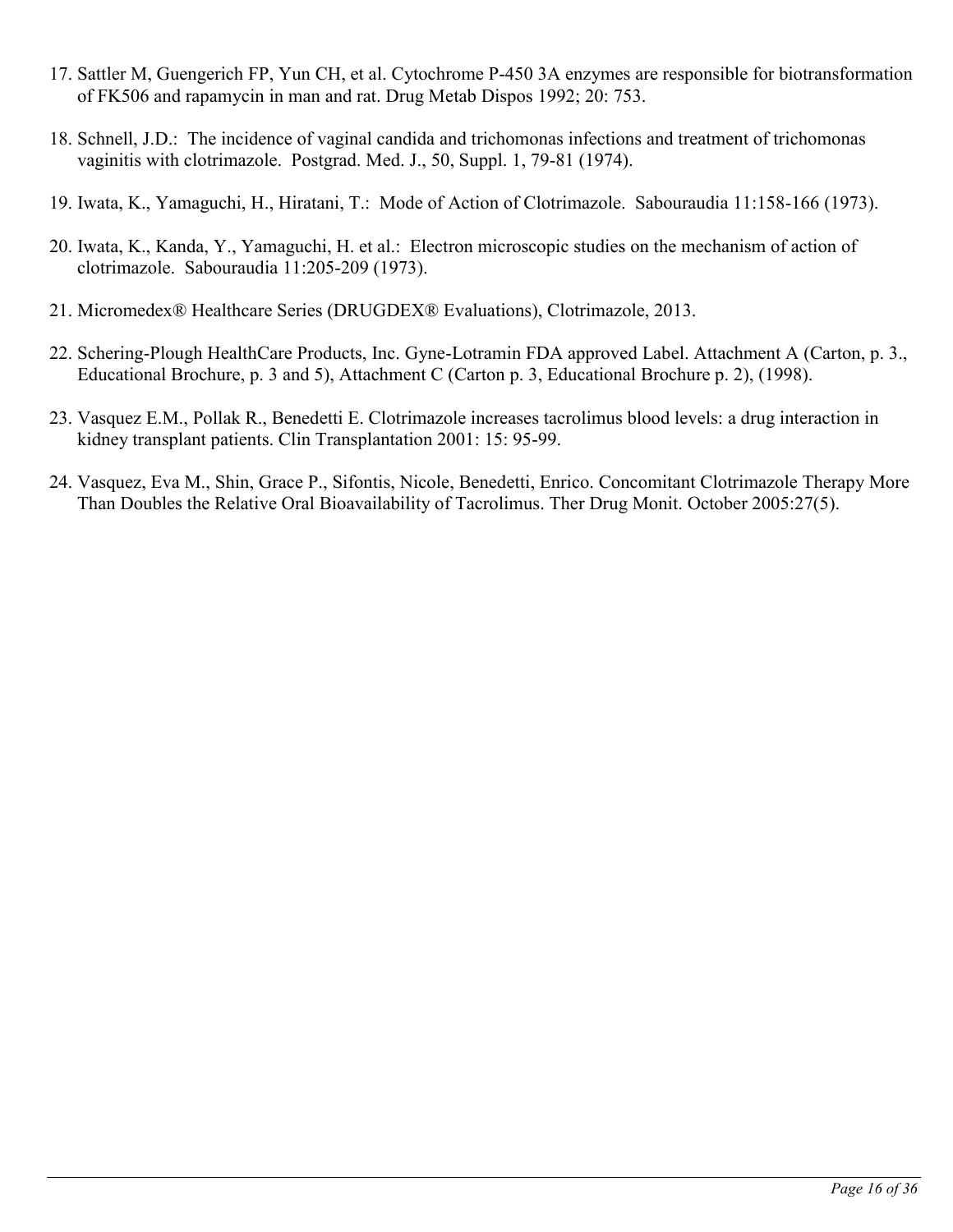**Canesten® 6 DAY Internal Cream 1% Clotrimazole vaginal cream - Antifungal**

**This leaflet is part III of a three-part "Product Monograph" published when CANESTEN® 6 DAY Internal Cream was approved for sale in Canada and is designed specifically for Consumers. This leaflet is a summary and will not tell you everything about CANESTEN® 6 DAY Internal Cream. Contact your doctor or pharmacist if you have any questions about the drug.** 

# **ABOUT THIS MEDICATION**

#### **What the medication is used for:**

CANESTEN® 6 DAY Internal Cream is used to treat vaginal yeast infections.

CANESTEN® can cure most vaginal yeast infections. Even though the symptoms of an infection may be relieved in only a few hours or days, you should use CANESTEN® for a full 6 days This will decrease the chance of the infection returning.

#### *What is a "yeast infection"?*

A "yeast infection" may occur any time there is an overgrowth of yeast organisms in the vagina. The vagina normally has bacteria and yeast organisms present. Under some conditions, the number of yeast organisms rises, irritating the delicate tissues of the vagina and vaginal opening. Conditions that make this more likely to occur are illness and the use of antibiotics (antibiotics do not affect the yeast organism). Changes in hormone levels may also increase the risk of a yeast infection. Changes that can occur during pregnancy, with the use of oral contraceptive pills, or just before a woman's period, may all increase the risk of a vaginal yeast infection. Some diseases, such as diabetes, can also make a person more susceptible. Even such things as hot humid weather, continuous use of panty liners, or tight, non-breathing clothing may increase a woman's chances of developing a yeast infection. These infections are not usually transmitted through sexual relations, even though a small percentage of male partners do have infections at the same time.

#### *How do I know if I have a "yeast infection?"*

When a "yeast infection" occurs, the body responds with an increase in vaginal secretions. These secretions are generally thick and sticky, but odourless. These are often referred to as "cheesy" or "curd-like" because of their similarity to cottage cheese. These secretions are irritating to the tissues of the vaginal area, causing intense itching, redness, and swelling. Sometimes red spots or sores may develop, especially if the area has been scratched in response to the itching. Soreness in the vagina, discomfort when passing urine and pain during sexual relations is common.

#### **What it does:**

CANESTEN® is an antifungal that kills the overgrowth of yeast organisms that cause the infection.

#### **When it should not be used:**

Do not use CANESTEN® 6 DAY Internal Cream:

- if you are allergic to clotrimazole or any ingredient in the formulation.
- in girls less than 12 years of age unless advised by a physician.

#### <span id="page-16-0"></span>**What the medicinal ingredient is:**

Clotrimazole 1% w/w

#### **What the important nonmedicinal ingredients are:**

Benzyl alcohol, cetostearyl alcohol, cetyl esters wax, octyldodecanol, polysorbate 60, sorbitan monostearate, water.

#### **What dosage forms it comes in:**

Vaginal Cream: 1%

## **WARNINGS AND PRECAUTIONS**

#### **BEFORE you use CANESTEN® 6 DAY Internal Cream talk to your doctor or pharmacist if:**

- You are at increased risk for sexually transmitted diseases (e.g. HIV-AIDS), have multiple sexual partners or change partner often
- You have diabetes
- This is your first yeast infection
- You have frequent vaginal infections, or if your yeast infection returns in less than 2 months
- you are pregnant, think you are, or are nursing

CANESTEN® cream is for vaginal use only.

Do not use CANESTEN® if you have abdominal pain, fever or a foul-smelling vaginal discharge. If these symptoms are present, you could have a more serious condition and should consult your physician immediately.

Do not use tampons, intravaginal douches or other vaginal products while using this product.

Yeast infections do not cause fevers, chills, nausea, vomiting, diarrhoea, back pain, shoulder pain or vaginal haemorrhaging. If these symptoms are present, or if the vaginal discharge is foulsmelling, a more serious condition may be present and you should consult your physician immediately.

If there is no improvement in your symptoms in 3 days or if they have not disappeared within 7 days, you might not have a vaginal yeast infection. Discontinue treatment and contact your physician.

Contact your physician if symptoms worsen.

Avoid contact with eyes; if this happens, rinse thoroughly with water.

If CANESTEN® is accidentally swallowed, contact your local emergency room or Poison Control Centre immediately.

If you have any questions about CANESTEN® or vaginal infections, contact your pharmacist or physician.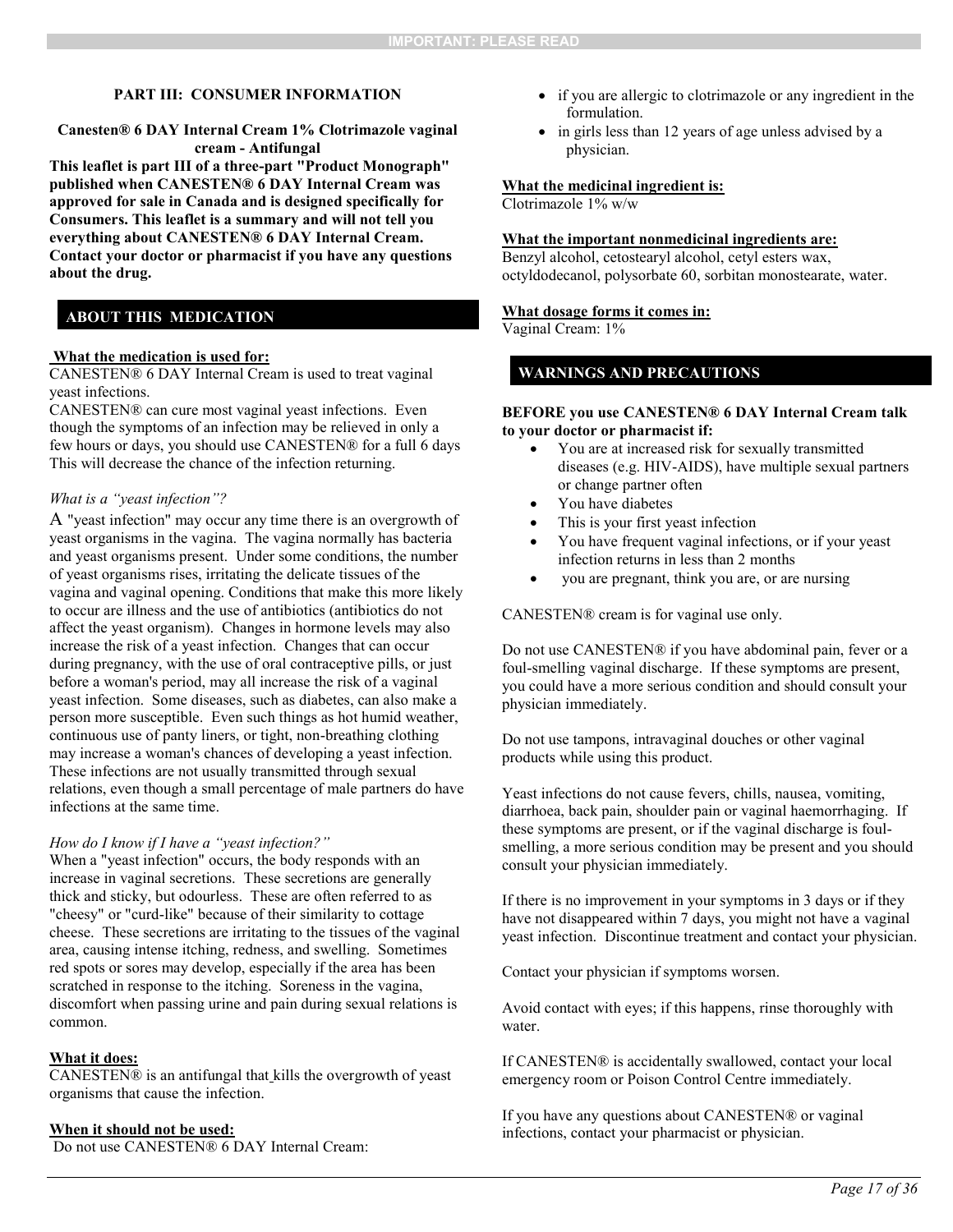## **INTERACTIONS WITH THIS MEDICATION**

#### **Drugs that may interact with CANESTEN® 6 DAY Internal Cream include:**

tacrolimus/sirolimus (immunosuppressant)

CANESTEN® may reduce the effectiveness of some birth control methods, such as condoms, diaphragms, or vaginal spermicides. This effect is temporary and occurs only during treatment.

## **PROPER USE OF THIS MEDICATION**

#### **Usual dose:**

CANESTEN® is inserted high into the vagina once a day (preferably at bedtime) for 6 consecutive days. Sufficient cream is provided for 6 intravaginal applications. Extra cream is supplied for use in relieving the external itching and burning sometimes associated with a vaginal yeast infection. CANESTEN® is only for use in the vagina and should never be taken by mouth. Treatment during the menstrual period should not be performed. The treatment should be finished before the onset of menstruation. While you may have sexual relations during treatment with CANESTEN®, most couples wait until treatment has finished as your partner could become infected.

#### Filling the Applicator:

Remove the cap from the tube of CANESTEN® and reverse it to puncture the safety seal over the end of the tube. To fill the applicator, screw the open end of the applicator on the end of the tube. Gently squeeze the tube. The plunger will rise as cream enters the applicator. When the plunger stops, the proper amount of CANESTEN® has been pushed into the applicator and the applicator may be removed. Replace the cap and roll up the tube from the bottom so that the tube will be ready for the next use.

### Inserting the Medication:

CANESTEN® 6 DAY Internal Cream is inserted into the vagina in much the same way as a tampon. Stand, squat, or lie on your back in a comfortable position. Insert the filled applicator into the vagina as far as it will comfortably go. Holding the barrel of the

applicator steady, gently depress the plunger until it stops. This will release the medication high in the vagina where it will be most effective. Remove the applicator.



# Using the Cream Externally:

A small amount of

CANESTEN® cream may be applied to the opening of the vagina to help provide extra relief of external symptoms. Squeeze a small amount of cream onto your finger and gently spread over the irritated vaginal area. Use the cream once or twice a day and only during the period when external symptoms are present, to a maximum of 7 days.

### Disposing of the Applicator:

The CANESTEN® vaginal applicator is recyclable where facilities exist.

## **Overdose:**

In case of drug overdose, call a poison control centre or get medical help right away even if there are no symptoms.

## **SIDE EFFECTS AND WHAT TO DO ABOUT THEM**

If you experience a rash or new irritation while using the product, discontinue use and contact your doctor.

#### *This is not a complete list of side effects. For any unexpected effects while taking CANESTEN® 6 DAY Internal Cream, contact your doctor or pharmacist.*

## **HOW TO STORE IT**

Keep CANESTEN® and all other medications out of the reach of children.

#### Store at room temperature between 15ºC and 30ºC

# **REPORTING SIDE EFFECTS**

You can help improve the safe use of health products for Canadians by reporting serious and unexpected side effects to Health Canada. Your report may help to identify new side effects and change the product safety information. **3 ways to report**:

# • Online at [MedEffect;](http://hc-sc.gc.ca/dhp-mps/medeff/index-eng.php)

By calling  $1-866-234-2345$  (toll-free);

 By completing a Consumer Side Effect Reporting Form and sending it by:

- Fax to 1-866-678-6789 (toll-free), or
	- Mail to: Canada Vigilance Program Health Canada, Postal Locator 1908C Ottawa, ON K1A 0K9

Postage paid labels and the Consumer Side Effect Reporting Form are available at [MedEffect.](http://hc-sc.gc.ca/dhp-mps/medeff/index-eng.php)

*NOTE: Contact your health professional if you need information about how to manage your side effects. The Canada Vigilance Program does not provide medical advice.*

# **MORE INFORMATION**

This document plus the full product monograph, prepared for health professionals can be found at: www.bayer.ca This leaflet was prepared by Bayer Inc., Mississauga ON L4W

5R6

Last Revised: October 23, 2018

® TM se[e www.bayer.ca/tm-mc](http://www.bayer.ca/tm-mc)

© 2018, Bayer Inc.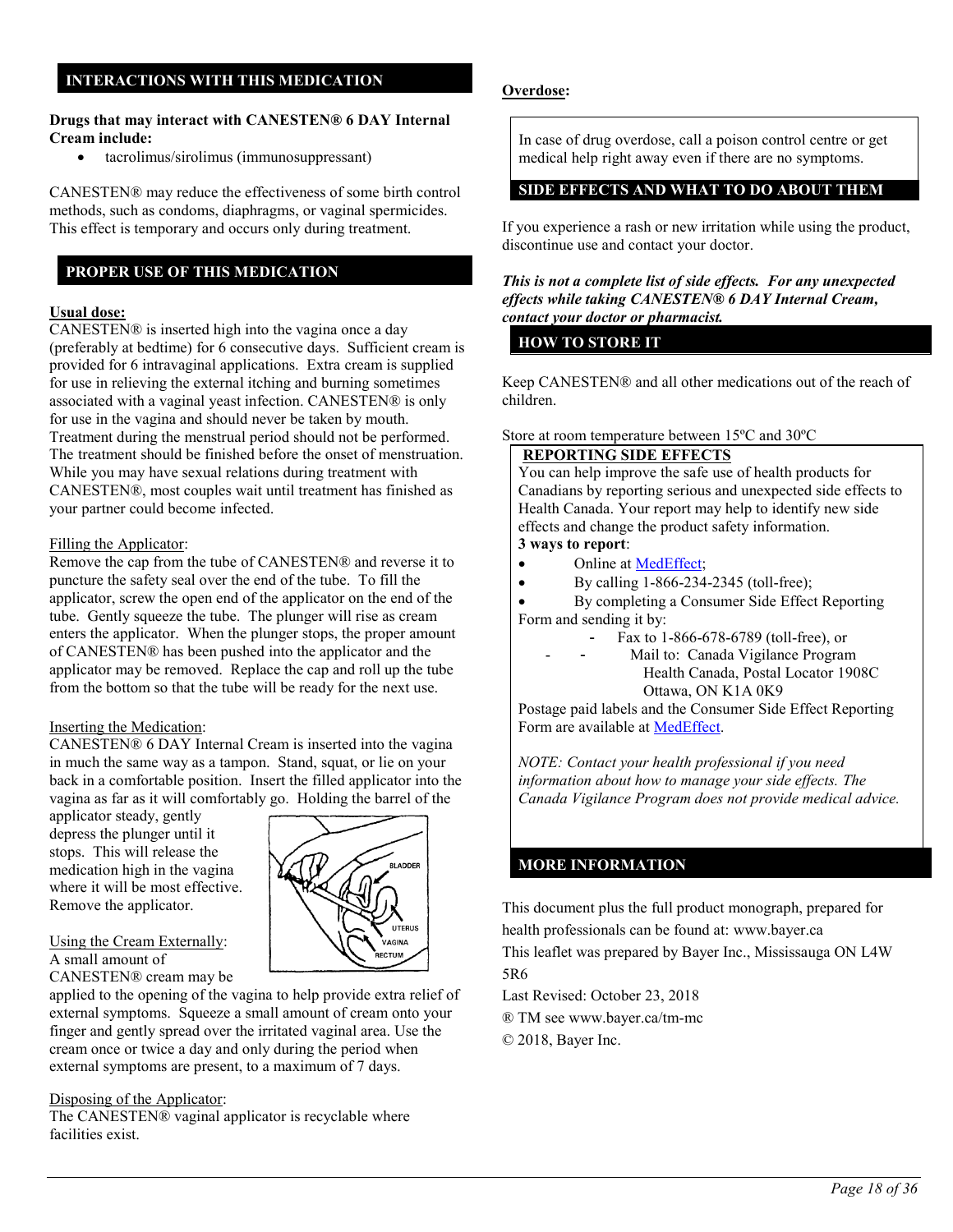**CANESTEN® 3 DAY Internal Cream 2% Clotrimazole vaginal cream - Antifungal**

**This leaflet is part III of a three-part "Product Monograph" published when CANESTEN® 3 DAY Internal Cream was approved for sale in Canada and is designed specifically for Consumers. This leaflet is a summary and will not tell you everything about CANESTEN® 3 DAY Internal Cream. Contact your doctor or pharmacist if you have any questions about the drug.** 

## **ABOUT THIS MEDICATION**

#### **What the medication is used for:**

CANESTEN® **3 DAY Internal Cream** is used to treat vaginal yeast infections.

CANESTEN® can cure most vaginal yeast infections. Even though the symptoms of an infection may be relieved in only a few hours or days, you should use CANESTEN® for a full 3 days. This will decrease the chance of the infection returning.

#### *What is a "yeast infection"?*

A "yeast infection" may occur any time there is an overgrowth of yeast organisms in the vagina. The vagina normally has bacteria and yeast organisms present. Under some conditions, the number of yeast organisms rises, irritating the delicate tissues of the vagina and vaginal opening. Conditions that make this more likely to occur are illness and the use of antibiotics (antibiotics do not affect the yeast organism). Changes in hormone levels may also increase the risk of a yeast infection. Changes that can occur during pregnancy, with the use of oral contraceptive pills, or just before a woman's period, may all increase the risk of a vaginal yeast infection. Some diseases, such as diabetes, can also make a person more susceptible. Even such things as hot humid weather, continuous use of panty liners, or tight, non-breathing clothing may increase a woman's chances of developing a yeast infection. These infections are not usually transmitted through sexual relations, even though a small percentage of male partners do have infections at the same time.

#### *How do I know if I have a "yeast infection?"*

When a "yeast infection" occurs, the body responds with an increase in vaginal secretions. These secretions are generally thick and sticky, but odourless. These are often referred to as "cheesy" or "curd-like" because of their similarity to cottage cheese. These secretions are irritating to the tissues of the vaginal area, causing intense itching, redness, and swelling. Sometimes red spots or sores may develop, especially if the area has been scratched in response to the itching. Soreness in the vagina, discomfort when passing urine and pain during sexual relations is common.

#### **What it does:**

CANESTEN® is an antifungal that kills the overgrowth of yeast organisms that cause the infection.

### **When it should not be used:**

Do not use CANESTEN® **3 DAY Internal Cream**:

if you are allergic to clotrimazole or any ingredient in the

formulation

 in girls less than 12 years of age unless advised by a physician.

#### **What the medicinal ingredient is:**

Clotrimazole 2% w/w

### **What the important nonmedicinal ingredients are:**

Benzyl alcohol, cetostearyl alcohol, cetyl esters wax, octyldodecanol, polysorbate 60, sorbitan monostearate, water.

#### **What dosage forms it comes in:**

Vaginal Cream: 2%

## **WARNINGS AND PRECAUTIONS**

#### **BEFORE you use CANESTEN® 3 DAY Internal Cream talk to your doctor or pharmacist if:**

- You are at increased risk for sexually transmitted diseases (e.g. HIV-AIDS), have multiple sexual partners or change partner often
- You have diabetes
- This is your first yeast infection
- $\bullet$
- If you have frequent vaginal infections, or if your yeast infection returns in less than 2 months
- you are pregnant, think you are, or are nursing

CANESTEN® cream is for vaginal use only.

Do not use CANESTEN® if you have abdominal pain, fever or a foul-smelling vaginal discharge. If these symptoms are present, you could have a more serious condition and should consult your physician immediately.

Do not use tampons, intravaginal douches or other vaginal products while using this product.

Yeast infections do not cause fevers, chills, nausea, vomiting, diarrhoea, back pain, shoulder pain or vaginal haemorrhaging. If these symptoms are present, or if the vaginal discharge is foulsmelling, a more serious condition may be present and you should consult your physician immediately.

If there is no improvement in your symptoms in 3 days or if they have not disappeared within 7 days, you might not have a vaginal yeast infection. . Discontinue treatment and contact your physician.

Contact your physician if symptoms worsen.

Avoid contact with eyes; if this happens rinse thoroughly with water.

If CANESTEN® is accidentally swallowed, contact your local emergency room or Poison Control Centre immediately.

If you have any questions about CANESTEN® or vaginal infections, contact your pharmacist or physician.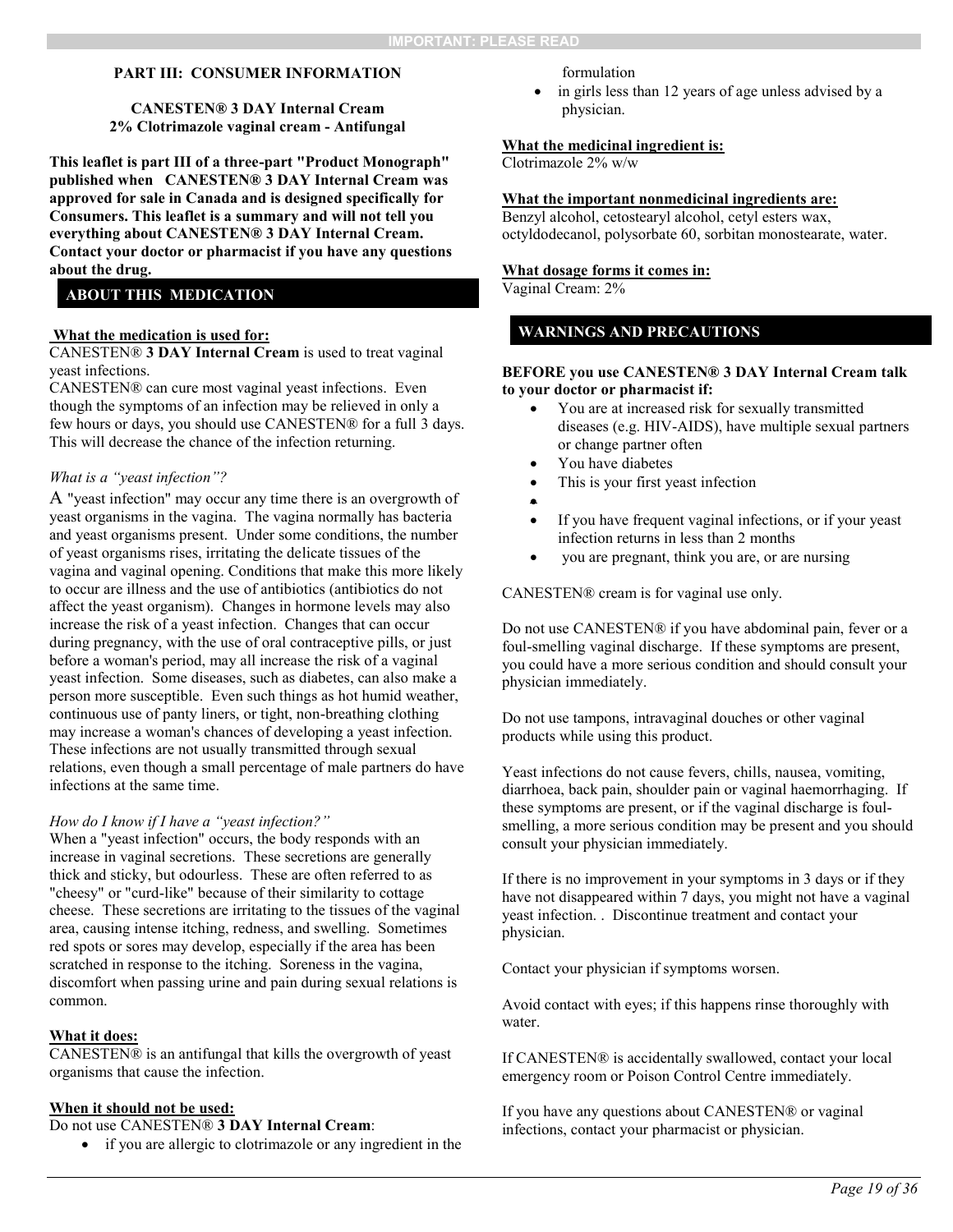# **INTERACTIONS WITH THIS MEDICATION**

#### **Drugs that may interact with CANESTEN® 3 DAY Internal Cream include:**

tacrolimus/sirolimus (immunosuppressant)

CANESTEN® may reduce the effectiveness of some birth control methods, such as condoms, diaphragms, or vaginal spermicides. This effect is temporary and occurs only during treatment.

## **PROPER USE OF THIS MEDICATION**

### **Usual dose:**

CANESTEN® cream is inserted high into the vagina once a day (preferably at bedtime) for 3 consecutive days. Sufficient cream is provided for 3 intravaginal applications. Extra cream is supplied for use in relieving the external itching and burning sometimes associated with a vaginal yeast infection. CANESTEN® is only for use in the vagina and should never be taken by mouth. Treatment during the menstrual period should not be performed. The treatment should be finished before the onset of menstruation. While you may have sexual relations during treatment with CANESTEN®, most couples wait until treatment has finished as your partner could become infected.

### Filling the Applicator:

Remove the cap from the tube of CANESTEN® and reverse it to puncture the safety seal over the end of the tube. To fill the applicator, screw the open end of the applicator on the end of the tube. Gently squeeze the tube. The plunger will rise as cream enters the applicator. When the plunger stops, the proper amount of CANESTEN® has been pushed into the applicator and the applicator may be removed. Replace the cap and roll up the tube from the bottom so that the tube will be ready for the next use.

### Inserting the Medication:

CANESTEN® cream is inserted into the vagina in much the same way as a tampon. Stand, squat, or lie on your back in a comfortable position. Insert the filled applicator into the vagina as far as it will comfortably go. Holding the barrel of the applicator

steady, gently depress the plunger until it stops. This will release the medication high in the vagina where it will be most effective. Remove the applicator.



# Using the Cream Externally:

A small amount of

CANESTEN® cream may be applied to the opening of the vagina to help provide extra relief of external symptoms. Squeeze a small amount of cream onto your finger and gently spread over the irritated vaginal area. Use the cream once or twice a day and only during the period when external symptoms are present, to a maximum of 7 days.

### Disposing of the Applicator:

The CANESTEN® vaginal applicator is recyclable where facilities exist.

## **Overdose:**

In case of drug overdose, call a poison control centre or get medical help right away even if there are no symptoms.

### **SIDE EFFECTS AND WHAT TO DO ABOUT THEM**

If you experience a rash or new irritation while using the product, discontinue use and contact your doctor.

*This is not a complete list of side effects. For any unexpected effects while taking CANESTEN® 3 DAY Internal Cream, contact your doctor or pharmacist.*

## **HOW TO STORE IT**

Keep CANESTEN® and all other medications out of the reach of children.

Store at room temperature between 15ºC and 30ºC

# **REPORTING SIDE EFFECTS**

You can help improve the safe use of health products for Canadians by reporting serious and unexpected side effects to Health Canada. Your report may help to identify new side effects and change the product safety information. **3 ways to report**:

- Online at [MedEffect;](http://hc-sc.gc.ca/dhp-mps/medeff/index-eng.php)
- By calling  $1-866-234-2345$  (toll-free);
- By completing a Consumer Side Effect Reporting Form and sending it by:
	- Fax to 1-866-678-6789 (toll-free), or
	- Mail to: Canada Vigilance Program
		- Health Canada, Postal Locator 1908C

Ottawa, ON K1A 0K9Postage paid labels and the Consumer Side Effect Reporting Form are available at [MedEffect.](http://hc-sc.gc.ca/dhp-mps/medeff/index-eng.php)

*NOTE: Contact your health professional if you need information about how to manage your side effects. The Canada Vigilance Program does not provide medical advice.*

### **MORE INFORMATION**

This document plus the full product monograph, prepared for

health professionals can be found at:

http://www.bayer.ca

This leaflet was prepared by Bayer Inc.

Mississauga ON L4W 5R6

Last Revised: October 23, 2018 ® TM se[e www.bayer.ca/tm-mc](http://www.bayer.ca/tm-mc)

© 2018, Bayer Inc.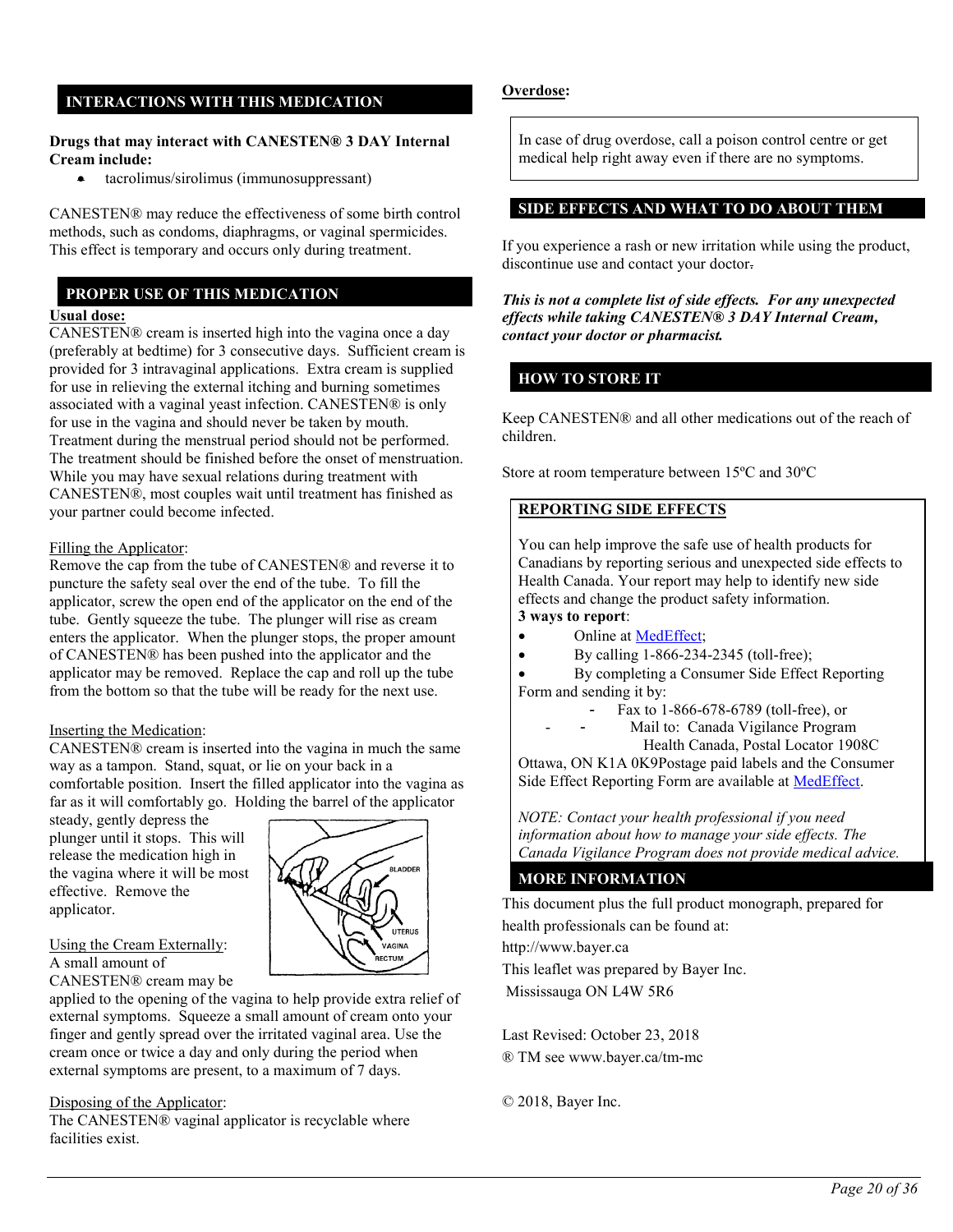**CANESTEN® 1 DAY Internal Cream 10% Clotrimazole vaginal cream - Antifungal**

**This leaflet is part III of a three-part "Product Monograph" published when CANESTEN® 1 DAY Internal Cream was approved for sale in Canada and is designed specifically for Consumers. This leaflet is a summary and will not tell you everything about CANESTEN® 1 DAY Internal Cream. Contact your doctor or pharmacist if you have any questions about the drug.** 

## **ABOUT THIS MEDICATION**

#### **What the medication is used for:**

CANESTEN® **1 DAY Internal Cream** (pre-filled applicator) is used to treat vaginal yeast infections. CANESTEN® can cure most vaginal yeast infections and symptomatic relief can occur in a few hours or days.

#### *What is a "yeast infection"?*

A "yeast infection" may occur any time there is an overgrowth of yeast organisms in the vagina. The vagina normally has bacteria and yeast organisms present. Under some conditions, the number of yeast organisms rises, irritating the delicate tissues of the vagina and vaginal opening. Conditions that make this more likely to occur are illness and the use of antibiotics (antibiotics do not affect the yeast organism). Changes in hormone levels may also increase the risk of a yeast infection. Changes that can occur during pregnancy, with the use of oral contraceptive pills, or just before a woman's period, may all increase the risk of a vaginal yeast infection. Some diseases, such as diabetes, can also make a person more susceptible. Even such things as hot humid weather, continuous use of panty liners, or tight, non-breathing clothing may increase a woman's chances of developing a yeast infection. These infections are not usually transmitted through sexual relations, even though a small percentage of male partners do have infections at the same time.

#### *How do I know if I have a "yeast infection?"*

When a "yeast infection" occurs, the body responds with an increase in vaginal secretions. These secretions are generally thick and sticky, but odourless. These are often referred to as "cheesy" or "curd-like" because of their similarity to cottage cheese. These secretions are irritating to the tissues of the vaginal area, causing intense itching, redness, and swelling. Sometimes red spots or sores may develop, especially if the area has been scratched in response to the itching. Soreness in the vagina, discomfort when passing urine and pain during sexual relations is common.

#### **What it does:**

CANESTEN® is an antifungal that kills the overgrowth of yeast organisms that cause the infection.

## **When it should not be used:**

Do not use CANESTEN® **1 DAY Internal Cream**:

 if you are allergic to clotrimazole or any ingredient in the formulation

 in girls less than 12 years of age unless advised by a physician.

### **What the medicinal ingredient is:**

Clotrimazole 10% w/w

#### **What the important nonmedicinal ingredients are:**

Benzyl alcohol, cetostearyl alcohol, cetyl esters wax, isopropyl myristate, polysorbate 60, sorbitan monostearate, water.

#### **What dosage forms it comes in:**

Vaginal Cream: 10%

### **WARNINGS AND PRECAUTIONS**

#### **BEFORE you use CANESTEN® 1 DAY Internal Cream talk to your doctor or pharmacist if:**

- You are at increased risk for sexually transmitted diseases (e.g. HIV-AIDS), have multiple sexual partners or change partner often.
- You have diabetes
- This is your first yeast infection
- You have frequent vaginal infections, or if your yeast infection returns in less than 2 months
- you are pregnant, think you are, or are nursing.

CANESTEN® cream is for vaginal use only.

Do not use CANESTEN® if you have abdominal pain, fever or a foul-smelling vaginal discharge. If these symptoms are present, you could have a more serious condition and should consult your physician immediately.

Do not use tampons, intravaginal douches or other vaginal products while using this product.

Yeast infections do not cause fevers, chills, nausea, vomiting, diarrhoea, back pain, shoulder pain or vaginal haemorrhaging. If these symptoms are present, or if the vaginal discharge is foulsmelling, a more serious condition may be present and you should consult your physician immediately.

There is no improvement in your symptoms in 3 days or if they have not disappeared within 7 days, you might not have a vaginal yeast infection. Discontinue treatment and contact your physician.

Contact your physician if symptoms worsen. Avoid contact with eyes; if this happens rinse thoroughly with water.

If CANESTEN® is accidentally swallowed, contact your local emergency room or Poison Control Centre immediately.

If you have any questions about CANESTEN® or vaginal infections, contact your pharmacist or physician.

# **INTERACTIONS WITH THIS MEDICATION**

**Drugs that may interact with CANESTEN® 1 DAY Internal**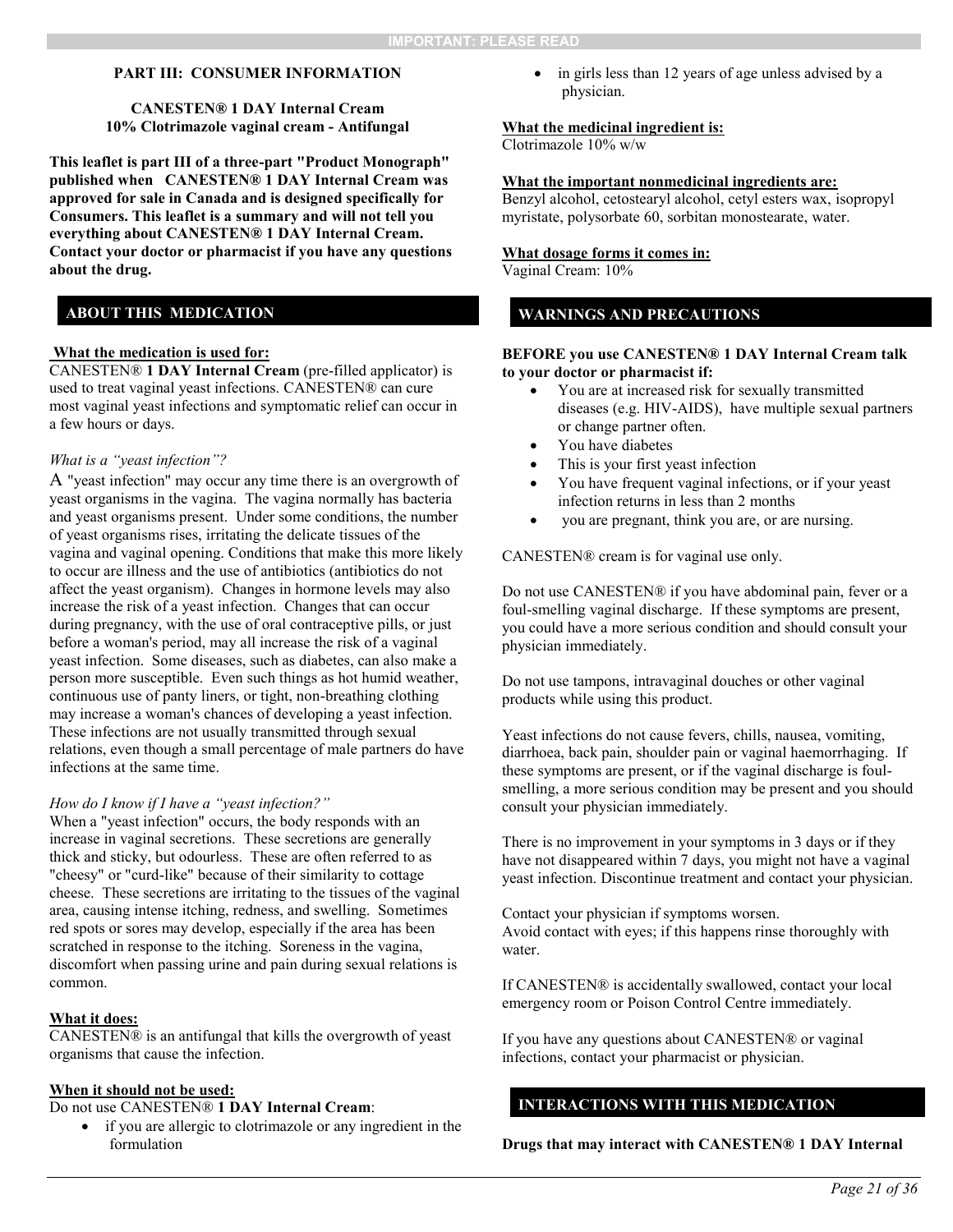## **Cream include:**

tacrolimus/sirolimus (immunosuppressant)

CANESTEN® may reduce the effectiveness of some birth control methods, such as condoms, diaphragms, or vaginal spermicides. This effect is temporary and occurs only during treatment

# **PROPER USE OF THIS MEDICATION**

## **Usual dose:**

CANESTEN® cream is inserted high into the vagina once (preferably at bedtime). Sufficient cream is provided for 1 intravaginal application. CANESTEN® cream is only for use in the vagina and should never be taken by mouth. Treatment during the menstrual period should not be performed. The treatment should be finished before the onset of menstruation. While you may have sexual relations during treatment with CANESTEN®, most couples wait until treatment has finished as your partner could become infected.

### Using the Applicator:

The applicator supplied with this package should be used to ensure proper placement of the vaginal cream high in the vagina preferably at bedtime, where it will provide the most benefit. To use the applicator:

1. Remove the applicator from the package. Keeping the cap in place, insert plunger A into barrel of cream applicator B.



2. Twist and pull to remove cap C. Be careful not to press the plunger in any further before you have inserted the applicator into the vagina.



## Inserting the Medication:

CANESTEN® cream (pre-filled applicator) is inserted into the vagina in much the same way as a tampon. Stand, squat, or lie on your back in a comfortable position. Insert the pre-filled applicator into the vagina as far as it will comfortably go. Holding the barrel of the applicator steady, gently depress the plunger until it stops. This will release the medication high in the vagina where it will be most effective. Remove the applicator.



#### Disposing of the Applicator:

The CANESTEN® vaginal applicator is recyclable where facilities exist.

## **Overdose:**

In case of drug overdose, call a poison control centre or get medical help right away even if there are no symptoms

### **SIDE EFFECTS AND WHAT TO DO ABOUT THEM**

If you experience a rash or new irritation while using the product, discontinue use and contact your doctor.

#### *This is not a complete list of side effects. For any unexpected effects while taking CANESTEN® 1 DAY Internal Cream, contact your doctor or pharmacist.*

## **HOW TO STORE IT**

Keep CANESTEN® and all other medications out of the reach of children.

### Store at room temperature between 15ºC and 30ºC

#### **Reporting Side Effects**

You can help improve the safe use of health products for Canadians by reporting serious and unexpected side effects to Health Canada. Your report may help to identify new side effects and change the product safety information. **3 ways to report**:

- Online at [MedEffect;](http://hc-sc.gc.ca/dhp-mps/medeff/index-eng.php)
- By calling  $1-866-234-2345$  (toll-free);
- By completing a Consumer Side Effect Reporting Form and sending it by:
	- Fax to 1-866-678-6789 (toll-free), or
		- Mail to: Canada Vigilance Program
			- Health Canada, Postal Locator 1908C

Ottawa, ON K1A 0K9 Postage paid labels and the Consumer Side Effect Reporting Form are available at [MedEffect.](http://hc-sc.gc.ca/dhp-mps/medeff/index-eng.php)

*NOTE: Contact your health professional if you need information about how to manage your side effects. The Canada Vigilance Program does not provide medical advice.*

## **MORE INFORMATION**

This document plus the full product monograph, prepared for health professionals can be found at: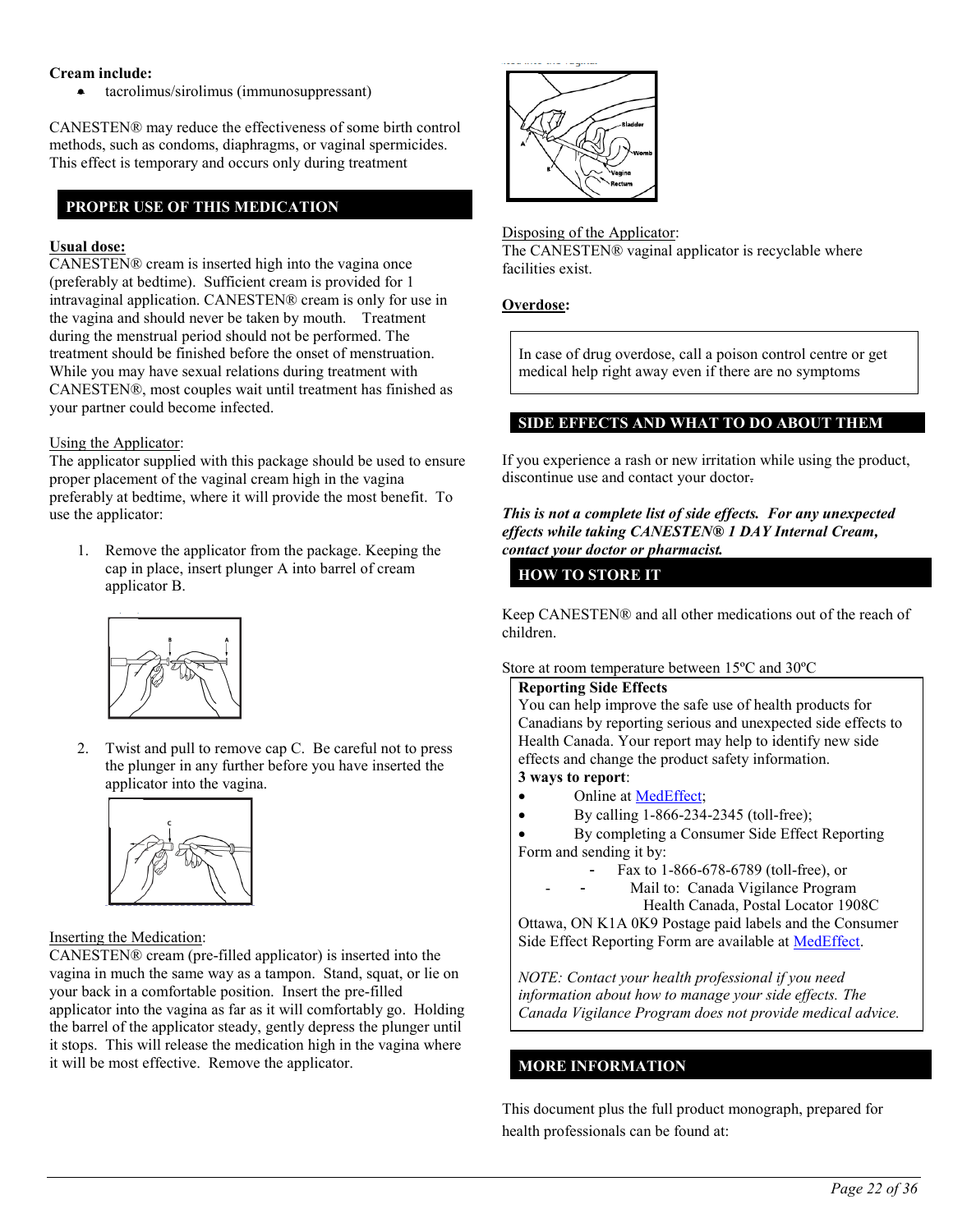www.bayer.ca This leaflet was prepared by Bayer Inc., Mississauga ON L4W 5R6 Last Revised: October 23, 2018 ® TM se[e www.bayer.ca/tm-mc](http://www.bayer.ca/tm-mc)

© 2018, Bayer Inc.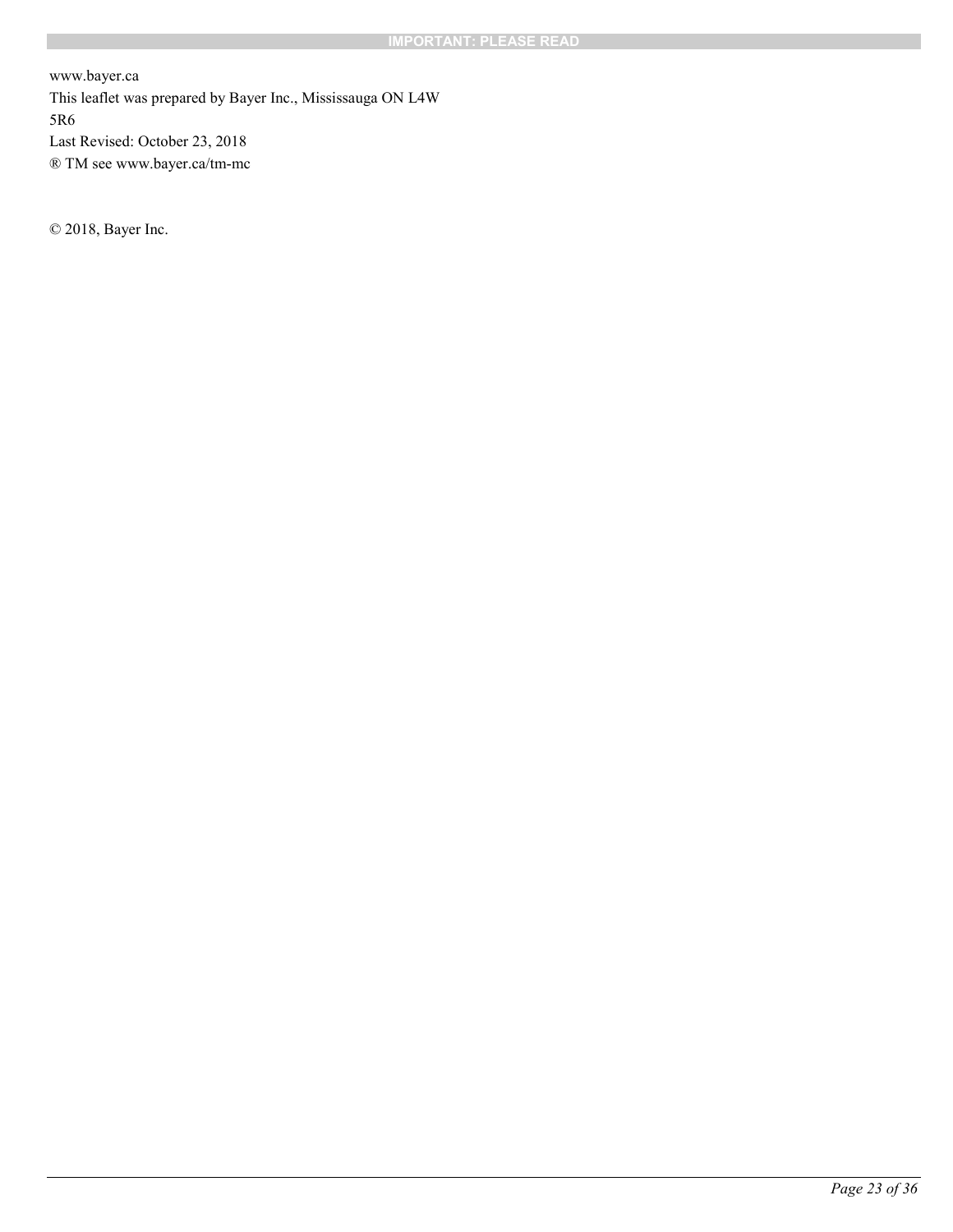**CANESTEN® Combi 1 DAY Internal + External Creams 10% Clotrimazole vaginal cream + 1% Clotrimazole External Cream- Antifungal**

**This leaflet is part III of a three-part "Product Monograph" published when CANESTEN® Combi 1 DAY Internal + External Creams was approved for sale in Canada and is designed specifically for Consumers. This leaflet is a summary and will not tell you everything about CANESTEN® Combi 1 DAY Internal + External Creams. Contact your doctor or pharmacist if you have any questions about the drug.** 

# **ABOUT THIS MEDICATION**

#### **What the medication is used for:**

CANESTEN® can cure most vaginal yeast infections. The applicator filled with CANESTEN® cream is used to treat the vaginal yeast infection while the tube of CANESTEN® cream is used to externally relieve the itching associated with your vaginal yeast infection. The external cream should only be used during the time when external symptoms are present and for no longer than 7 days.

#### *What is a "yeast infection"?*

A "yeast infection" may occur any time there is an overgrowth of yeast organisms in the vagina. The vagina normally has bacteria and yeast organisms present. Under some conditions, the number of yeast organisms rises, irritating the delicate tissues of the vagina and vaginal opening. Conditions that make this more likely to occur are illness and the use of antibiotics (antibiotics do not affect the yeast organism). Changes in hormone levels may also increase the risk of a yeast infection. Changes that can occur during pregnancy, with the use of oral contraceptive pills, or just before a woman's period, may all increase the risk of a vaginal yeast infection. Some diseases, such as diabetes, can also make a person more susceptible. Even such things as hot humid weather, continuous use of panty liners, or tight, non-breathing clothing may increase a woman's chances of developing a yeast infection. These infections are not usually transmitted through sexual relations, even though a small percentage of male partners do have infections at the same time.

### *How do I know if I have a "yeast infection?"*

When a "yeast infection" occurs, the body responds with an increase in vaginal secretions. These secretions are generally thick and sticky, but odourless. These are often referred to as "cheesy" or "curd-like" because of their similarity to cottage cheese. These secretions are irritating to the tissues of the vaginal area, causing intense itching, redness, and swelling. Sometimes red spots or sores may develop, especially if the area has been scratched in response to the itching. Soreness in the vagina, discomfort when passing urine and pain during sexual relations is common.

### **What it does:**

CANESTEN® is an antifungal that kills the overgrowth of yeast organisms that cause the infection.

# **When it should not be used:**

Do not use CANESTEN® Combi 1 DAY Internal + External Creams:

- if you are allergic to clotrimazole or any ingredient in the formulation
- in girls less than 12 years of age unless advised by a physician

### **What the medicinal ingredient is:**

The prefilled applicator contains Clotrimazole 10% w/w The tube contains Clotrimazole 1% w/w

#### **What the important nonmedicinal ingredients are:**

Prefilled Applicator: benzyl alcohol, cetostearyl alcohol, cetyl esters wax, isopropyl myristate, polysorbate 60, sorbitan monostearate, water.

External Cream: benzyl alcohol, cetostearyl alcohol, cetyl esters wax, octyldodecanol, polysorbate 60, sorbitan monostearate, water.

#### **What dosage forms it comes in:**

Vaginal Cream: 10% External Cream: 1%

## **WARNINGS AND PRECAUTIONS**

#### **BEFORE you use CANESTEN® Combi 1 DAY Internal + External Creams talk to your doctor or pharmacist if:**

- You are at increased risk for sexually transmitted diseases (e.g. HIV-AIDS), have multiple sexual partners or change partner often
- You have diabetes
- This is your first yeast infection
- You have frequent vaginal infections, or if your yeast infection returns in less than 2 months
- You are pregnant, think you are, or are nursing.

CANESTEN® cream is for vaginal use only.

Do not use CANESTEN® if you have abdominal pain, fever or a foul-smelling vaginal discharge. If these symptoms are present, you could have a more serious condition and should consult your physician immediately.

Do not use tampons, intravaginal douches or other vaginal products while using this product.

Yeast infections do not cause fevers, chills, nausea, vomiting, diarrhoea, back pain, shoulder pain or vaginal haemorrhaging. If these symptoms are present, or if the vaginal discharge is foulsmelling, a more serious condition may be present and you should consult your physician immediately.

If there is no improvement in your symptoms in 3 days or if they have not disappeared within 7 days, you might not have a vaginal yeast infection. . Discontinue treatment and contact your physician.

Contact your physician if symptoms worsen.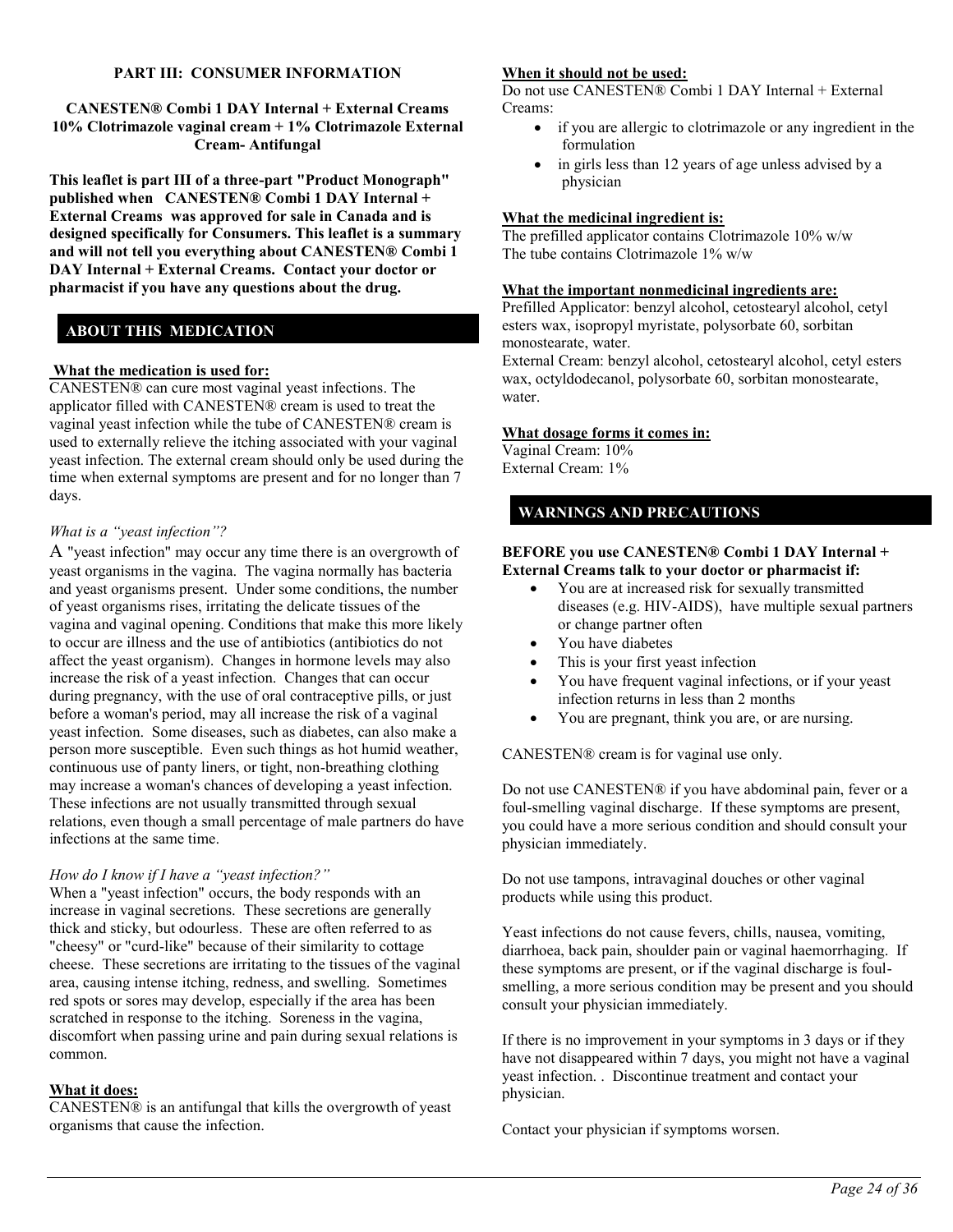Avoid contact with eyes; if this happens rinse thoroughly with water.

If CANESTEN® is accidentally swallowed, contact your local emergency room or Poison Control Centre immediately.

If you have any questions about CANESTEN® or vaginal infections, contact your pharmacist or physician.

# **INTERACTIONS WITH THIS MEDICATION**

### **Drugs that may interact with CANESTEN® Combi 1 DAY Internal + External Creams include:**

tacrolimus/sirolimus (immunosuppressant)

CANESTEN® may reduce the effectiveness of some birth control methods, such as condoms, diaphragms, or vaginal spermicides. This effect is temporary and occurs only during treatment.

## **PROPER USE OF THIS MEDICATION**

### **Usual dose:**

CANESTEN® cream (pre-filled applicator) is placed high into the vagina once (preferably at bedtime). CANESTEN® vaginal and CANESTEN® external cream are only for use in the vagina and should never be taken by mouth. Treatment during the menstrual period should not be performed. The treatment should be finished before the onset of menstruation. While you may have sexual relations during treatment with CANESTEN®, most couples wait until treatment has finished as your partner could become infected.

#### Using the Applicator:

The applicator supplied with this package should be used to ensure proper placement of the vaginal cream high in the vagina preferably at bedtime, where it will provide the most benefit. To use the applicator:

1. Remove the applicator from the package. Keeping the cap in place, insert plunger A into barrel of cream applicator B.



2. Twist and pull to remove cap C. Be careful not to press the plunger in any further before you have inserted the applicator into the vagina.



#### Inserting the Medication:



CANESTEN® cream (pre-filled applicator) is inserted into the vagina in much the same way as a tampon. Stand, squat, or lie on your back in a comfortable position. Insert the pre-filled applicator into the vagina as far as it will comfortably go. Holding the barrel of the applicator steady, gently depress the plunger until it stops. This will release the medication high in the vagina where it will be most effective. Remove the applicator.

### Using the External Cream:

A small amount of Canesten external cream may be applied to the opening of the vagina to help provide extra relief of external symptoms. Squeeze a small amount of cream onto your finger and gently spread over the irritated area of the vulva. Use only once or twice a day and only during the period when external symptoms are present, to a maximum of 7 days.

#### Disposing of the Applicator:

The CANESTEN® vaginal applicator is recyclable where facilities exist.

### **Overdose:**

In case of drug overdose, call a poison control centre or get medical help right away even if there are no symptoms

### **SIDE EFFECTS AND WHAT TO DO ABOUT THEM**

If you experience a rash or new irritation while using the product, discontinue use and contact your doctor.

*This is not a complete list of side effects. For any unexpected effects while taking CANESTEN® Combi 1 DAY Internal + External Creams, contact your doctor or pharmacist.*

## **HOW TO STORE IT**

Keep CANESTEN® and all other medications out of the reach of children.

Store at room temperature between 15ºC and 30ºC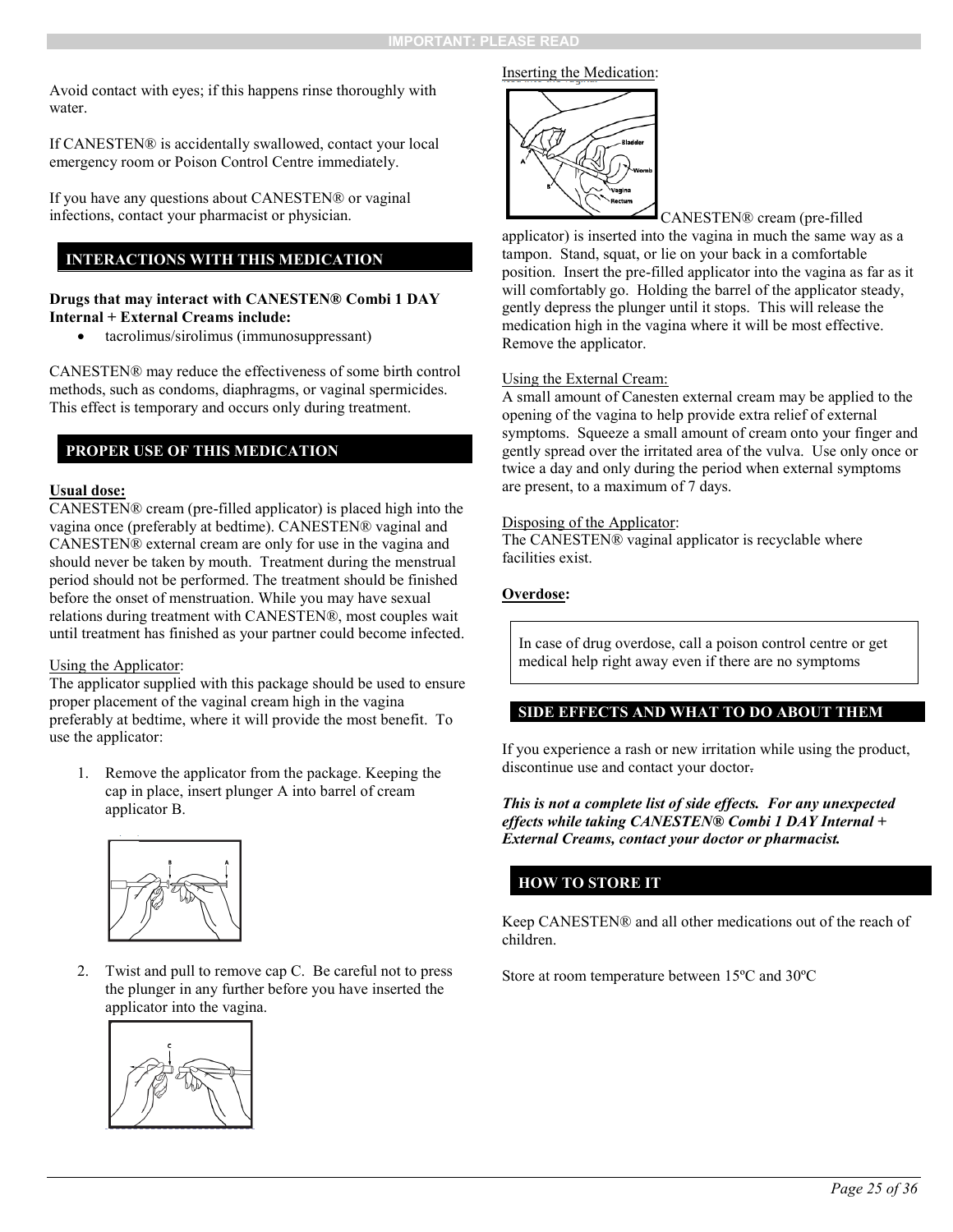## **REPORTING SIDE EFFECTS**

You can help improve the safe use of health products for Canadians by reporting serious and unexpected side effects to Health Canada. Your report may help to identify new side effects and change the product safety information. **3 ways to report**:

- Online at [MedEffect;](http://hc-sc.gc.ca/dhp-mps/medeff/index-eng.php)
- By calling  $1-866-234-2345$  (toll-free);
- By completing a Consumer Side Effect Reporting Form and sending it by:
	- Fax to 1-866-678-6789 (toll-free), or
	- Mail to: Canada Vigilance Program Health Canada, Postal Locator 1908C Ottawa, ON K1A 0K9

Postage paid labels and the Consumer Side Effect Reporting Form are available at [MedEffect.](http://hc-sc.gc.ca/dhp-mps/medeff/index-eng.php)

*NOTE: Contact your health professional if you need information about how to manage your side effects. The Canada Vigilance Program does not provide medical advice.*

## **MORE INFORMATION**

This document plus the full product monograph, prepared for health professionals can be found at:

www.bayer.ca

This leaflet was prepared by Bayer Inc., Mississauga ON L4W 5R6

Last Revised: October 23, 2018

® TM se[e www.bayer.ca/tm-mc](http://www.bayer.ca/tm-mc)

© 2018, Bayer Inc.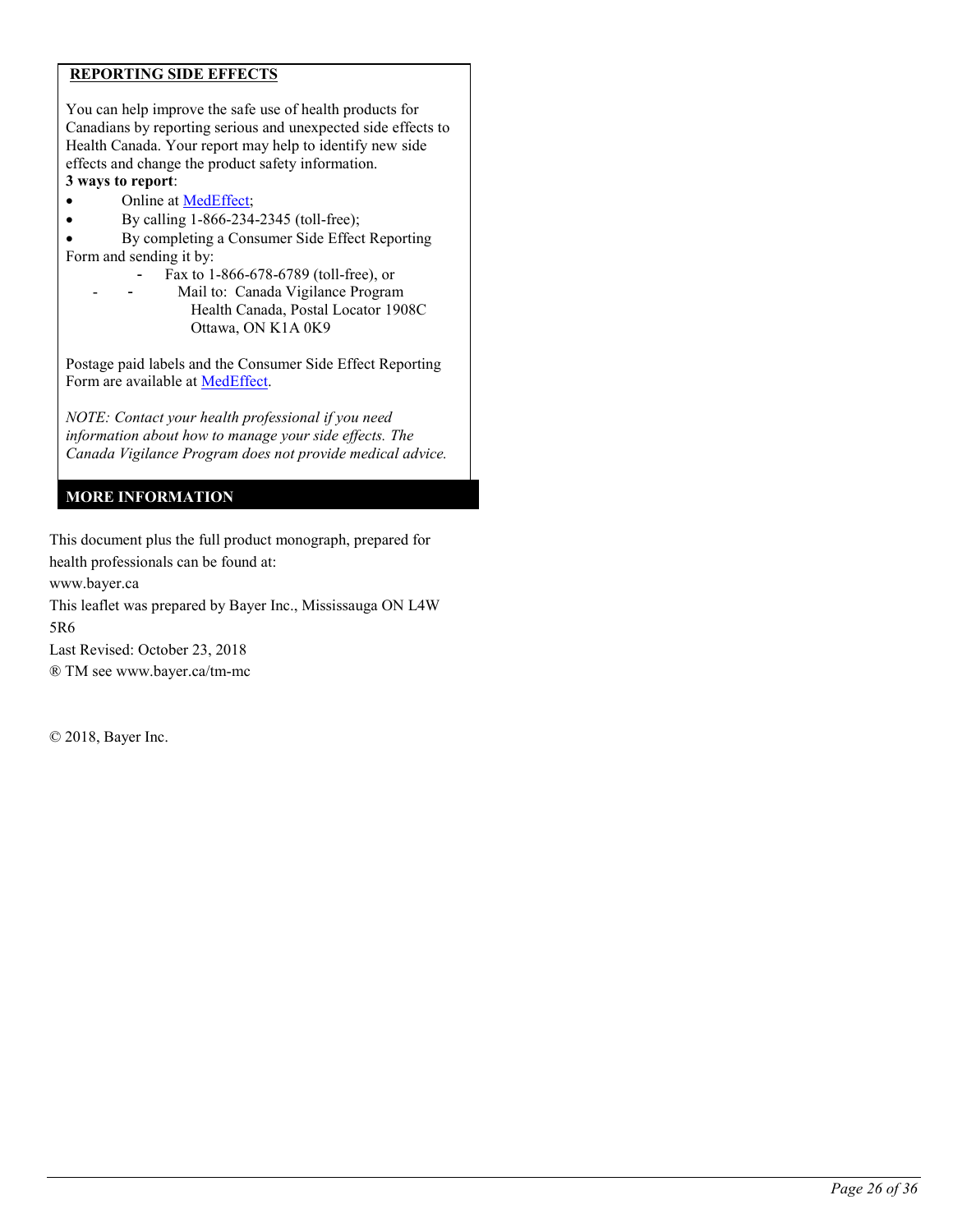**CANESTEN® Combi 1 DAY ComforTAB® + External Cream 500 mg Clotrimazole Vaginal Tablet + 1% Clotrimazole External Cream- Antifungal**

**This leaflet is part III of a three-part "Product Monograph" published when CANESTEN® Combi 1 DAY ComforTAB® + External Cream was approved for sale in Canada and is designed specifically for Consumers. This leaflet is a summary and will not tell you everything about CANESTEN® Combi 1 DAY ComforTAB® + External Cream. Contact your doctor or pharmacist if you have any questions about the drug.** 

# **ABOUT THIS MEDICATION**

### **What the medication is used for:**

CANESTEN® can cure most vaginal yeast infections. The CANESTEN® vaginal tablet is used to treat the vaginal infection while the CANESTEN® cream is used externally to relieve the itching associated with your vaginal yeast infection. The cream should be used only during the time when external symptoms are present and for no longer than 7 days.

## *What is a "yeast infection"?*

A "yeast infection" may occur any time there is an overgrowth of yeast organisms in the vagina. The vagina normally has bacteria and yeast organisms present. Under some conditions, the number of yeast organisms rises, irritating the delicate tissues of the vagina and vaginal opening. Conditions that make this more likely to occur are illness and the use of antibiotics (antibiotics do not affect the yeast organism). Changes in hormone levels may also increase the risk of a yeast infection. Changes that can occur during pregnancy, with the use of oral contraceptive pills, or just before a woman's period, may all increase the risk of a vaginal yeast infection. Some diseases, such as diabetes, can also make a person more susceptible. Even such things as hot humid weather, continuous use of panty liners, or tight, non-breathing clothing may increase a woman's chances of developing a yeast infection. These infections are not usually transmitted through sexual relations, even though a small percentage of male partners do have infections at the same time.

#### *How do I know if I have a "yeast infection?"*

When a "yeast infection" occurs, the body responds with an increase in vaginal secretions. These secretions are generally thick and sticky, but odourless. These are often referred to as "cheesy" or "curd-like" because of their similarity to cottage cheese. These secretions are irritating to the tissues of the vaginal area, causing intense itching, redness, and swelling. Sometimes red spots or sores may develop, especially if the area has been scratched in response to the itching. Soreness in the vagina, discomfort when passing urine and pain during sexual relations is common.

CANESTEN® is an antifungal that kills the overgrowth of yeast organisms that cause the infection.

#### **When it should not be used:**

Do not use CANESTEN® **Combi 1 DAY ComforTAB® + External Cream**:

- if you are allergic to clotrimazole or any ingredient in the formulation
- in girls less than 12 years of age unless advised by a physician.

#### **What the medicinal ingredient is:**

Clotrimazole 500mg Clotrimazole 1% w/w

#### **What the important nonmedicinal ingredients are:**

Vaginal Tablet: calcium lactate, colloidal silicon dioxide, crospovidone, hydroxypropyl methylcellulose, lactic acid, lactose, magnesium stearate, microcrystalline cellulose, maize starch Cream: benzyl alcohol, cetostearyl alcohol, cetyl esters wax, octyldodecanol, polysorbate 60, sorbitan monostearate, water.

#### **What dosage forms it comes in:**

Vaginal Tablet: 500mg External Cream: 1%

## **WARNINGS AND PRECAUTIONS**

#### **BEFORE you use CANESTEN® Combi 1 DAY ComforTAB® + External Cream talk to your doctor or pharmacist if:**

- You are at increased risk for sexually transmitted diseases (e.g. HIV-AIDS), have multiple sexual partners or change partner often
- You have diabetes
- This is your first yeast infection
- You have frequent vaginal infections, or if your yeast infection returns in less than 2 months
- You are pregnant, think you are, or are nursing.

CANESTEN® vaginal tablet is for vaginal use only. CANESTEN® cream is for external vaginal use only.

Do not use CANESTEN® if you have abdominal pain, fever or a foul-smelling vaginal discharge. If these symptoms are present, you could have a more serious condition and should consult your physician immediately.

Do not use tampons, intravaginal douches or other vaginal products while using this product.

Yeast infections do not cause fevers, chills, nausea, vomiting, diarrhoea, back pain, shoulder pain or vaginal haemorrhaging. If these symptoms are present, or if the vaginal discharge is foulsmelling, a more serious condition may be present and you should consult your physician immediately.

If there is no improvement in your symptoms in 3 days or if they have not disappeared within 7 days, you might not have a vaginal

### **What it does:**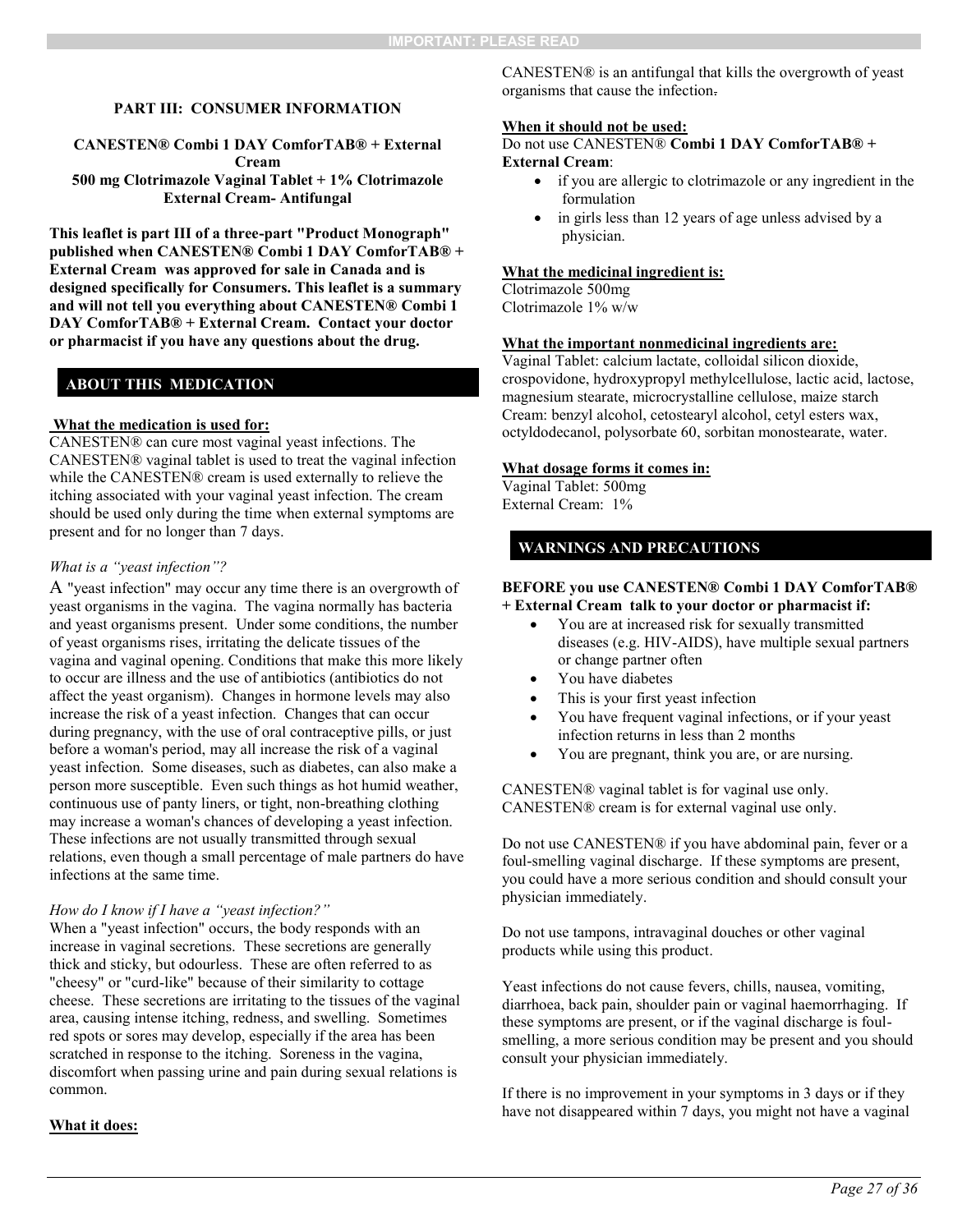yeast infection. . Discontinue treatment and contact your physician.

Contact your physician if symptoms worsen.

Avoid contact with eyes; if this happens rinse thoroughly with water.

If CANESTEN® is accidentally swallowed, contact your local emergency room or Poison Control Centre immediately.

If you have any questions about CANESTEN® or vaginal infections, contact your pharmacist or physician.

# **INTERACTIONS WITH THIS MEDICATION**

### **Drugs that may interact with CANESTEN® Combi 1 DAY ComforTAB® + External Cream include:**

• tacrolimus/sirolimus (immunosuppressant)

CANESTEN® may reduce the effectiveness of some birth control methods, such as condoms, diaphragms, or vaginal spermicides. This effect is temporary and occurs only during treatment.

# **PROPER USE OF THIS MEDICATION**

## **Usual dose:**

The CANESTEN® vaginal tablet is placed high into the vagina once (preferably at bedtime). CANESTEN® vaginal tablets and CANESTEN® cream are only for use in the vagina and irritated vaginal area and should never be taken by mouth. Treatment during the menstrual period should not be performed. The treatment should be finished before the onset of menstruation. While you may have sexual relations during treatment with CANESTEN®, most couples wait until treatment has finished as your partner could become infected.

### Using the Applicator:

The applicator supplied with this package should be used to ensure proper placement of the vaginal tablet high in the vagina, where it will provide the most benefit. To use the applicator, first remove the CANESTEN® vaginal tablet from its protective foil wrapper. Next, pull the applicator's plunger outward until it stops. The vaginal tablet is then placed into the end of the applicator and is ready for use.

### Inserting the Medication:

The CANESTEN® vaginal tablet is placed into the vagina in

much the same way as a tampon. Stand, squat, or lie on your back in a comfortable position. Insert the loaded applicator into the vagina as far as it will comfortably go. Holding the barrel of the applicator steady, gently depress the plunger until it stops. This will release the medication high in the vagina



where it will be most effective. Remove the applicator.

### Using the Cream:

A small amount of Canesten cream may be applied to the opening of the vagina to help provide extra relief of external symptoms. Squeeze a small amount of cream onto your finger and gently spread over the irritated vaginal area. Use once or twice a day and only during the period when external symptoms are present, to a maximum of 7 days.

### Disposing of the Applicator:

The CANESTEN® vaginal applicator is recyclable where facilities exist.

## **Overdose:**

In case of drug overdose, call a poison control centre or get medical help right away even if there are no symptoms.

## **SIDE EFFECTS AND WHAT TO DO ABOUT THEM**

If you experience a rash or new irritation while using the product, discontinue use and contact your doctor.

#### *This is not a complete list of side effects. For any unexpected effects while taking CANESTEN® Combi 1 DAY ComforTAB® + External Cream, contact your doctor or pharmacist.*

# **HOW TO STORE IT**

Keep CANESTEN® and all other medications out of the reach of children.

Store at room temperature between 15ºC and 30ºC

## **REPORTING SIDE EFFECTS**

You can help improve the safe use of health products for Canadians by reporting serious and unexpected side effects to Health Canada. Your report may help to identify new side effects and change the product safety information. **3 ways to report**:

- Online at [MedEffect;](http://hc-sc.gc.ca/dhp-mps/medeff/index-eng.php)
- By calling  $1-866-234-2345$  (toll-free);
- By completing a Consumer Side Effect Reporting Form and sending it by:
	- Fax to 1-866-678-6789 (toll-free), or
	- Mail to: Canada Vigilance Program

 Health Canada, Postal Locator 1908C

Ottawa, ON K1A 0K9

Postage paid labels and the Consumer Side Effect Reporting Form are available at [MedEffect.](http://hc-sc.gc.ca/dhp-mps/medeff/index-eng.php)

*NOTE: Contact your health professional if you need information about how to manage your side effects. The Canada Vigilance Program does not provide medical advice.*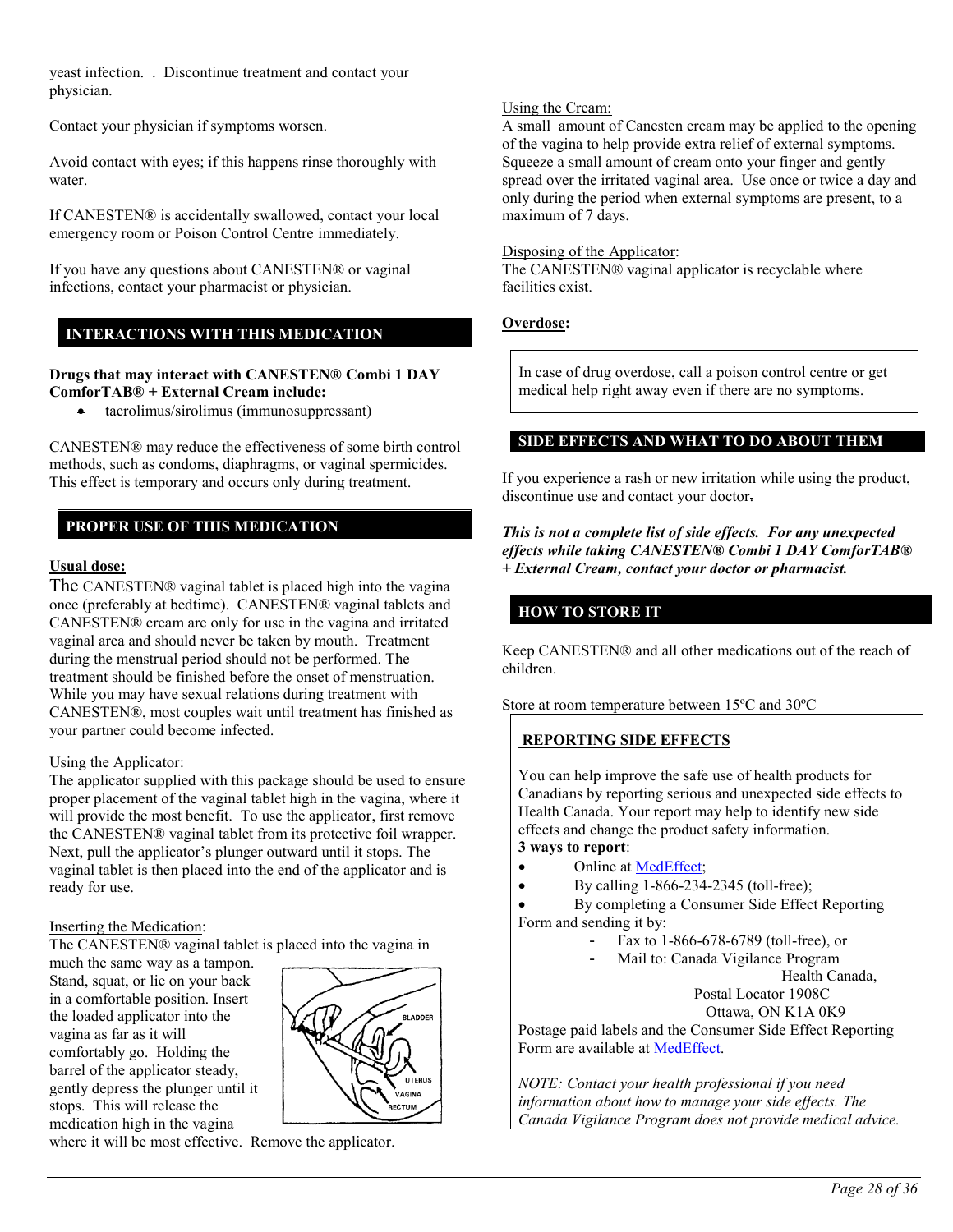# **MORE INFORMATION**

This document plus the full product monograph, prepared for health professionals can be found at: www.bayer.ca

This leaflet was prepared by Bayer Inc. Mississauga, ON L4W 5R6 Last revised: October 23, 2018

® TM see www.bayer.ca/tm-mc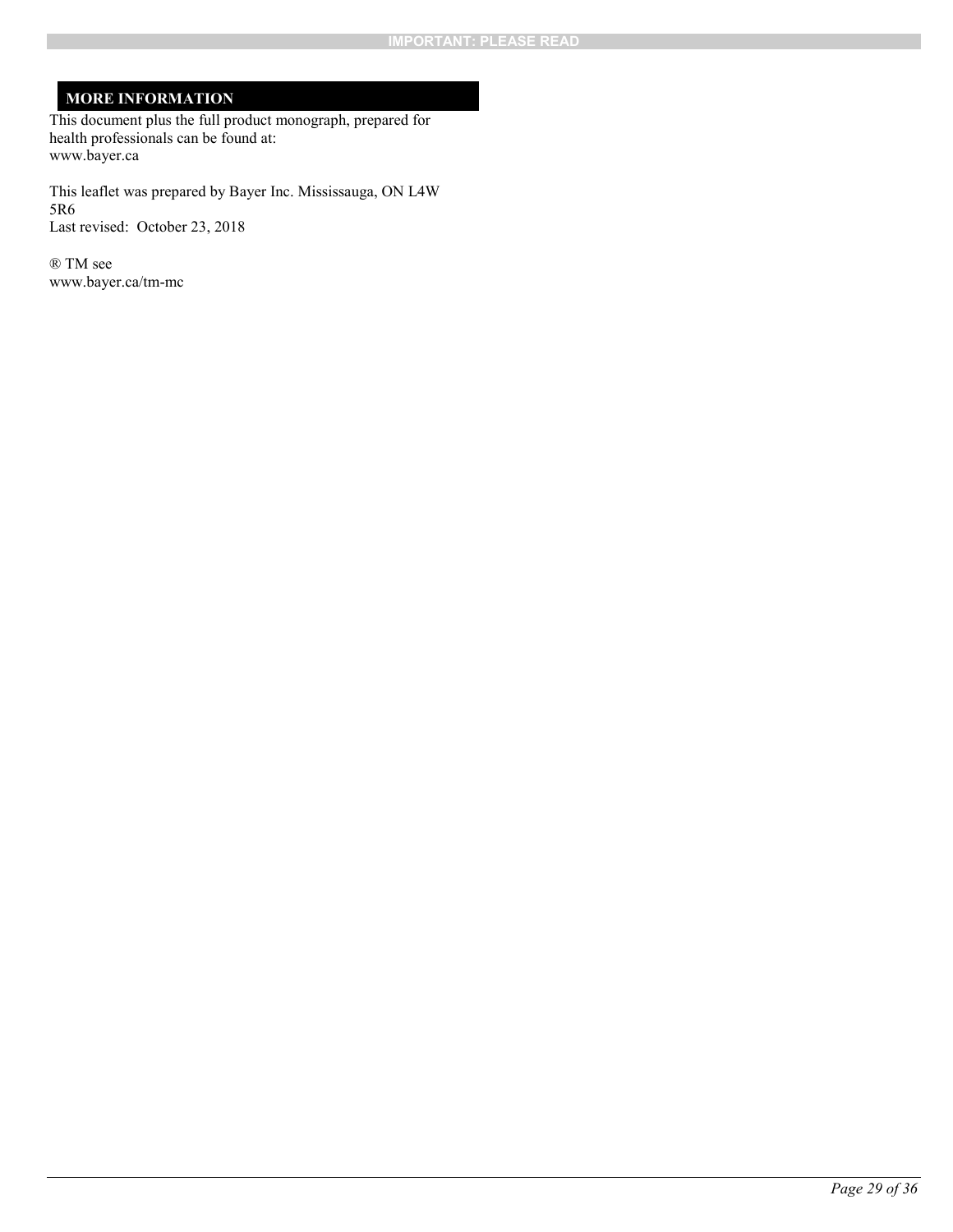**CANESTEN® Combi 3 DAY ComforTAB™ + External Cream 200 mg Clotrimazole Vaginal Tablet + 1% Clotrimazole External Cream- Antifungal**

**This leaflet is part III of a three-part "Product Monograph" published when CANESTEN® Combi 3 DAY ComforTAB™ + External Cream was approved for sale in Canada and is designed specifically for Consumers. This leaflet is a summary and will not tell you everything about CANESTEN® Combi 3 DAY ComforTAB™ + External Cream. Contact your doctor or pharmacist if you have any questions about the drug.** 

## **ABOUT THIS MEDICATION**

#### **What the medication is used for:**

CANESTEN® vaginal tablet is used to treat the vaginal infection while the CANESTEN® cream is used externally to relieve the itching associated with your vaginal yeast infection. The cream should be used only during the time when external symptoms are present and for no longer than 7 days. CANESTEN® can cure most vaginal yeast infections. Even though the symptoms of an infection may be relieved in only a few hours or days, you should use CANESTEN® as directed for a full 3 days. This will decrease the change of the infection returning.

#### *What is a "yeast infection"?*

A "yeast infection" may occur any time there is an overgrowth of yeast organisms in the vagina. The vagina normally has bacteria and yeast organisms present. Under some conditions, the number of yeast organisms rises, irritating the delicate tissues of the vagina and vaginal opening. Conditions that make this more likely to occur are illness and the use of antibiotics (antibiotics do not affect the yeast organism). Changes in hormone levels may also increase the risk of a yeast infection. Changes that can occur during pregnancy, with the use of oral contraceptive pills, or just before a woman's period, may all increase the risk of a vaginal yeast infection. Some diseases, such as diabetes, can also make a person more susceptible. Even such things as hot humid weather, continuous use of panty liners, or tight, non-breathing clothing may increase a woman's chances of developing a yeast infection. These infections are not usually transmitted through sexual relations, even though a small percentage of male partners do have infections at the same time.

#### *How do I know if I have a "yeast infection?"*

When a "yeast infection" occurs, the body responds with an increase in vaginal secretions. These secretions are generally thick and sticky, but odourless. These are often referred to as "cheesy" or "curd-like" because of their similarity to cottage cheese. These secretions are irritating to the tissues of the vaginal area, causing intense itching, redness, and swelling. Sometimes red spots or sores may develop, especially if the area has been scratched in response to the itching. Soreness in the vagina, discomfort when passing urine and pain during sexual relations is common.

To cure a "yeast infection", it is necessary to kill the overgrowth of yeast organisms that cause the infection.

#### **When it should not be used:**

Do not use CANESTEN® **Combi 3 DAY ComforTAB™ + External Cream**:

- if you are allergic to clotrimazole or any ingredient in the formulation
- in girls less than 12 years of age unless advised by a physician.

#### **What the medicinal ingredient is:**

Clotrimazole 200mg Clotrimazole 1% w/w

#### **What the important nonmedicinal ingredients are:**

Vaginal Tablet: calcium lactate, colloidal silicon dioxide, crospovidone, hydroxypropyl methylcellulose, lactic acid, lactose monohydrate, magnesium stearate, microcrystalline cellulose, maize starch

Cream: benzyl alcohol, cetostearyl alcohol, cetyl esters wax, octyldodecanol, polysorbate 60, sorbitan monostearate, water.

### **What dosage forms it comes in:**

Vaginal Tablet: 200mg External Cream: 1%

### **WARNINGS AND PRECAUTIONS**

#### **BEFORE you use CANESTEN® Combi 3 DAY ComforTAB™ + External Cream talk to your doctor or pharmacist if:**

- You are at increased risk for sexually transmitted diseases (e.g. HIV-AIDS), have multiple sexual partners or change partner often
- You have diabetes
- This is your first yeast infection
- You have frequent vaginal infections, or if your yeast infection returns in less than 2 months
- You are pregnant, think you are, or are nursing.

CANESTEN® vaginal tablet is for vaginal use only. CANESTEN® cream is for external vaginal use only.

Do not use CANESTEN® if you have abdominal pain, fever or a foul-smelling vaginal discharge. If these symptoms are present, you could have a more serious condition and should consult your physician immediately.

Do not use tampons, intravaginal douches or other vaginal products while using this product.

Yeast infections do not cause fevers, chills, nausea, vomiting, diarrhoea, back pain, shoulder pain or vaginal haemorrhaging. If these symptoms are present, or if the vaginal discharge is foulsmelling, a more serious condition may be present and you should consult your physician immediately.

### **What it does:**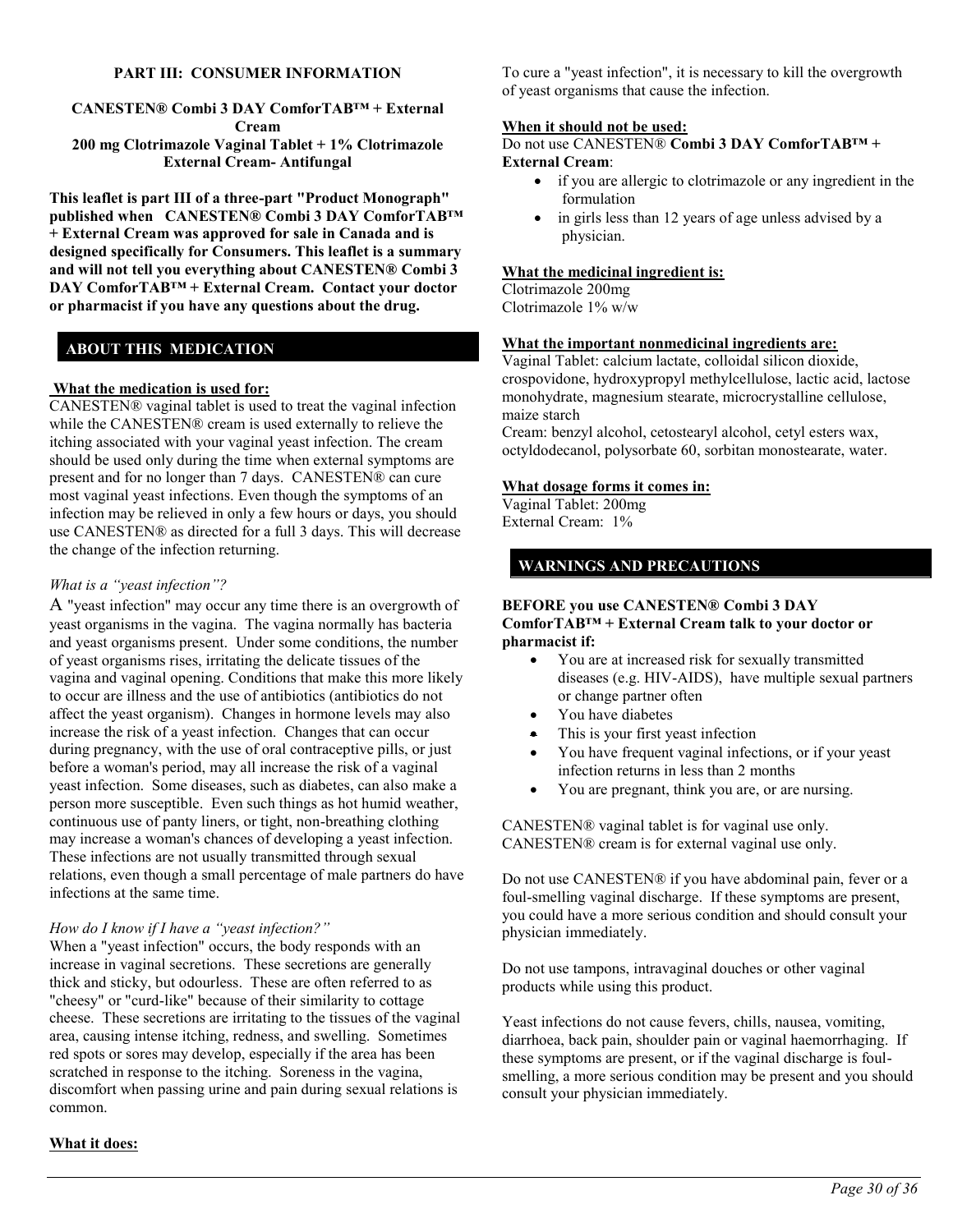If there is no improvement in your symptoms in 3 days or if they have not disappeared within 7 days, you might not have a vaginal yeast infection. . Discontinue treatment and contact your physician.

Contact your physician if symptoms worsen.

Avoid contact with eyes; if this happens rinse thoroughly with water.

If CANESTEN® is accidentally swallowed, contact your local emergency room or Poison Control Centre immediately.

If you have any questions about CANESTEN® or vaginal infections, contact your pharmacist or physician.

### **INTERACTIONS WITH THIS MEDICATION**

#### **Drugs that may interact with Combi 3 DAY ComforTAB™ + External Cream include:**

tacrolimus/sirolimus (immunosuppressant)

CANESTEN® may reduce the effectiveness of some birth control methods, such as condoms, diaphragms, or vaginal spermicides. This effect is temporary and occurs only during treatment.

## **PROPER USE OF THIS MEDICATION**

#### **Usual dose:**

One CANESTEN® vaginal tablet is placed high into the vagina once a day (preferably at bedtime) for 3 consecutive days. CANESTEN® vaginal tablets and CANESTEN® cream are only for use in the vagina and irritated vaginal area and should never be taken by mouth. Treatment during the menstrual period should not be performed. The treatment should be finished before the onset of menstruation. While you may have sexual relations during treatment with CANESTEN®, most couples wait until treatment has finished as your partner could become infected.

### Using the Applicator:

The applicator supplied with this package should be used to ensure proper placement of the vaginal tablet high in the vagina, where it will provide the most benefit. To use the applicator, first remove the CANESTEN® vaginal tablet from its protective foil wrapper. Next, pull the applicator's plunger outward until it stops. The vaginal tablet is then placed into the end of the applicator and is ready for use.

Inserting the Medication:

CANESTEN® vaginal tablets are placed into the vagina in much the same way as a tampon. Stand, squat, or lie on your back in a

comfortable position. Insert the loaded applicator into the vagina as far as it will comfortably go. Holding the barrel of the applicator steady, gently depress the plunger until it stops. This will release the medication high in the vagina where it will be most effective. Remove the applicator.



### Using the Cream:

A small amount of Canesten cream may be applied to the opening of the vagina to help provide extra relief of external symptoms. Squeeze a small amount of cream onto your finger and gently spread over the irritated vaginal area. Use once or twice a day and only during the period when external symptoms are present, to a maximum of 7 days.

#### Disposing of the Applicator:

The CANESTEN® vaginal applicator is recyclable where facilities exist.

## **Overdose:**

In case of drug overdose, contact a health care practitioner, hospital emergency department or regional Poison Control Centre immediately, even if there are no symptoms.

### **SIDE EFFECTS AND WHAT TO DO ABOUT THEM**

If you experience a rash or new irritation while using the product, discontinue use and contact your doctor.

*This is not a complete list of side effects. For any unexpected effects while taking CANESTEN® Combi 3 DAY ComforTAB™+ External Cream, contact your doctor or pharmacist.*

## **HOW TO STORE IT**

Keep CANESTEN® and all other medications out of the reach of children.

Store at room temperature between 15ºC and 30ºC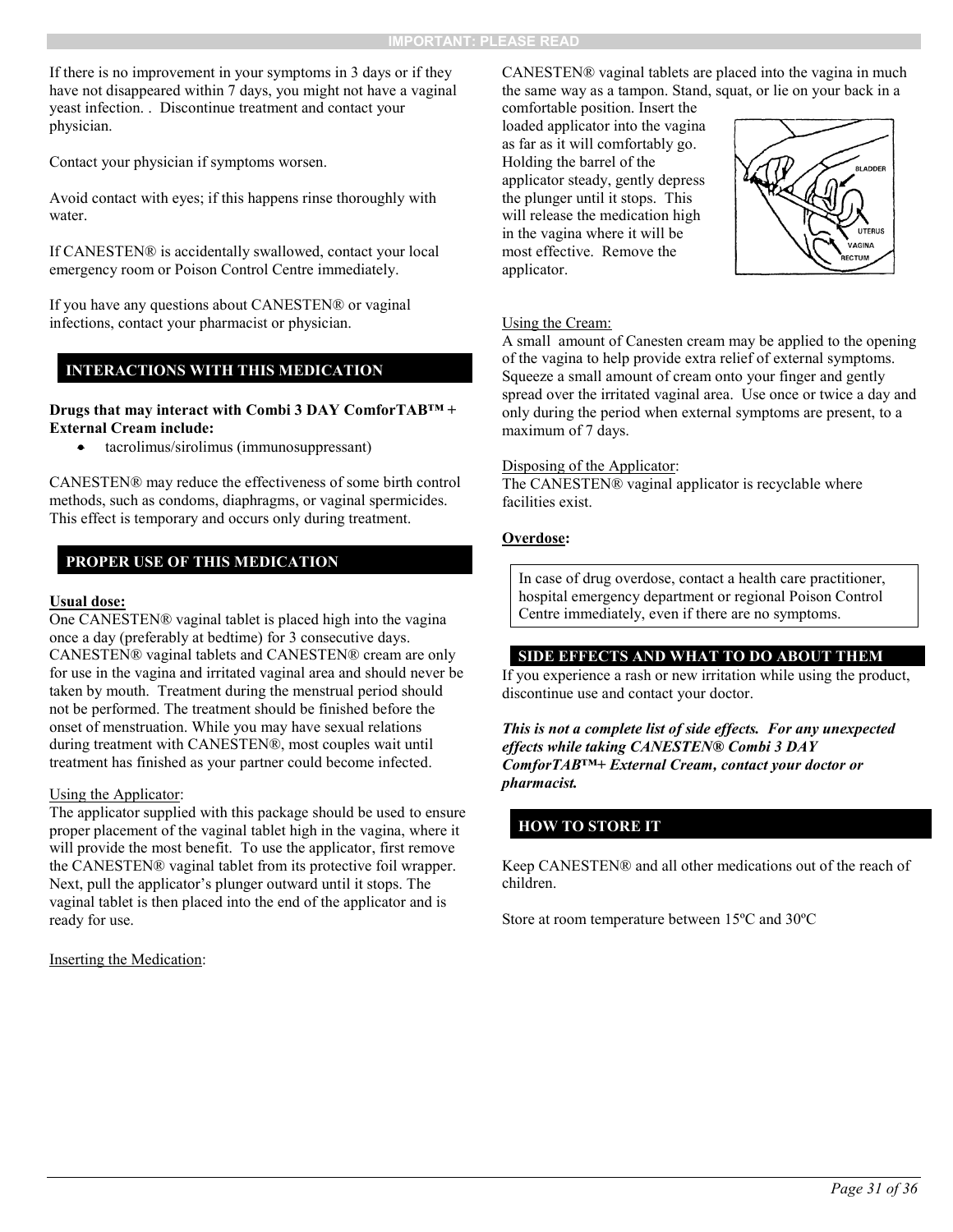## **REPORTING SIDE EFFECTS**

You can help improve the safe use of health products for Canadians by reporting serious and unexpected side effects to Health Canada. Your report may help to identify new side effects and change the product safety information. **3 ways to report**:

- Online at [MedEffect;](http://hc-sc.gc.ca/dhp-mps/medeff/index-eng.php)
- By calling  $1-866-234-2345$  (toll-free);
- By completing a Consumer Side Effect Reporting Form and sending it by:
	- Fax to 1-866-678-6789 (toll-free), or
	- Mail to: Canada Vigilance Program Health Canada, Postal Locator 1908C Ottawa, ON K1A 0K9

Postage paid labels and the Consumer Side Effect Reporting Form are available at [MedEffect.](http://hc-sc.gc.ca/dhp-mps/medeff/index-eng.php)

*NOTE: Contact your health professional if you need information about how to manage your side effects. The Canada Vigilance Program does not provide medical advice.*

## **MORE INFORMATION**

This document plus the full product monograph, prepared for health professionals can be found at:

http://www.bayer.ca

This leaflet was prepared by Bayer Inc., Mississauga ON L4W 5R6

Last Revised: October 23, 2018

® TM see [www.bayer.ca/tm-mc](http://www.bayer.ca/tm-mc)

© 2018, Bayer Inc.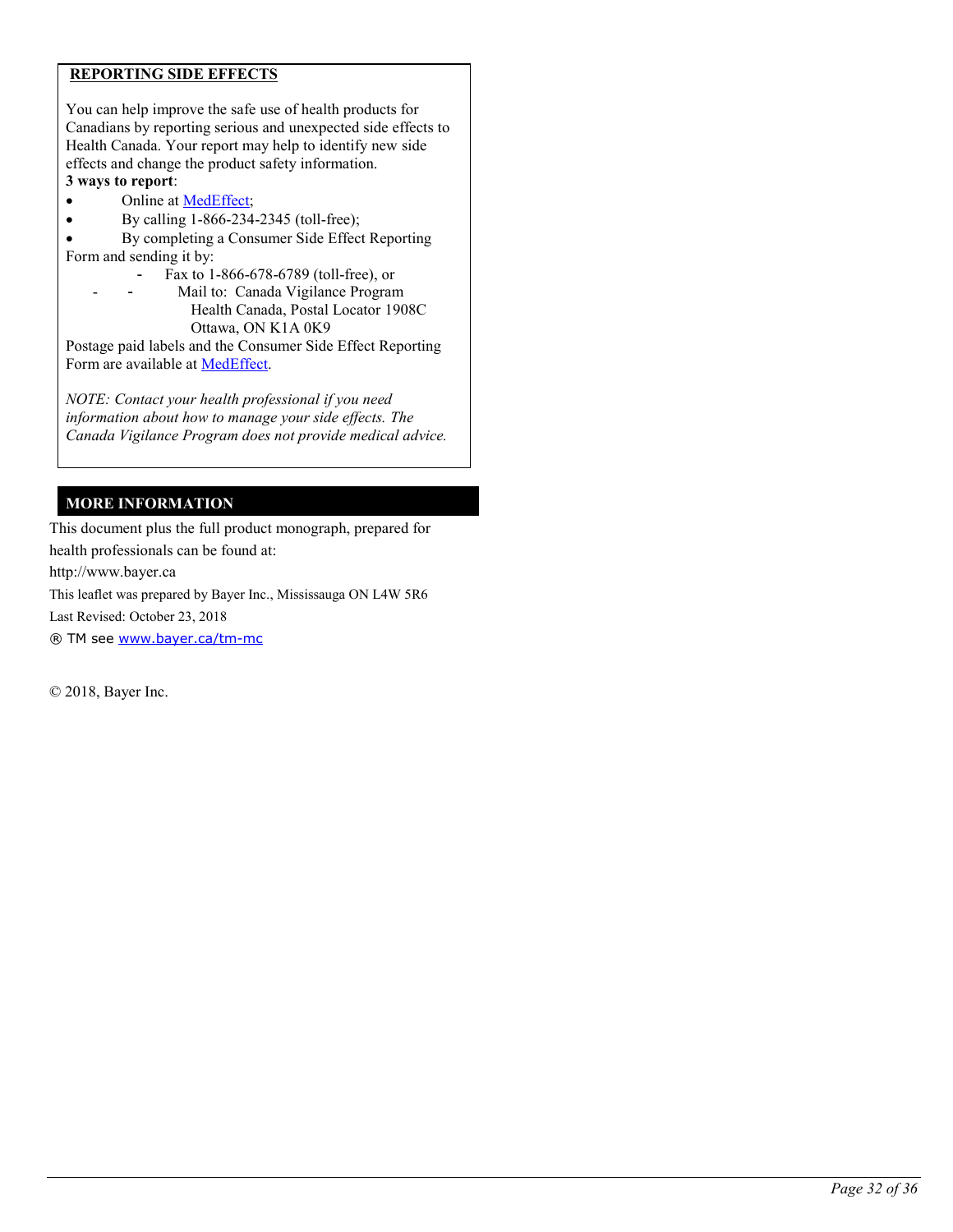#### **CANESTEN® External Antifungal Cream 1% Clotrimazole External Cream- Antifungal**

**This leaflet is part III of a three-part "Product Monograph" published when CANESTEN® External Antifungal Cream was approved for sale in Canada and is designed specifically for Consumers. This leaflet is a summary and will not tell you everything about CANESTEN® External Antifungal Cream. Contact your doctor or pharmacist if you have any questions about the drug.** 

# **ABOUT THIS MEDICATION**

#### **What the medication is used for:**

CANESTEN® External Antifungal Cream is used externally to relieve the itching associated with your vaginal yeast infection. The cream should be used only during the time when external symptoms are present and for no longer than 7 days. Use only in conjunction with CANESTEN® Internal Treatments or CanesOral® Capsules.

#### *What is a "yeast infection"?*

A "yeast infection" may occur any time there is an overgrowth of yeast organisms in the vagina. The vagina normally has bacteria and yeast organisms present. Under some conditions, the number of yeast organisms rises, irritating the delicate tissues of the vagina and vaginal opening. Conditions that make this more likely to occur are illness and the use of antibiotics (antibiotics do not affect the yeast organism). Changes in hormone levels may also increase the risk of a yeast infection. Changes that can occur during pregnancy, with the use of oral contraceptive pills, or just before a woman's period, may all increase the risk of a vaginal yeast infection. Some diseases, such as diabetes, can also make a person more susceptible. Even such things as hot humid weather, continuous use of panty liners, or tight, non-breathing clothing may increase a woman's chances of developing a yeast infection. These infections are not usually transmitted through sexual relations, even though a small percentage of male partners do have infections at the same time.

#### *How do I know if I have a "yeast infection?"*

When a "yeast infection" occurs, the body responds with an increase in vaginal secretions. These secretions are generally thick and sticky, but odourless. These are often referred to as "cheesy" or "curd-like" because of their similarity to cottage cheese. These secretions are irritating to the tissues of the vaginal area, causing intense itching, redness, and swelling. Sometimes red spots or sores may develop, especially if the area has been scratched in response to the itching. Soreness in the vagina, discomfort when passing urine and pain during sexual relations is common.

#### **What it does:**

Relieves external vaginal itching, burning and discomfort.

#### **When it should not be used:**

Do not use CANESTEN® External Antifungal Cream:

if you are allergic to clotrimazole or any ingredient in the

formulation

 in girls less than 12 years of age unless advised by a physician.

#### **What the medicinal ingredient is:**

Clotrimazole 1% w/w

#### **What the important nonmedicinal ingredients are:**

benzyl alcohol, cetostearyl alcohol, cetyl esters wax, octyldodecanol, polysorbate 60, sorbitan monostearate, water.

#### **What dosage forms it comes in:**

External Cream: 1%

## **WARNINGS AND PRECAUTIONS**

#### **BEFORE you use CANESTEN® External Antifungal Cream talk to your doctor or pharmacist if:**

- You are at increased risk for sexually transmitted diseases (e.g. HIV-AIDS), have multiple sexual partners or change partner often
- You have diabetes
- This is your first yeast infection
- You have frequent vaginal infections, or if your yeast infection returns in less than 2 months
- you are pregnant, think you are, or are nursing.

CANESTEN® cream is for external vaginal use only.

Do not use CANESTEN® if you have abdominal pain, fever or a foul-smelling vaginal discharge. If these symptoms are present, you could have a more serious condition and should consult your physician immediately.

Do not use tampons, intravaginal douches or other vaginal products while using this product.

Yeast infections do not cause fevers, chills, nausea, vomiting, diarrhoea, back pain, shoulder pain or vaginal haemorrhaging. If these symptoms are present, or if the vaginal discharge is foulsmelling, a more serious condition may be present and you should consult your physician immediately.

If there is no improvement in your symptoms in 3 days or if they have not disappeared within 7 days, you might not have a vaginal yeast infection. Discontinue treatment and contact your physician.

Contact your physician if symptoms worsen.

Avoid contact with eyes; if this happens rinse thoroughly with water.

If CANESTEN® is accidentally swallowed, contact your local emergency room or Poison Control Centre immediately.

If you have any questions about CANESTEN® or vaginal infections, contact your pharmacist or physician.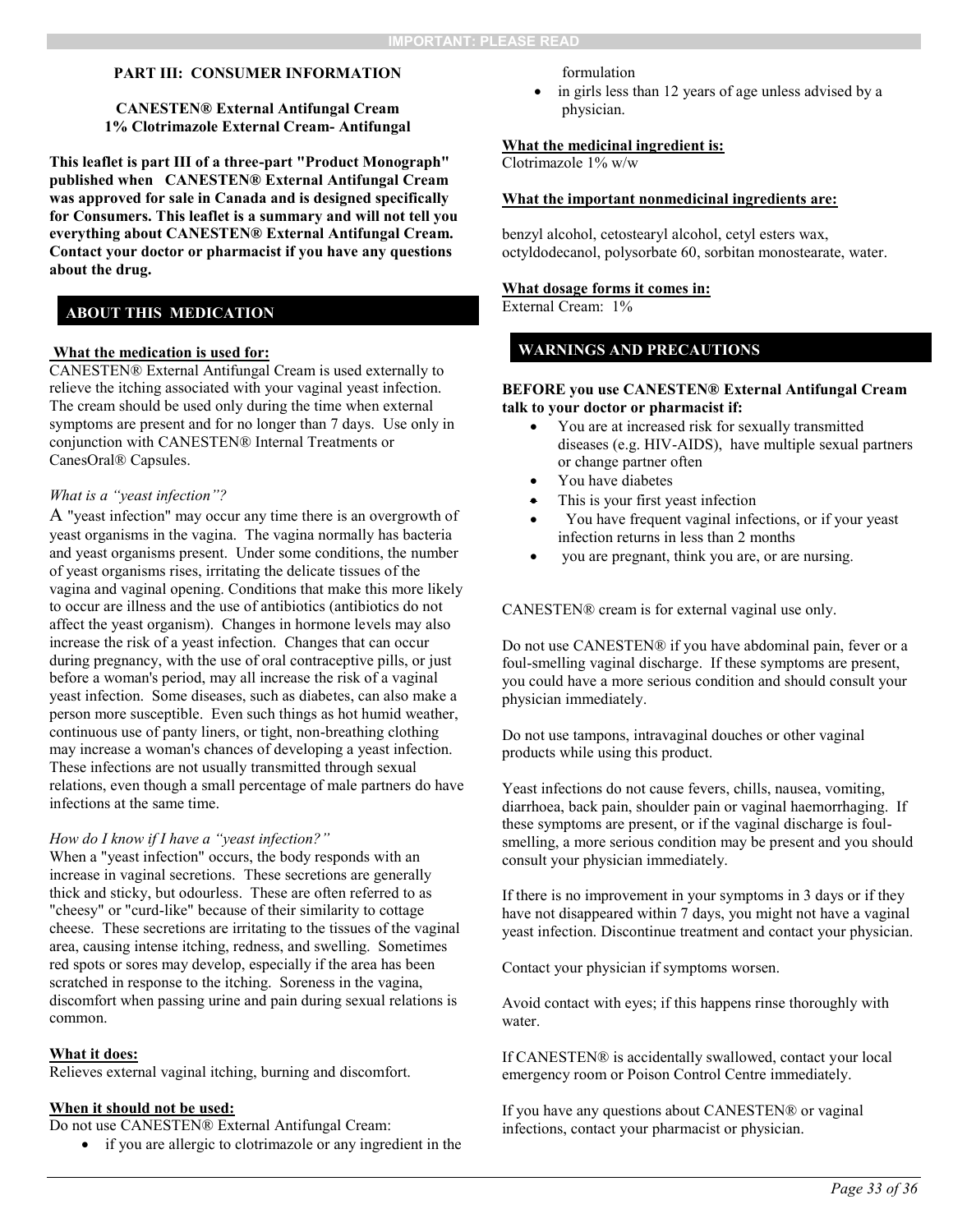# **INTERACTIONS WITH THIS MEDICATION**

### **Drugs that may interact with CANESTEN® External Antifungal Cream include:**

tacrolimus/sirolimus (immunosuppressant)

CANESTEN® may reduce the effectiveness of some birth control methods, such as condoms, diaphragms, or vaginal spermicides. This effect is temporary and occurs only during treatment.

## **PROPER USE OF THIS MEDICATION**

### **Usual dose:**

A small amount of Canesten cream may be applied to the opening of the vagina to help provide extra relief of external symptoms. Squeeze a small amount of cream onto your finger and gently spread over the irritated vaginal area. Use once or twice a day and only during the period when external symptoms are present, to a maximum of 7 days.

#### **Overdose:**

In case of drug overdose, call a poison control centre or get medical help right away even if there are no symptoms.

## **SIDE EFFECTS AND WHAT TO DO ABOUT THEM**

If you experience a rash or new irritation while using the product, discontinue use and contact your doctor.

*This is not a complete list of side effects. For any unexpected effects while taking CANESTEN® External Antifungal Cream, contact your doctor or pharmacist.*

# **HOW TO STORE IT**

Keep CANESTEN® and all other medications out of the reach of children.

Store at room temperature between 15ºC and 30ºC

## **REPORTING SIDE EFFECTS**

You can help improve the safe use of health products for Canadians by reporting serious and unexpected side effects to Health Canada. Your report may help to identify new side effects and change the product safety information.

# **3 ways to report**:

- Online at [MedEffect;](http://hc-sc.gc.ca/dhp-mps/medeff/index-eng.php)
- By calling  $1-866-234-2345$  (toll-free);

 By completing a Consumer Side Effect Reporting Form and sending it by:

- Fax to 1-866-678-6789 (toll-free), or
	- Mail to: Canada Vigilance Program Health Canada, Postal Locator 1908C
		- Ottawa, ON

K1A 0K9

Postage paid labels and the Consumer Side Effect Reporting Form are available at [MedEffect.](http://hc-sc.gc.ca/dhp-mps/medeff/index-eng.php)

*NOTE: Contact your health professional if you need information about how to manage your side effects. The Canada Vigilance Program does not provide medical advice.*

## **MORE INFORMATION**

This document plus the full product monograph, prepared for health professionals can be found at: www.Bayer.ca

This leaflet was prepared by Bayer Inc. Mississauga, ON L4W 5R6

Last revised: December 5, 2018

® TM se[e www.bayer.ca/tm-mc](http://www.bayer.ca/tm-mc)

©2018, Bayer Inc.

Bayer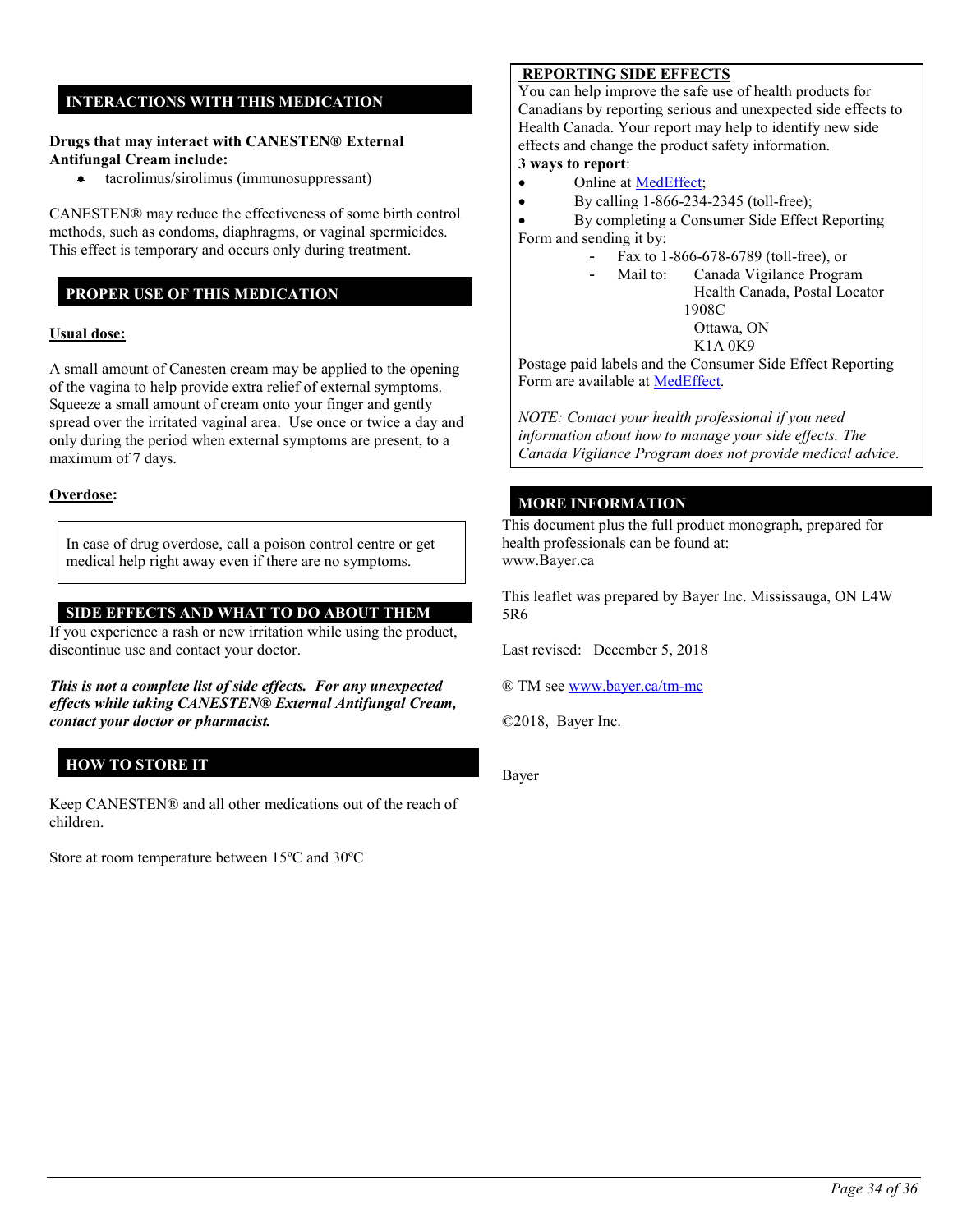### **CANESTEN® Extra Strength External Antifungal Cream 2% Clotrimazole External Cream - Antifungal**

**This leaflet is part III of a three-part "Product Monograph" published when CANESTEN® Extra Strength External Antifungal Cream was approved for sale in Canada and is designed specifically for Consumers. This leaflet is a summary and will not tell you everything about CANESTEN® Extra Strength External Antifungal Cream. Contact your doctor or pharmacist if you have any questions about the drug.** 

## **ABOUT THIS MEDICATION**

#### **What the medication is used for:**

CANESTEN® Extra Strength External Antifungal Cream is used externally to relieve the itching associated with your vaginal yeast infection. The cream should be used only during the time when external symptoms are present and for no longer than 7 days. Use only in conjunction with CANESTEN ® internal treatments or CanesOral®.

#### *What is a "yeast infection"?*

A "yeast infection" may occur any time there is an overgrowth of yeast organisms in the vagina. The vagina normally has bacteria and yeast organisms present. Under some conditions, the number of yeast organisms rises, irritating the delicate tissues of the vagina and vaginal opening. Conditions that make this more likely to occur are illness and the use of antibiotics (antibiotics do not affect the yeast organism). Changes in hormone levels may also increase the risk of a yeast infection. Changes that can occur during pregnancy, with the use of oral contraceptive pills, or just before a woman's period, may all increase the risk of a vaginal yeast infection. Some diseases, such as diabetes, can also make a person more susceptible. Even such things as hot humid weather, continuous use of panty liners, or tight, non-breathing clothing may increase a woman's chances of developing a yeast infection. These infections are not usually transmitted through sexual relations, even though a small percentage of male partners do have infections at the same time.

#### *How do I know if I have a "yeast infection"?*

When a "yeast infection" occurs, the body responds with an increase in vaginal secretions. These secretions are generally thick and sticky, but odourless. These are often referred to as "cheesy" or "curd-like" because of their similarity to cottage cheese. These secretions are irritating to the tissues of the vaginal area, causing intense itching, redness, and swelling. Sometimes red spots or sores may develop, especially if the area has been scratched in response to the itching. Soreness in the vagina, discomfort when passing urine and pain during sexual relations is common.

### **What it does:**

Relieves external vaginal itching, burning and discomfort.

#### **When it should not be used:**

Do not use CANESTEN® Extra Strength External Antifungal Cream:

- if you are allergic to clotrimazole or any ingredient in the formulation
- in girls less than 12 years of age unless advised by a physician.

#### **What the medicinal ingredient is:**

Clotrimazole 2% w/w

#### **What the important nonmedicinal ingredients are:**

benzyl alcohol, cetostearyl alcohol, cetyl esters wax, octyldodecanol, polysorbate 60, sorbitan monostearate, water.

# **What dosage forms it comes in:**

External Cream: 2%

## **WARNINGS AND PRECAUTIONS**

#### **BEFORE you use CANESTEN® Extra Strength External Antifungal Cream talk to your doctor or pharmacist if:**

- You are at increased risk for sexually transmitted diseases (e.g. HIV-AIDS), have multiple sexual partners or change partner often
- You have diabetes
- This is your first yeast infection
- You have frequent vaginal infections, or if your yeast infection returns in less than 2 months
- You are pregnant, think you are, or are nursing.

CANESTEN® cream is for external vaginal use only.

Do not use CANESTEN® if you have abdominal pain, fever or a foul-smelling vaginal discharge. If these symptoms are present, you could have a more serious condition and should consult your physician immediately.

Do not use tampons, intravaginal douches or other vaginal products while using this product.

Yeast infections do not cause fevers, chills, nausea, vomiting, diarrhoea, back pain, shoulder pain or vaginal haemorrhaging. If these symptoms are present, or if the vaginal discharge is foulsmelling, a more serious condition may be present and you should consult your physician immediately.

If there is no improvement in your symptoms in 3 days or if they have not disappeared within 7 days, you might not have a vaginal yeast infection. Discontinue treatment and contact your physician.

Contact your physician if symptoms worsen.

Avoid contact with eyes; if this happens rinse thoroughly with water.

If CANESTEN® is accidentally swallowed, contact your local emergency room or Poison Control Centre immediately.

If you have any questions about CANESTEN® or vaginal infections, contact your pharmacist or physician.